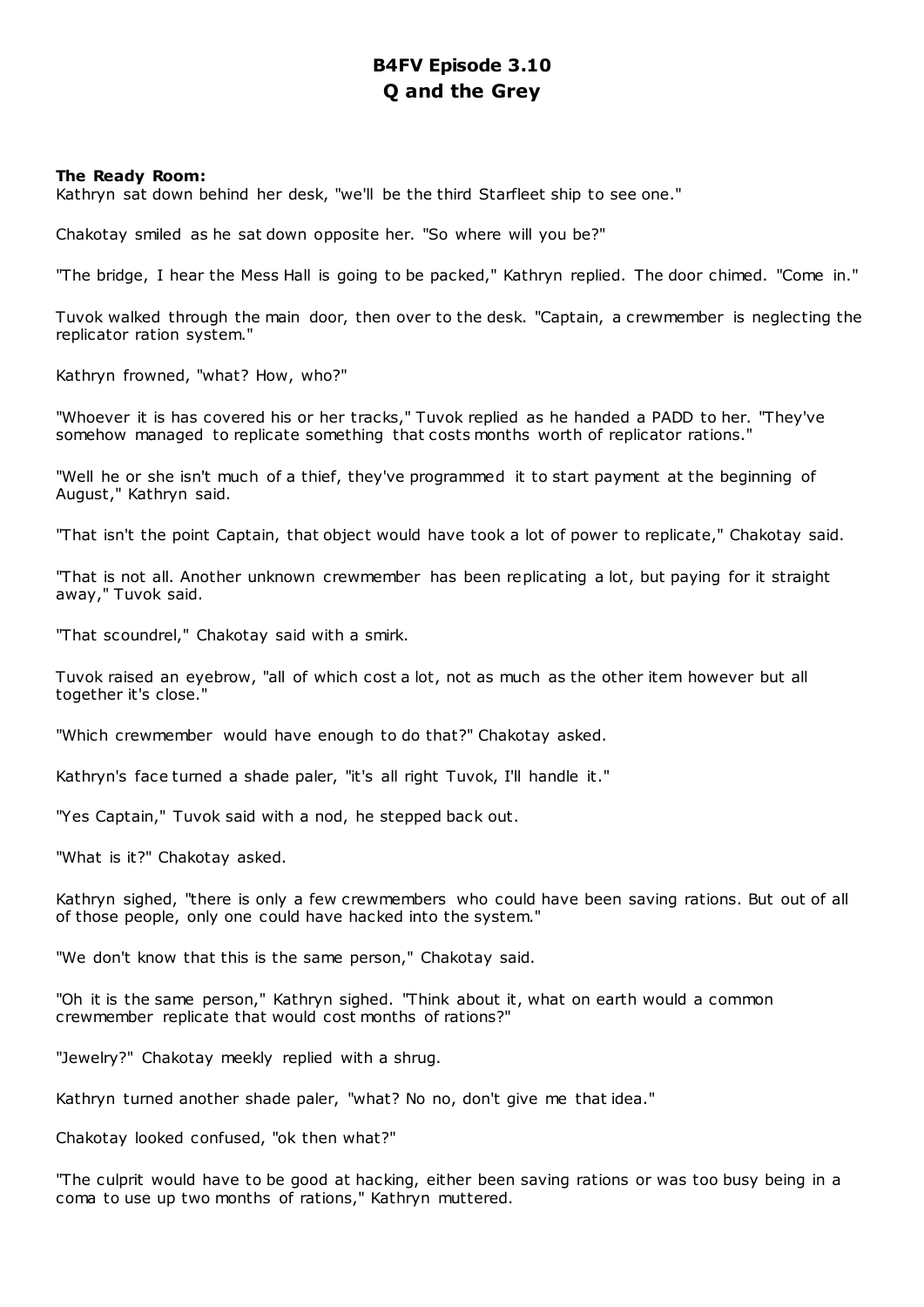"Oh right, James," Chakotay said. He pulled a face, "what does he want jewelry for?" Kathryn started glaring at him. "Oh I see, baby coming etc, good time for a proposal."

"Don't ever say that!" Kathryn snapped.

"Ok, if that's not what you were thinking then what?" Chakotay questioned. He frowned, "how come we were still paying him while he was in a coma?" Kathryn just sighed.

### **James/Jessie's Quarters:**

The door chimed. "Come in," James said as he entered the living room.

Kathryn stepped inside, "you didn't report to duty today."

"Uh, yes I did. I work here, you didn't know that?" James said.

Kathryn raised an eyebrow, then she looked around the room. "You don't look sick or anything."

"That's cos I'm not," James said.

Kathryn folded her arms, "what are you doing?"

"I'm uh, just..." James said. He glanced at the pile of bags in the corner of the room, next to t he door he stepped out of. "Sorting stuff out."

"Oh, I take it Jessie's moving back in," Kathryn said.

"Yeah, she and Danny had a fight supposedly," James said. He turned back towards the room he came out of, "I'll be right back."

Kathryn frowned, "fine." She walked over to the bags. She tried to pick one up but it was too heavy, instead she dragged it across to the other side of the room. The doors to the other room opened. Her eyes widened as she looked inside, "oh..."

"What are you doing?" James asked. He rushed towards her.

Kathryn turned around, he took a hold of her arm and pulled her out of the doorway. "That doesn't look like Jessie's room or yours."

"Look it's just, I'm moving things around, I'm experimenting," James said, moving his hand away.

"It looks to me like a baby's room," Kathryn said.

"Yeah well, we'll need one eventually," James muttered.

"So where's Jessie staying then?" Kathryn asked, putting one hand on her hip.

James smiled nervously, "she's um, we're..."

"Oh I see, you two moved in together right?" Kathryn uncomfortably said.

"Yeah she's still moving in, I asked her, it made sense," James said.

"I suppose it does," Kathryn sighed as she turned away from him. "You're in love with her, there's a baby coming, you do already live together," she muttered to herself. She turned back to face him with a weak smile on her face, "congratulations then."

"Thanks," James said. He picked the bag she was holding like it was nothing. "I'm just moving my things, or getting rid of them to make room for her stuff. You can see that it's a lot."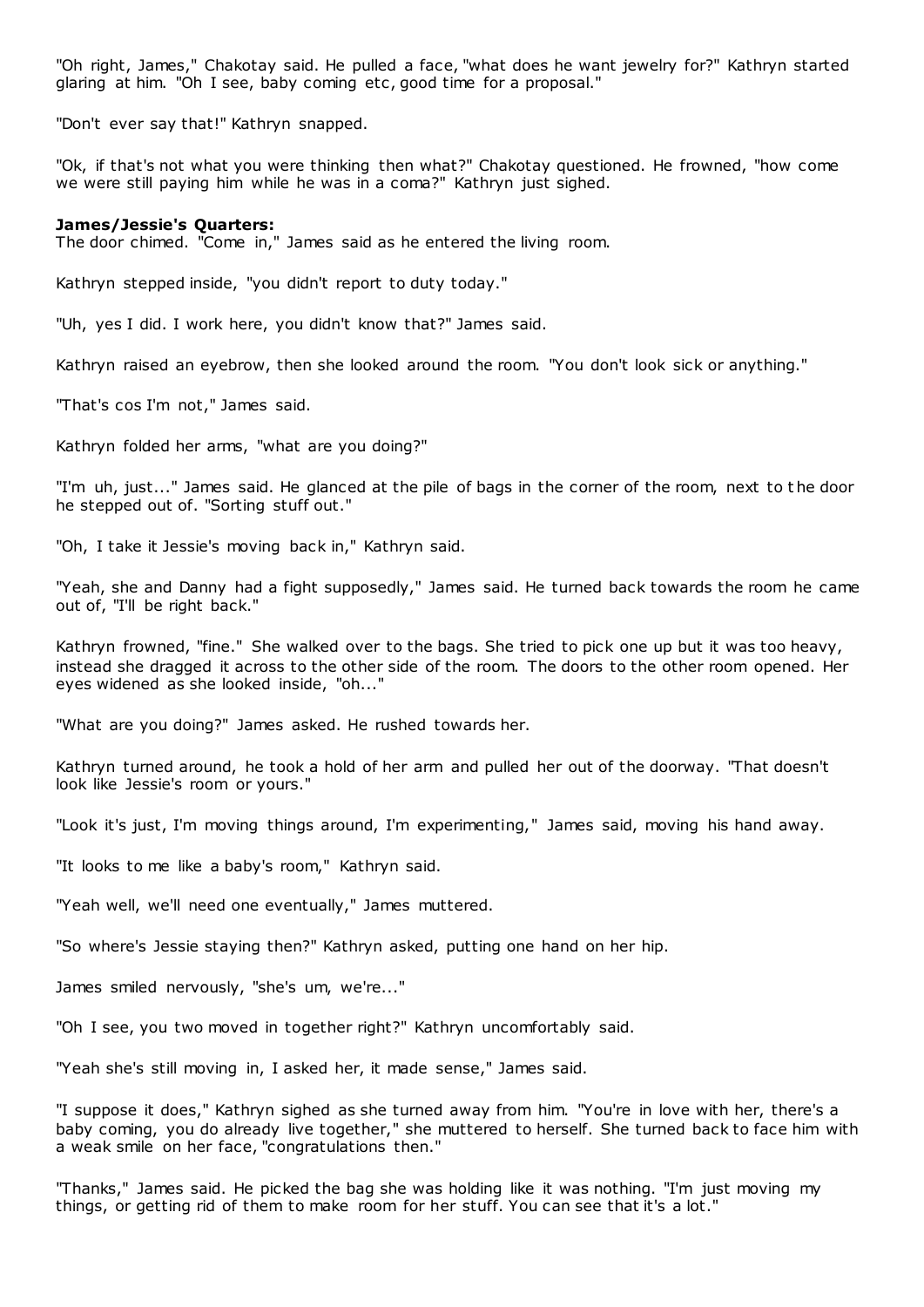Kathryn's smile turned into a smirk, "yes, what is in those bags?"

"Beats me. It could be shoes, clothes, make up," James replied.

"Isn't that a bit annoying, all this. Sometimes some people..." Kathryn said.

"No," James said with a shrug. "Actually I like that about her, it's..." He frowned, "wait, why did you ask that?"

"Well sometimes moving in together properly isn't a good idea if there's something about her you can't stand or..." Kathryn said.

"I don't believe this," James muttered. "For the first time in my life I'm actually happy, and after the incident I figured I never would be again."

"I'm sorry, I'm just worried. You should be careful, I know you love her but you don't know how she feels," Kathryn said.

"So what? I know she doesn't," James muttered.

"A baby is not a good enough reason to move in with someone like this. If she doesn't feel the same way it's going to be rougher for her. Maybe finding out before going any further would be the best idea, the best way to do that is to tell her," Kathryn said.

"I can't, that'll scare her off," James said, shaking his head. "Jess and I we're good together, no not good, great. I didn't ask her to live with me properly just because of the baby."

"No I know that. If you tell her maybe then she'll tell you where she's at," Kathryn said.

"Maybe, but I don't want to hear it," James said.

"You can't be expecting her to say she doesn't like you or something. Even I don't think she's that bad. The way she talks about you, acts around you, how protective she can be, the fact that she forgave you and wanted you back so quickly after what happened. There's definitely something there," Kathryn said.

"Ok you're the last one I thought I'd get relationship advice from. It's not like I'm going to ask her to marry me, or raise five kids in a semi with two dogs. We don't need to both be in love do we? I'm lucky to have what I have already, and that she likes me at all," James muttered.

Kathryn frowned, "ok ok, I'm sorry. I just thought, you've been replicating a lot of expensive stuff so I figured."

"That I was going to propose or something?" James questioned with a smirk on his face. "No, there's no point is there? And I have paid for everything normally so you can't get on my back for that. I just got a crib, and other stuff for the baby. There's nothing wrong with that right?"

"No, somebody hacked in and got something for free, but it looks like they'll pay for it at a later time," Kathryn replied.

"Oh, I didn't do that, I had plenty of rations anyway," James said.

"Right well, I'm sorry about..." Kathryn sighed.

"No it's nothing, I understand why you thought that's what I was up to," James said. "Ok I'd better finish off here before she comes back."

Kathryn smiled, "it's going to be ok you know."

"I know, I told you I'm happy, everything's good," James said, he smiled.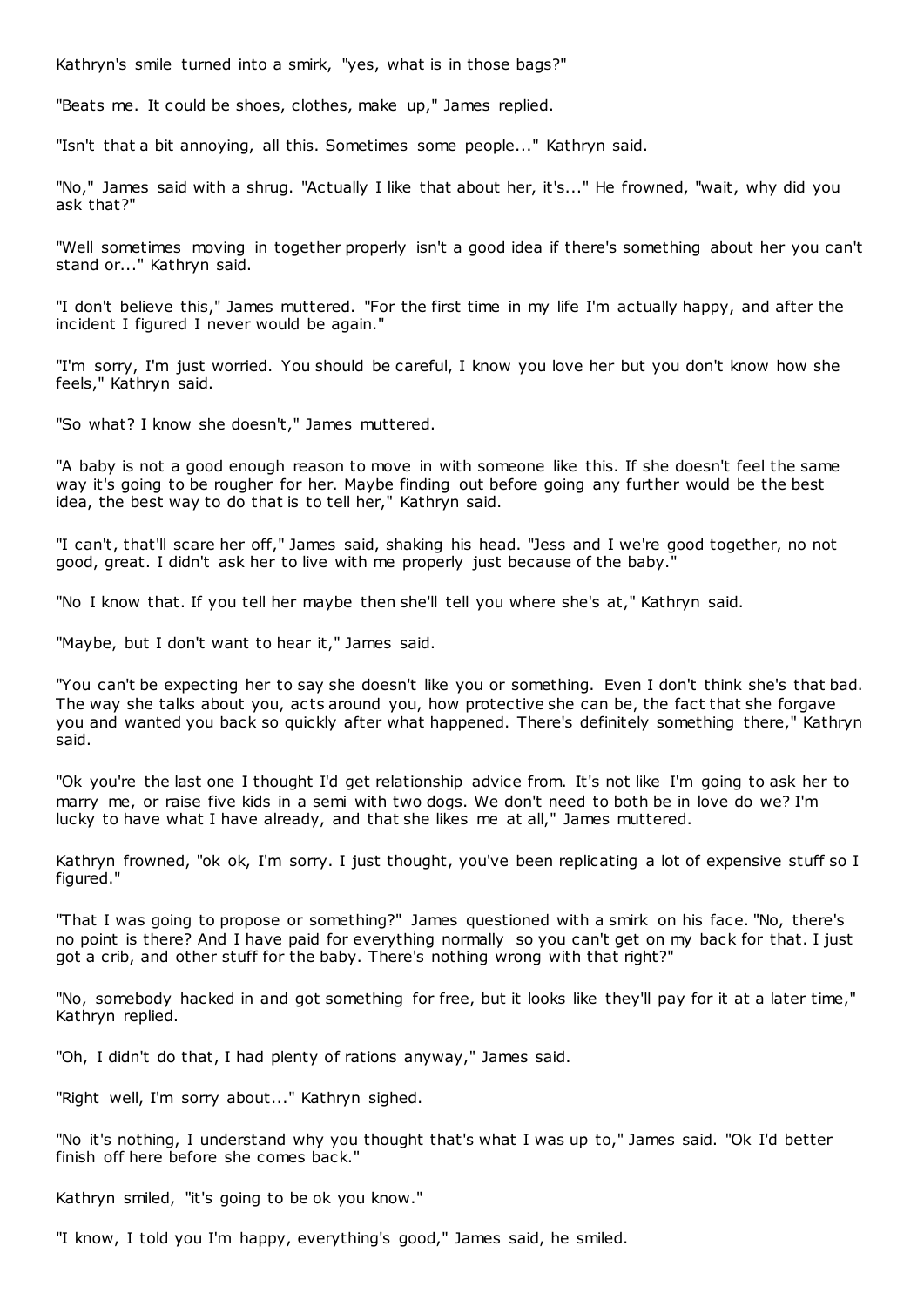"Trust me, it's better than you think," Kathryn said as she headed for the door.

# **Meanwhile, the Mess Hall:**

"You're seriously telling me that you're not mad at him," Ian said.

Jessie rolled her eyes, "yep."

"And you want to live with him properly, as in sleeping with him every night, literally?" Ian said.

"Yep," Jessie groaned.

"And Danny's upset because?" Ian questioned.

"Cos she's a meddler, a bitch and she's just as anti-James as you," Jessie replied.

"There's a good reason for that, besides she's been more supportive than I expected," Ian said.

"Right supportive," Jessie laughed. "You guys used to be his friends, and now after a drunken mistake you ditch him. Remind me to hate you next time you call me baby and nearly slap my ass while you're drunk, cos it's really the exact same thing."

"Jess, you're just forgiving because of this baby and you've always been a little too obsessed with him," Ian said.

"Obsessed, wow you really don't get it," Jessie muttered. "Tell you what, you can continue judging me and annoying me with stupid similar questions when you feel about a girl, the same way I do about him."

"Do you love him?" Ian asked uncomfortably.

"As a friend I do, probably," Jessie replied. "Oh you know how I stand with that stuff, I've no idea what it's like to love someone, or be loved by someone so I don't know. People say that if you don't know then you mustn't, but for me it's unsure."

"Jess it's simple," Ian said.

"For you maybe," Jessie muttered.

Meanwhile on a table on the other side of the room, Tom and Harry were having a coffee break. Tom just tapped his commbadge, "we're on our way now."

Harry's eyes lit up, "I've wanted to see a supernova since I was little."

"Well it'll be interesting to see but it's not something I've wanted to see for years," Tom said.

"Yeah yeah," Harry smiled.

Tom shook his head as he climbed out of his chair. "It's not, I wanted to do more interesting things since I was a kid."

"Oh come on, it's once every century," Harry said as he got up. He followed Tom towards the door just as a lot of crewmembers starting coming in through both doors. "See, look how many people are coming to see this." He stopped next to Jessie and Ian's table. "Are you guys going to watch here or the bridge?"

Ian looked around the room, "it shouldn't be as packed on the bridge, right?"

"Senior officers only," Harry replied. He and Tom left the room.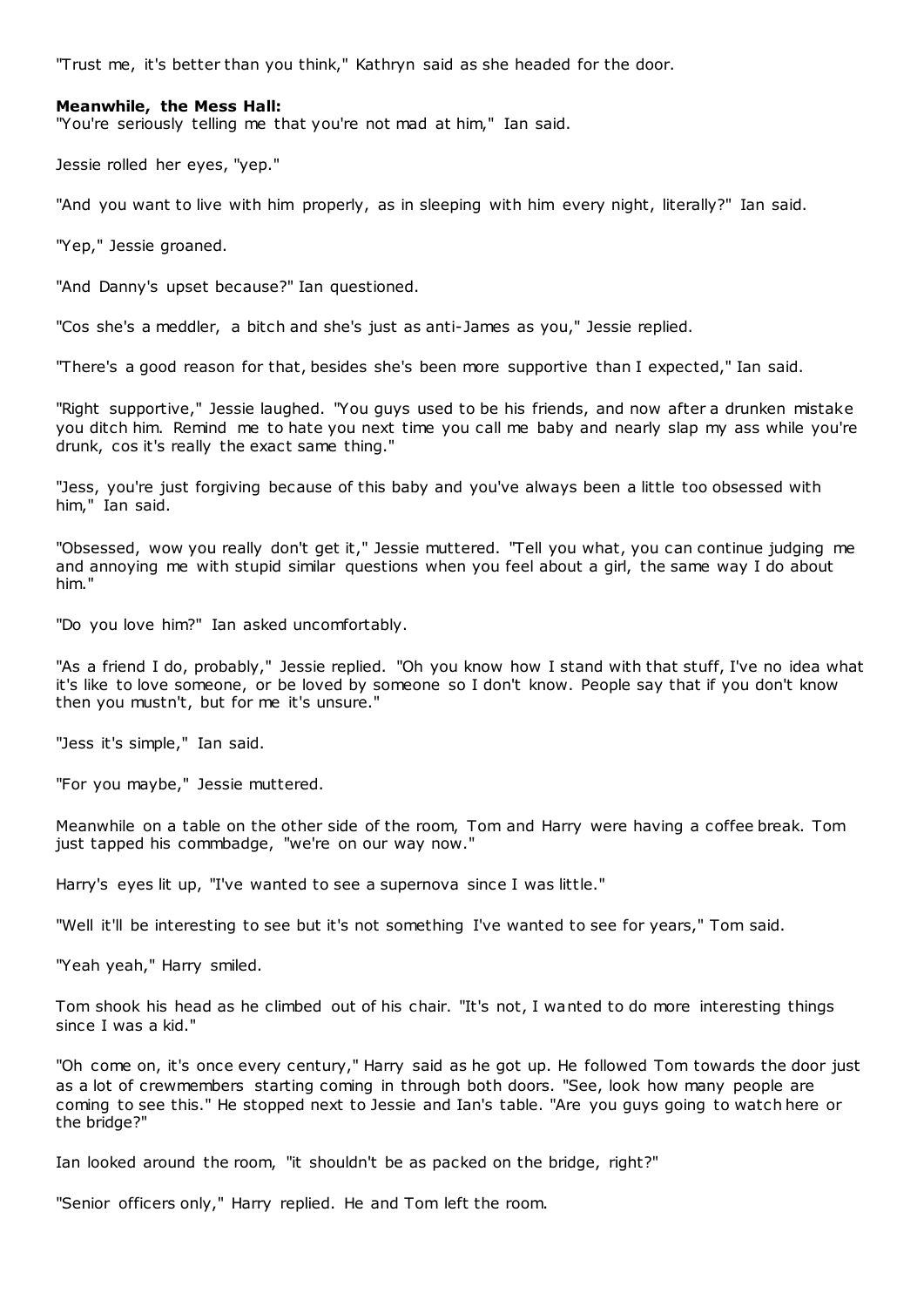"I'm there," Ian said as he got up, so did Jessie. "You coming?"

"Hmm, getting to see something explode. I think I'll give it a miss this time," Jessie replied.

"Yeah but a supernova isn't something you see every day," Ian said.

"No thanks, I do have a life you know," Jessie muttered as she walked out of the room.

Ian pouted, "oh great, she's in the insulting mood again." He slowly did the same.

# **The Bridge:**

Kathryn handed a small cardboard bucket to Chakotay, "popcorn?"

"It's coffee flavoured isn't it?" he questioned.

"Of course not!" Kathryn snapped. "I'm not that obsessed you know."

"All right, I apologise," Chakotay said.

"Thank you," Kathryn said.

Tom and Harry stepped out of the turbolift, followed by the Doctor, Neelix and Kes. Chakotay stood up, "you're just in time. Harry, quickly put it on screen."

Harry smiled, "yes sir." He rushed over to his station and started working at it. The viewscreen changed to show a close up of a star. "Ten seconds."

Kathryn stood up, she held out a roll of mints to Chakotay. "Mint?"

"It isn't coffee is it?" Chakotay asked carefully. The glare on her face answered his question. "No thanks."

"Guys," Tom said, pointing at the viewscreen. Everyone glanced at it just in time to see the supernova, the entire bridge burst into applause.

"Wow!" Neelix exclaimed. "That was, wow!" He turned to Tuvok, "wow, what did you think Mr Vulcan?"

Tuvok raised an eyebrow, "your inarticulate expressions of awe are notwithstanding." Everyone groaned. "It was a fascinating spectacle."

Kathryn turned around, "congratulations everyone, only two crews in the history of Starfleet have witnessed a supernova explosion."

"And none any closer than we were," Harry grinned. "We've just got a new record."

"Wow, how were we closer than the Enterprise D?" Tom asked. Harry shrugged.

"Thanks for allowing us to watch the nova here Captain, the Mess Hall still stinks of that liver and vegetable soup," Kes said.

Neelix pouted, "well Jessie liked it."

Kes sighed, "hmm, wonder why."

"Remember Kes, anyone can stargaze on the bridge, even a hologram with a portable emitter. But the real action will always be in Sickbay," the Doctor said with a smile. He headed back to the turbolift ignoring the clueless look on most of the bridge's faces.

"You know that is twenty ninth century technology, we can take it off him," Tom commented.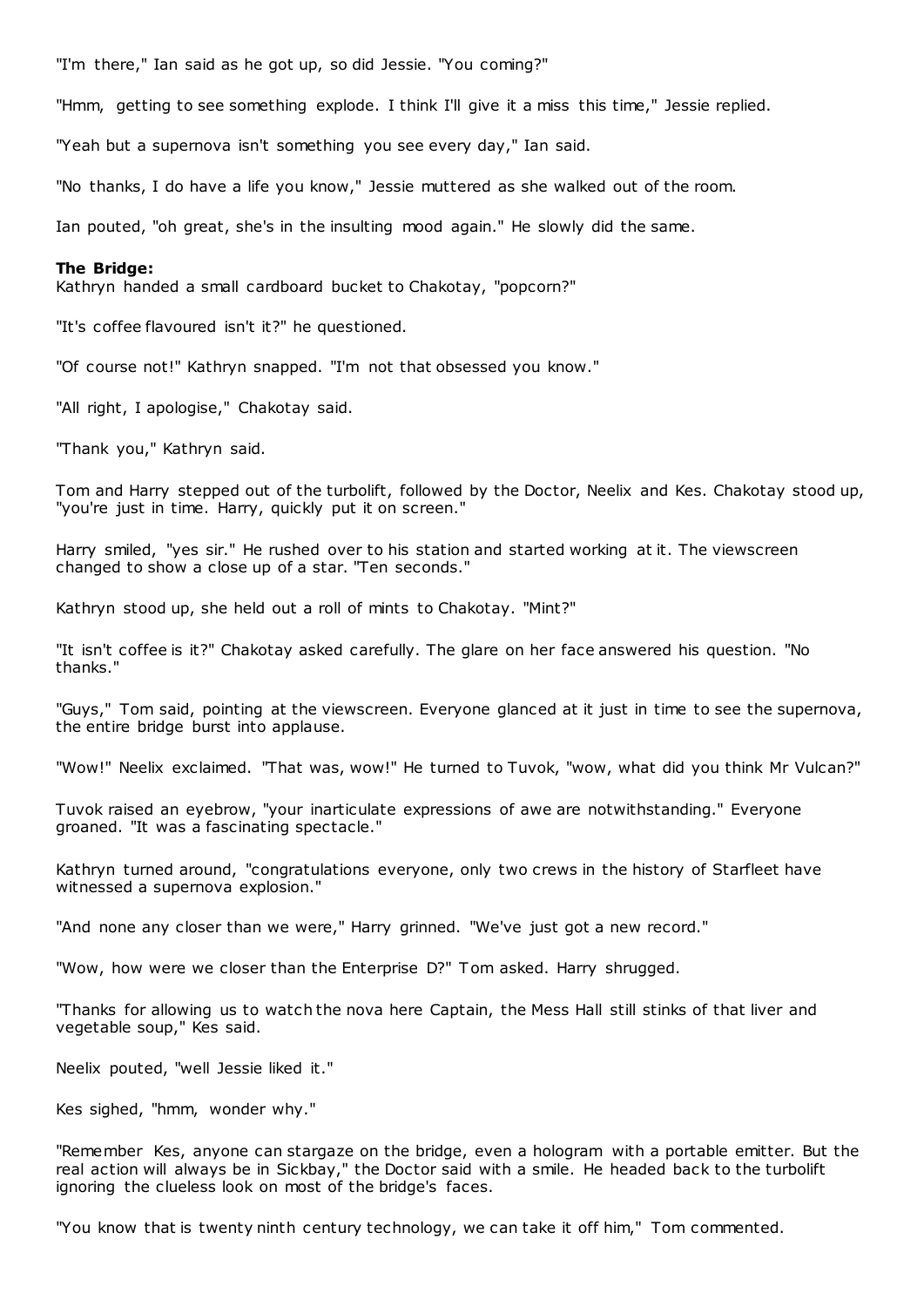Kathryn smiled, "no that's not necessary." She glanced towards the Engineering station, where B'Elanna had sat herself. "Well?"

Chakotay frowned, "what is it?"

"Oh, just something I'm working on," Kathryn replied while rubbing her shoulders. "Harry, can you help B'Elanna with it?"

"Yes Captain," Harry replied.

"Captain you haven't slept in days, maybe you should get some rest. Harry and B'Elanna will handle that thing you're working on. The rest of us will keep the bridge in check," Chakotay said.

Kathryn smiled as she shook her head. "Fine, you win. I'll see you at 0800." She headed for the turbolift.

# **Meanwhile**

# **James/Jessie's Quarters:**

Jessie walked into the living room, she sighed as she dumped her jacket on the chair. She made her way over to where the bags once were, but not there now. "Um, James? Where's my..."

James stepped out of the door nearby, "Jess, you're back."

"Yep, where's my bags?" Jessie asked.

"Oh right, don't be mad at me," James said, he took a hold of her arm. "Can I show you something first." He led her to the door.

"I'm kinda worried now at the *mad at me* part, you didn't set fire to them did you?" Jessie questioned.

"No nothing like that," James replied. They stepped into the room, Jessie's eyes lit up as she looked around.

"My god, you cleaned the floor," she said.

"Yeah," James said as he walked to the cupboard. Jessie followed him while looking around. He beckoned his head towards the cupboard. "Go on."

"Ok, is my bags in there or did you..." Jessie said as she opened it. "Oh."

"I know you have a lot of clothes and you like to organise them, and I didn't know how much space you'd need," James said.

"So where is all your stuff?" Jessie questioned, she looked over towards the bed. All her bags were standing beside them. "Where did all your stuff go?"

"I didn't have much in the first place, and I got rid of some stuff. It's your room now so I had to sort it out for you," James muttered. "I was going to put away everything but you'd of killed me for sure."

Jessie smiled as she placed a hand on his arm, "what are you like, you didn't have to." She knelt down next to the bags and started to open one. "Did you watch the supernova?"

"What supernova?" James questioned.

Jessie dragged one of the bags onto the bed. "You didn't know about it? I thought everybody did."

"Well somehow I'll find the will to live on," James said, heading back towards the door. "Before you start there, there's something else I want to show you." He stepped out. Jessie frowned and followed him.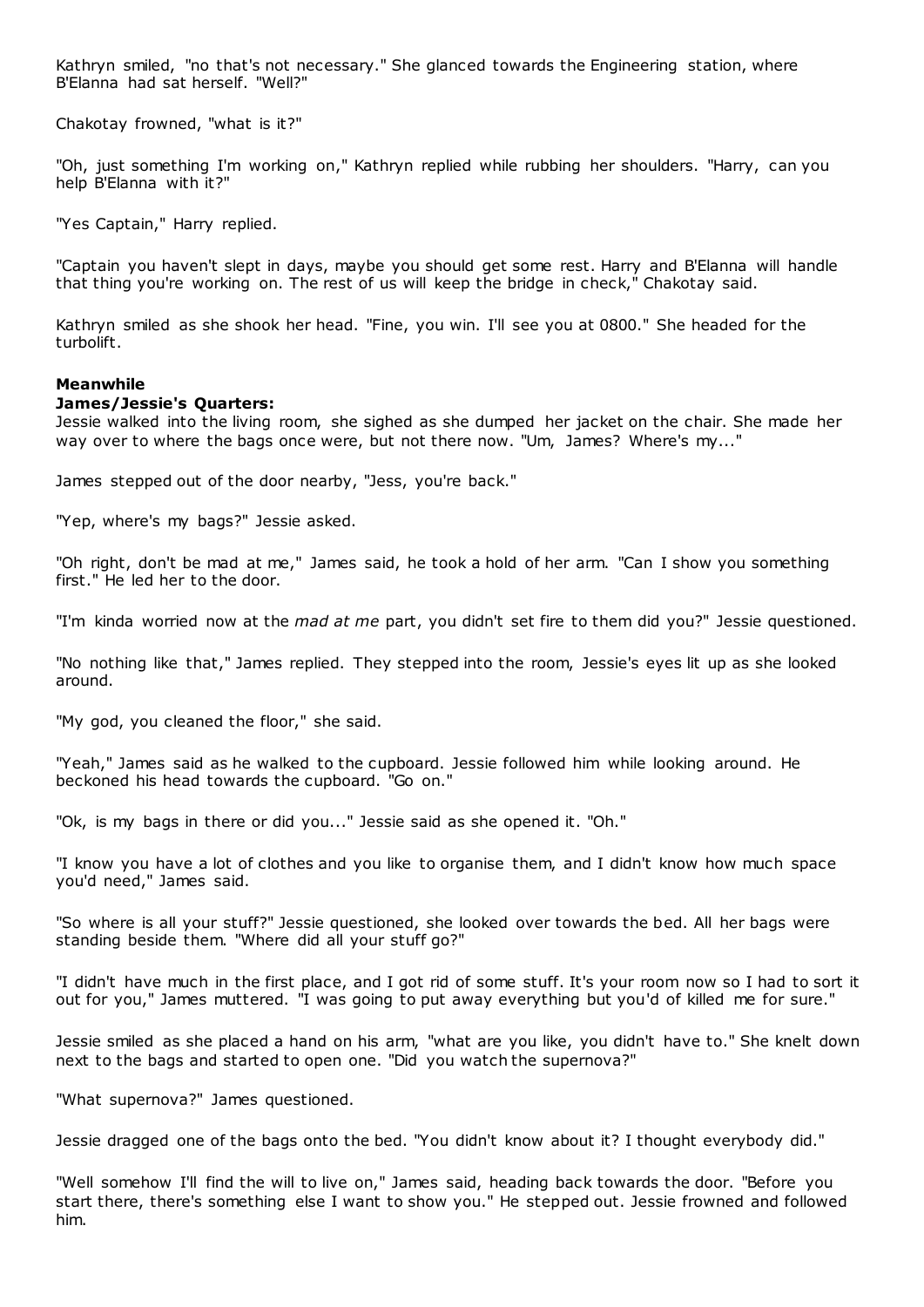# **Janeway's Quarters:**

Kathryn stepped into her quarters, her eyes widened as she stared in front of her. Her sofa had been replaced with a big bed, covered in red satin sheets. The lights were dimmed, candles standing next to the bed just managed to light the room.

She tapped her commbadge as she slowly walked in further, "Janeway to Security, intruder alert."

Q stepped into sight from the door of the bedroom. "There's no need to call room service Kathy, I already ordered."

Kathryn groaned into her hand, "oh god. Janeway to Security, intruder alert!"

Q strolled over to the bed, he picked up a glass of wine that was standing next to the bed. "Don't bother, I've taken the proverbial phone off the hook. After all, we don't want any interruptions."

"What are you doing here?" Kathryn asked.

Q raised the glass, "to us."

"Us, when has there ever been an *us*?" Kathryn grumbled.

"The night is young, and the sheets are satin," Q said as he rested a hand on the bed.

"I want you out, but first get rid of all this," Kathryn said.

"I have no intention of getting between those Starfleet -issue sheets. They give me a terrible rash," Q muttered with a pout.

"Since you won't be getting in the bed, I wouldn't worry about it," Kathryn said as she turned and walked away.

"Oh, Kathy, don't be such a prude," Q purred as he made his way over. She turned around just in time to get his arm around her waist. "Admit it, it has been a while."

"And it'll probably be a while longer, now get out," Kathryn snapped. She tried to pull herself away but Q pulled her right back.

"So tense. Why don't you slip into something more comfortable," Q said, loosening his grip on her.

Kathryn's uniform disappeared and she was now in a pink satin night gown. She looked down at herself and sighed. "If you think that this puerile attempt at seduction is going to work, you're even more selfdeluded than I thought," she snarled. She turned away from him. He grabbed her arm, he pulled her around so she was hovering over the bed and he may as well have been lying over her.

"Oh, I see, you think interested in some tawdry one-night stand. That's because I haven't told you why I'm here yet," Q said. "Of all the females of all the species in all the galaxies.. I have chosen you to be the mother of my child."

Kathryn's mouth dropped in shock.

# **James/Jessie's Quarters:**

James and Jessie were now inside Jessie's old bedroom. Now it had a crib nearby the window, which was half filled with cuddly toys and there was a row of two shelves, which also had toys sitting on them.

"Well? It's not finished but what do you think?" James asked, looking really nervous.

Jessie went over to the crib, she leaned over to pick up one of the bears. "It's great, but..."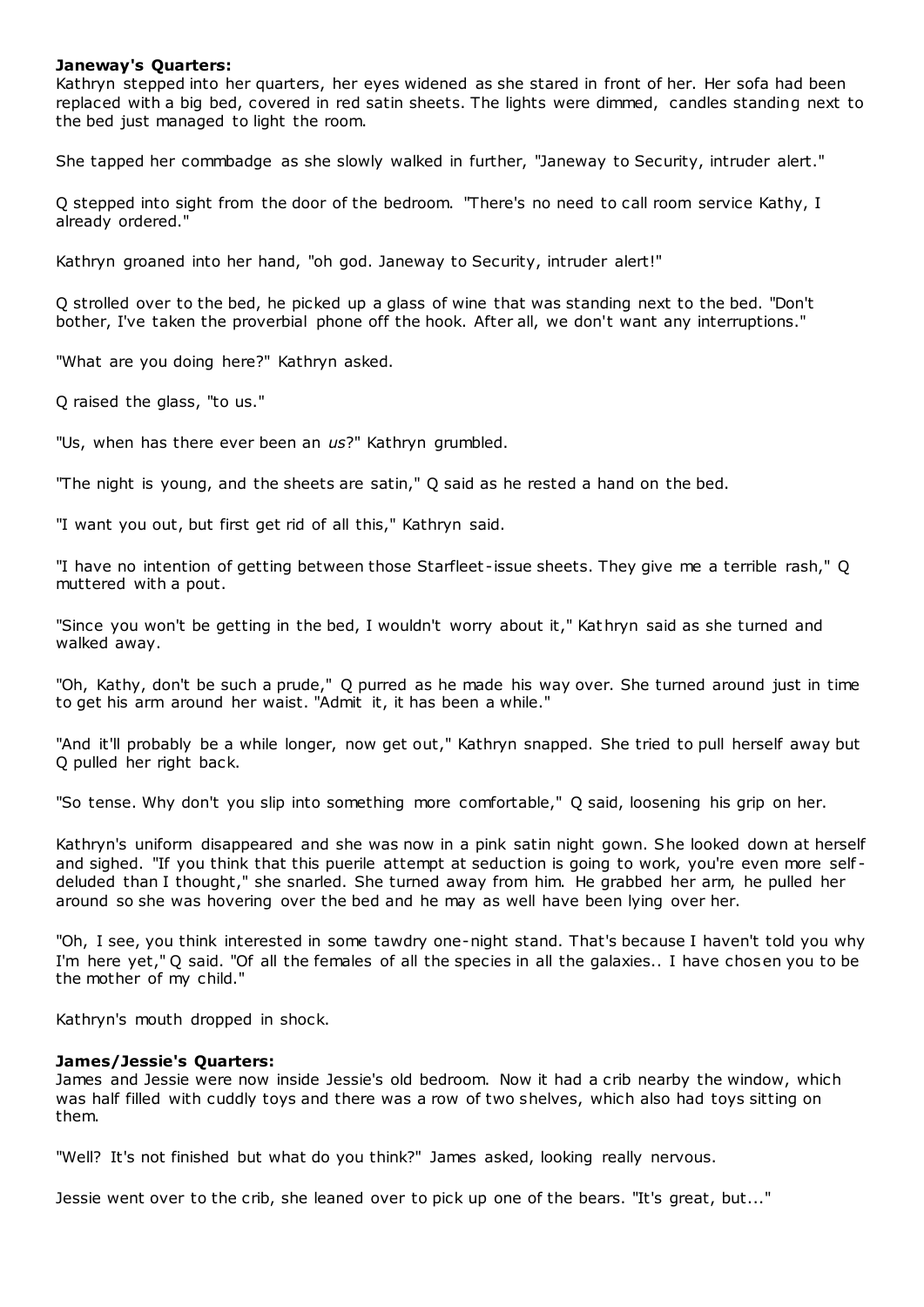"I know, there was nowhere to put your old bed. I didn't even know what you wanted doing with it," James said.

"I'll transport it to the cargo bay replicator, I might get lots of rations for it," Jessie said. She turned to him, "that's not what I meant though. You managed to replicate a lot of cuddly toys."

"Um it's not like I can't touch them or anything Jess," James said.

Jessie smiled cheekily, "I know you can."

James shook his head and raised an eyebrow, "all right, I gotta go. Tuvok wants me to work night shift as I skived today."

"You skive most of the time anyway," Jessie said.

"I know, but I shouldn't try telling him," James said. He turned to leave the room.

Jessie turned back to the crib, she put down the bear and picked up a different toy.

# **Janeway's Quarters:**

Kathryn was now lying on the bed, with Q over her. She pushed him away enough to climb away from him, and off the bed. She rushed over towards her bedroom. Q sighed and sat down on the bed instead.

"I know that you're probably asking yourself, 'Why would a brilliant, handsome, dashingly omnipotent being like Q want to mate with a scrawny little bipedal specimen like me?"

"Let me guess, no-one else in the universe will have you!" Janeway called from her room.

Q made his way over to the bedroom doorway. "Nonsense. I could have chosen a Klingon Targ, a Romulan empress, a Cyrillian microbe."

Kathryn appeared at the doorway, "really? I beat out a single-celled organism? How flattering." She tried to re-enter the living room, but Q blocked her by putting his hand on the other side of the doorway.

"It's an overwhelming honour isn't it?" he said. "I can't get you out of my mind. You're confident, passionate, beautiful.."

"Really disgusted and totally uninterested," Kathryn said. She ducked so she could go under his arm and get away. He quickly followed her. She stood behind her desk, he sat down on it.

"Kathy, you can't leave. My cosmic clock is ticking. Besides you have no idea what you're missing. Foreplay with a Q can last for decades," he said.

"Sorry, but I'm busy for the next sixty or seventy years," Kathryn said as she sat down.

"Oh, I see, this is one of those silly human rituals. You're playing hard to get," Q said.

"As far as you're concerned, Q, I'm impossible to get," Kathryn said.

Q's face lit up, "goody, a challenge. This is going to be fun." He clicked his fingers and disappeared in the usual flash of light. The room turned back to normal.

Kathryn worked at her computer, "Janeway to the bridge."

In: "Chakotay here."

"I've just had a visit from Q," Kathryn said.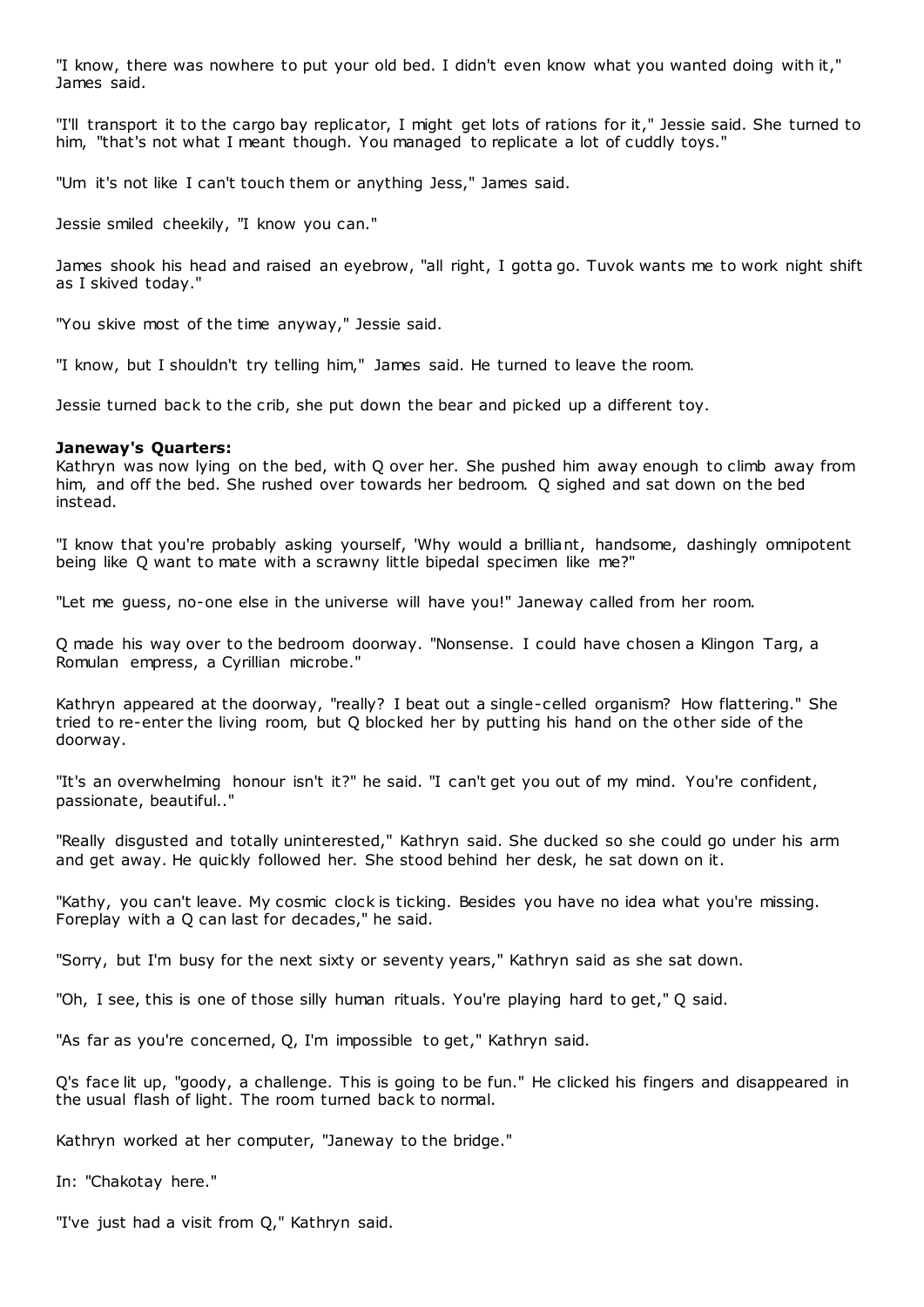In: "Q? What did he want?"

"Let's just say he had a personal request," Kathryn replied.

In: "Captain?"

"I have a feeling he'll be back, alert me if he does. Janeway out," Kathryn said. She buried her face in her hands.

# **Later that night James/Jessie's Quarters:**

Jessie turned over in the bed, she opened her eyes and sat up slightly. She pulled herself out of the bed and made her way over to the door, it opened. Her eyes widened as she looked around the room. The entire living room was lit up by a few hundred candles standing everywhere. She made her way to the centre of the room.

"What the?" Jessie muttered. "Computer, is there anyone else in my quarters?"

"Negative," the computer responded.

"Um check again," Jessie said.

Somebody walked up behind her. "Hey," a familiar voice said.

Jessie groaned, "no no." She turned around to come face to face with a familiar Q.

"Oh wow, I've forgotten how beautiful you are," he said.

"What are you doing here?" Jessie asked. "And what's with the candles?"

"Don't you think it's romantic?" Nutty Q asked. He tried to slip an arm around her, she slapped it away.

"No, what do you, I mean why did you..." Jessie stuttered in a high pitched voice.

"Shush my beloved," Nutty Q whispered as he stepped closer. "There's something I have to tell you."

"Ok," Jessie said, looking uncomfortable.

Q took a hold of her hand with both of his. "I can't stop thinking about you. You are funny, sweet, strong and how could I forget your beauty."

"You said you did," Jessie said.

"No I meant you're more beautiful than I remember," Nutty Q said.

"Um whatever," Jessie muttered, she pulled herself away and eyed some of the candles. "Can you please stop, fire hazard."

"Fine," Nutty Q sighed. With a quick wave of a hand the candles disappeared, and a bunch of roses appeared in his other hand. "Here, these are for you."

Jessie took them off him looking disgusted, "flowers? I'm not a flower person." She tossed them over her shoulder.

"Aaaw, I missed you," Nutty Q said with a grin. He quickly lunged forward and hugged her tightly.

"The feeling's not mutual," Jessie grumbled as she tried to get away.

"Your hair smells nice," Nutty Q sighed.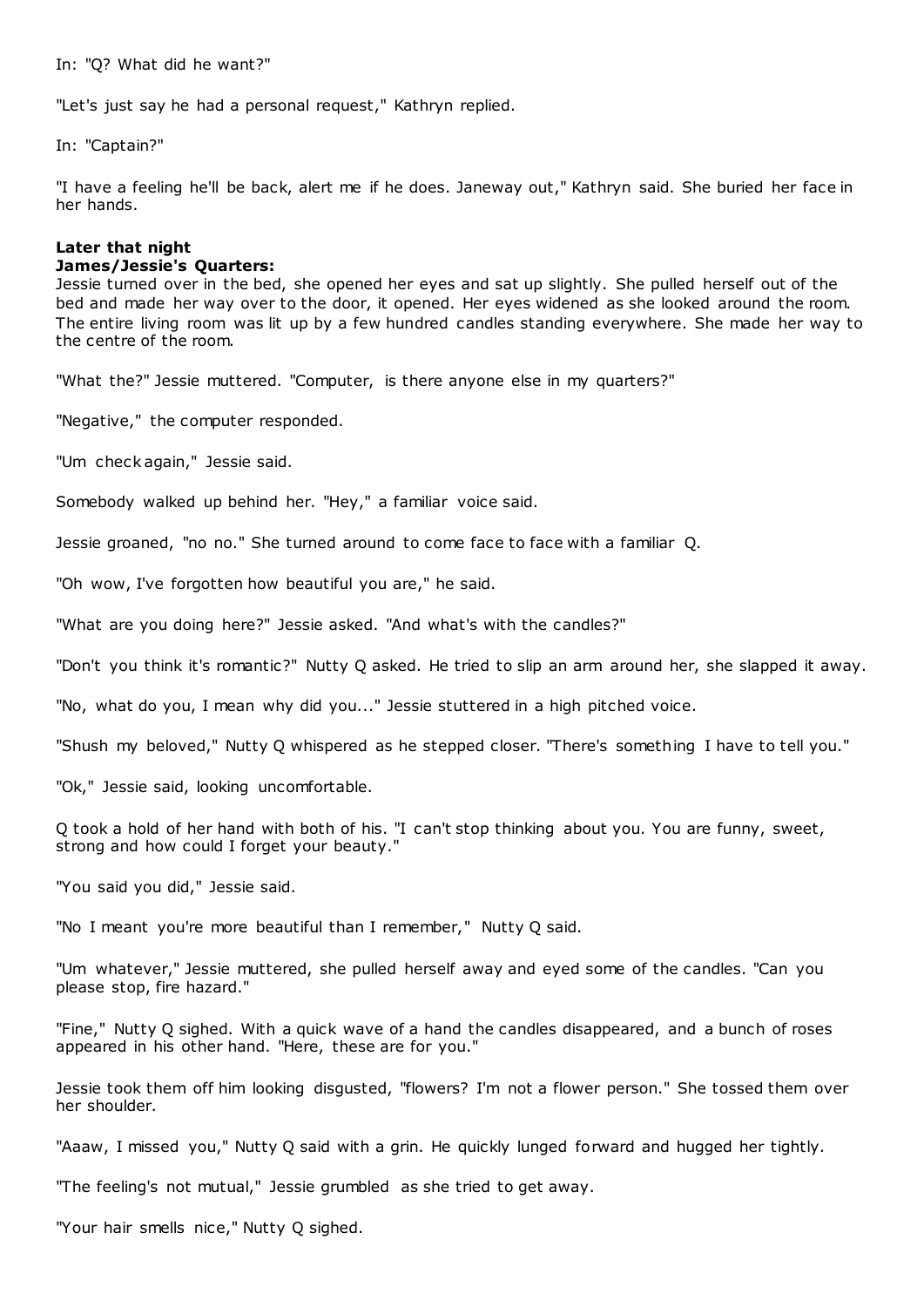Jessie pulled a face. Nutty Q pulled a different kind of face and loosened his grip, Jessie quickly rushed away from him.

"And you still kick as hard as you used to," he said in a squeakier voice.

"I've been practising," Jessie muttered. "Now can you go?"

"No, I still haven't told you what I want to tell you," Nutty Q replied.

"Well unless it's about you leaving me alone forever or you dying, I don't wanna hear it," Jessie said.

"Oh you're so funny," Nutty Q laughed. He walked closer to her and took a hold of her hand again. "I just want you to know that I've fallen in love with you."

Jessie glanced around looking uncomfortable. "As a friend?"

"No my sweet, and that's not all," Nutty Q said. "You are the most beautiful creature that has ever existed, I'm an omnipotent Q. It would be a waste not to."

"I'm sorry, omnipotent or impotent?" Jessie muttered with a worried expression on her face. "Wait waste not to, what?"

"Our DNA together would create a creature that every being will be jealous of," Nutty Q said.

Jessie's eyes widened, "oh no, no DNA mixing."

"Why not?" Nutty Q asked.

"Because you're creeping me out, and I don't like you. I thought I've made that clear," Jessie replied.

Nutty Q started pouting, "how am I creeping you out? Surely a girl like you has many men queuing up."

"Huh, no and I..." Jessie stuttered.

"A girl like you deserves to be paired with the best, it's called natural selection," Nutty Q said.

Jessie backed off a metre or two, "no it's not. Q's are immortal, they don't need to uh, breed. And don't you have less powers than other Q's?"

"Oh, I'm hurt," Nutty Q muttered.

"Uh huh, does that mean you're going now?" Jessie asked.

"Ohno, you don't just split up because of a fight. I'll be right back sweetheart," Nutty Q replied. He disappeared with a wave of a hand.

Jessie sighed in relief, "finally." She turned to go back to the bedroom.

# **Meanwhile, the FVDA's quarters:**

Damien marched into the room muttering to himself. He dumped a PADD onto the table. "Fools, don't they know anything?"

In the bathroom the oldest member of the FVA, Tim was busy opening the Mracle Hide Your Wrinkles cream. He looked a lot worse than he usually did until he started putting it on. It made him look twenty years younger, but he now looked the way he usually looks.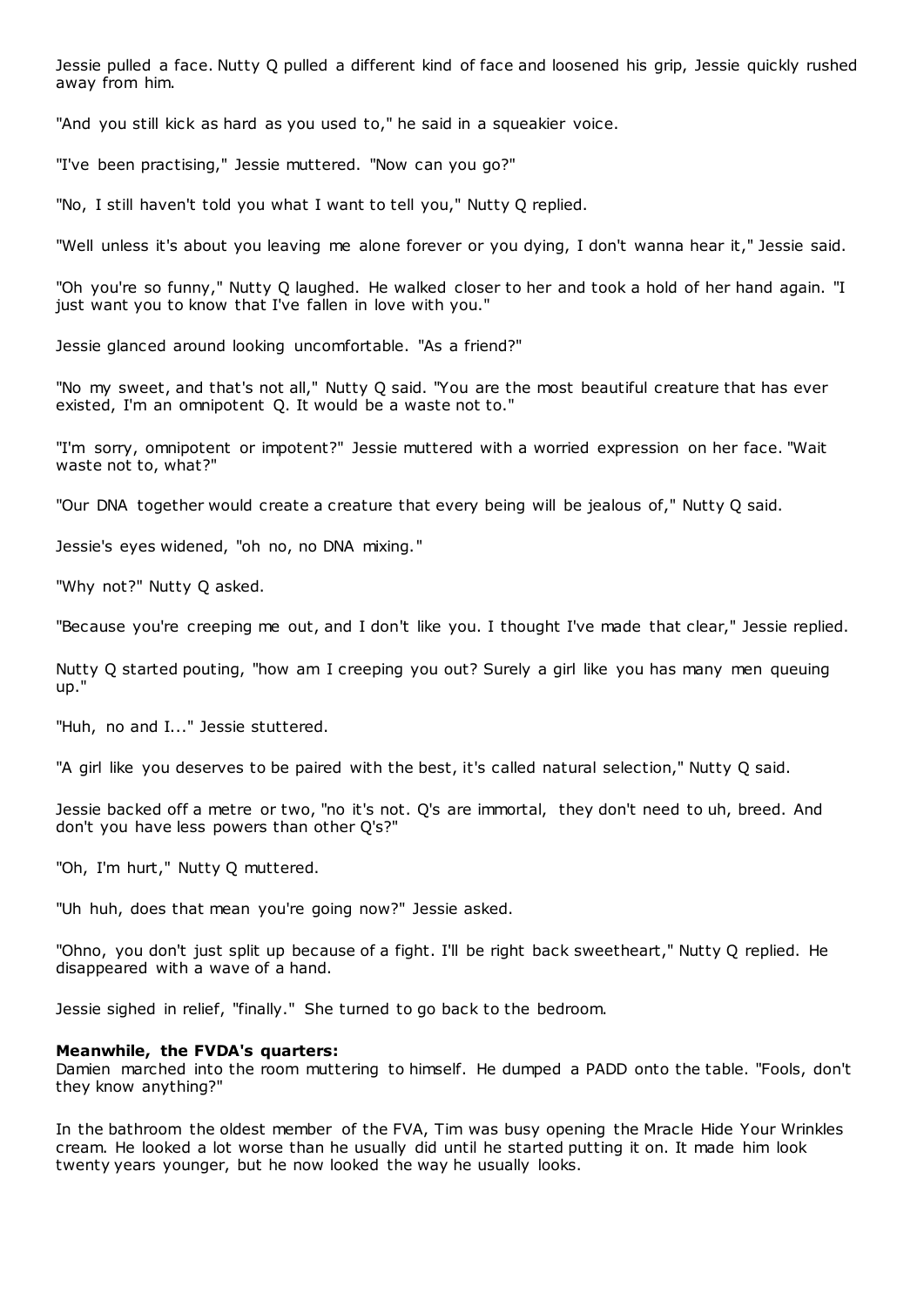"Ah, I remember in my day they didn't have miracle cream," he said, looking in awe at the mirror. He then overheard Damien talking to himself, instead of leaving he decided to press his ear against the door. Yes he also has Miracle Hearing Cream too.

Damien picked up a remote and switched on a medium flatscreen TV they had in the corner. "Computer interface with the TV's DVD player with the database. Show me a list of movies with a villain that has stupid minions, is misunderstood and turns good."

A massive list of movie titles appeared on the TV screen.

"Ok computer, play Pokémon the First Movie," Damien said.

The computer responded, "acknowledged, do you want to skip the mini movie before it?"

"No, leave it," Damien replied.

### **Twenty long minutes later:**

Damien was staring at the screen looking slightly brain dead. "What...was... that?"

Finally the movie started. He started taking notes as soon as the villain, Mewtwo came on the screen. "Mmm hmm. Cloned, nope. Mistreated, oh yes. Made a slave, yes damn Brannon and Rick."

He stared in awe when Giovanni appeared on the screen, "oh wow, I like that guys style, well except for the orange suit eugh. Team Rocket ey. Computer is the guy in the suit the main villain?"

"Negative," the computer responded. "He did match one of the details you entered; incapable minions."

"Hmm ok," Damien sighed. He continued taking notes.

Meanwhile Tim moved away from the door looking confused. "What is he up to?"

### **Over an a hour later:**

Damien was now really enjoying the movie, he was sitting on the edge of his seat and was doing some arm gestures. "Wow, this Mewtwo rules. The idiots will definitely fall for this."

Meanwhile Tim had fallen asleep against the door, snoring quietly.

# **Ten minutes later:**

"Wow that was good. Computer show me the series this movie is based on, only if it does show that boss guy and his minions," Damien ordered. "If it doesn't then show me that ReBoot movie you had in the list."

The computer responded, "acknowledged."

"Stand by, I need the toilet," Damien muttered as he got up. He stopped nearby the bathroom door. "Hmm I wonder if Mewtwo was cloned in a way so he didn't need it. That would be cool." He pressed the button next to the door, Tim fell to the ground as the door opened. "None of his minions were as bad as this, and they were mindless animals," he grumbled as he stepped into the bathroom.

# **The next morning James/Jessie's Quarters:**

Jessie was fast asleep in the bed when a flash of light lit up the room. Nutty Q appeared next to the bed, he tilted his head to the side.

"How is this woman still single?" he asked, placing a hand across his mouth.

Jessie groaned as she rolled onto her side. The sheet slid off her shoulder so he could see she was sleeping in a jacket that obviously wasn't hers.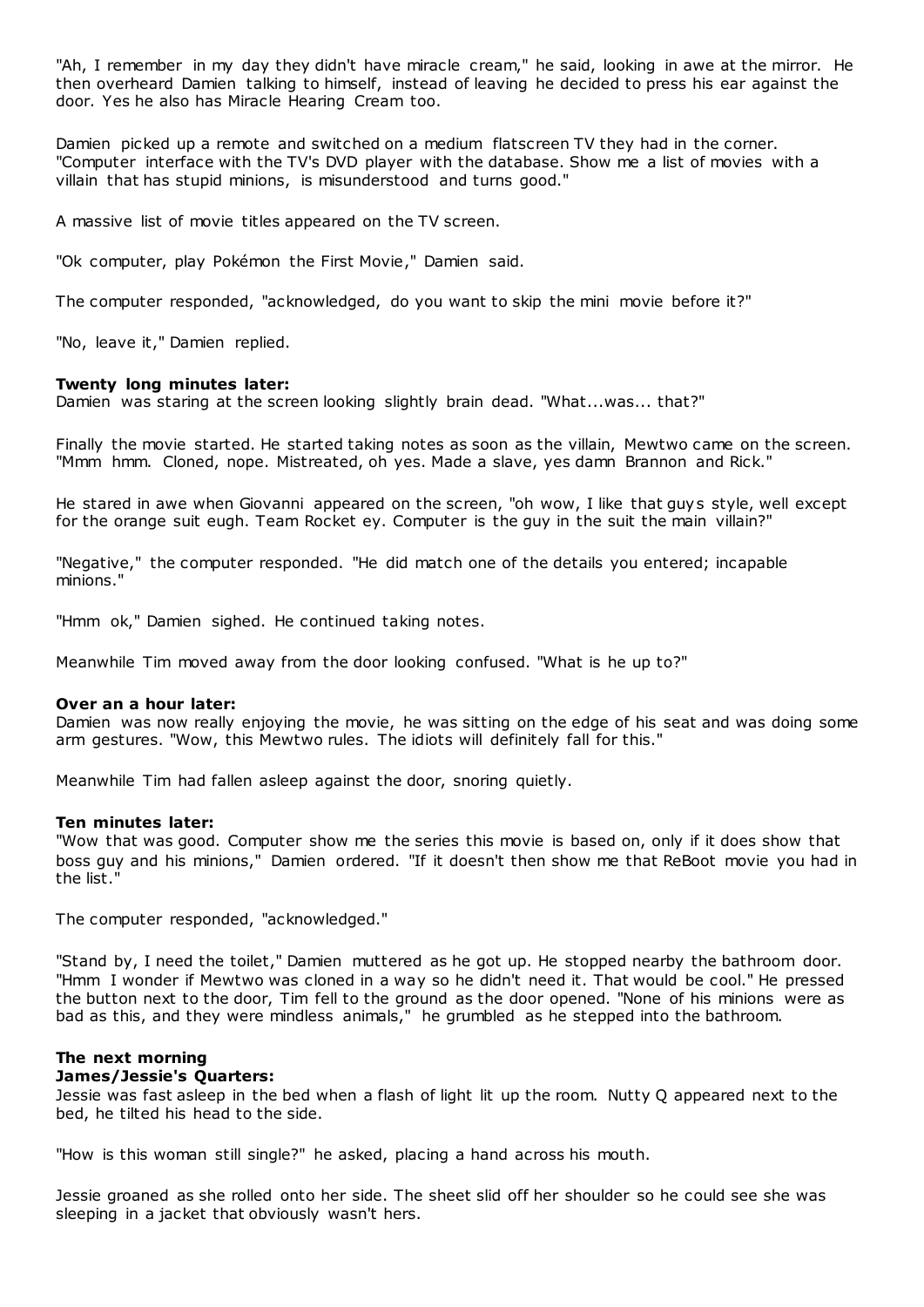"Hmm," Nutty Q sighed. His eyes narrowed as he eyed the jacket, then he looked around the room. "Computer, whose quarters are these?"

The computer responded, "James Taylor-Stuarts and Jessie Rex-Annet's." Her voice made Jessie turn onto her back, and her eyes twitch a little.

"What, so what's she..." Nutty Q stuttered. He spotted the empty bags next to the bed, "is this?"

"What the?" Jessie muttered, sitting up slightly. She then spotted Nutty Q standing nearby, she sat up right and closed the jacket she had on. "Q, what are you doing here, again!?"

"Ohno no, I don't owe you anything. You are the one who owe's me answers!" Nutty Q snapped.

"Uh, what do you mean? You're the one who's watched me sleeping, twice," Jessie grumbled.

Nutty Q narrowed his eyes again, "why didn't you tell me you were already with somebody else."

"What makes you think I am?" Jessie asked.

"Your bags are lying around here, this kinda looks like a guy's room and the jacket you have on is guyish, and doesn't fit," Nutty Q replied.

"All right fine, but I didn't have to tell you," Jessie said. She smiled slyly, "so does this mean you won't pursue me now?"

Nutty Q folded his arms, "I've been researching human mating rituals, you being with someone doesn't mean it's too late."

Jessie rolled her eyes, "oh my god, it is."

"Really? I highly doubt the freak is marriage material, besides he'll be dead in no time at all," Nutty Q said.

Jessie pulled herself off the bed, she turned back to him. "You really do have a way with the ladies, don't you?"

"Why yes I think I do," Nutty Q said smugly.

"Q's obviously have no clue what sarcasm is," Jessie shook her head.

The doors opened, the two glanced in it's direction. "What's going on?" James asked as he stepped inside. "Q, what are you doing here?"

Nutty Q's eyes narrowed yet again, "you." He marched over to him. "You lying scum, you told me you didn't like her."

"Um when did I say that, and you still haven't answered my question," James said.

"No you said you had no intention of going for it with her. I respected you for that as let's face it, you're way out of her league," Nutty Q said.

James pulled a face as he moved a little to the left so he could see Jessie. She shrugged her shoulders, "he's just playing around, you know like most of the guys in our class did. You know, pretending to want me."

James closed his eyes and groaned, "Jess, most of them weren't playing around."

Nutty Q turned around with a look of horror on his face. "Playing around, I'm dead serious."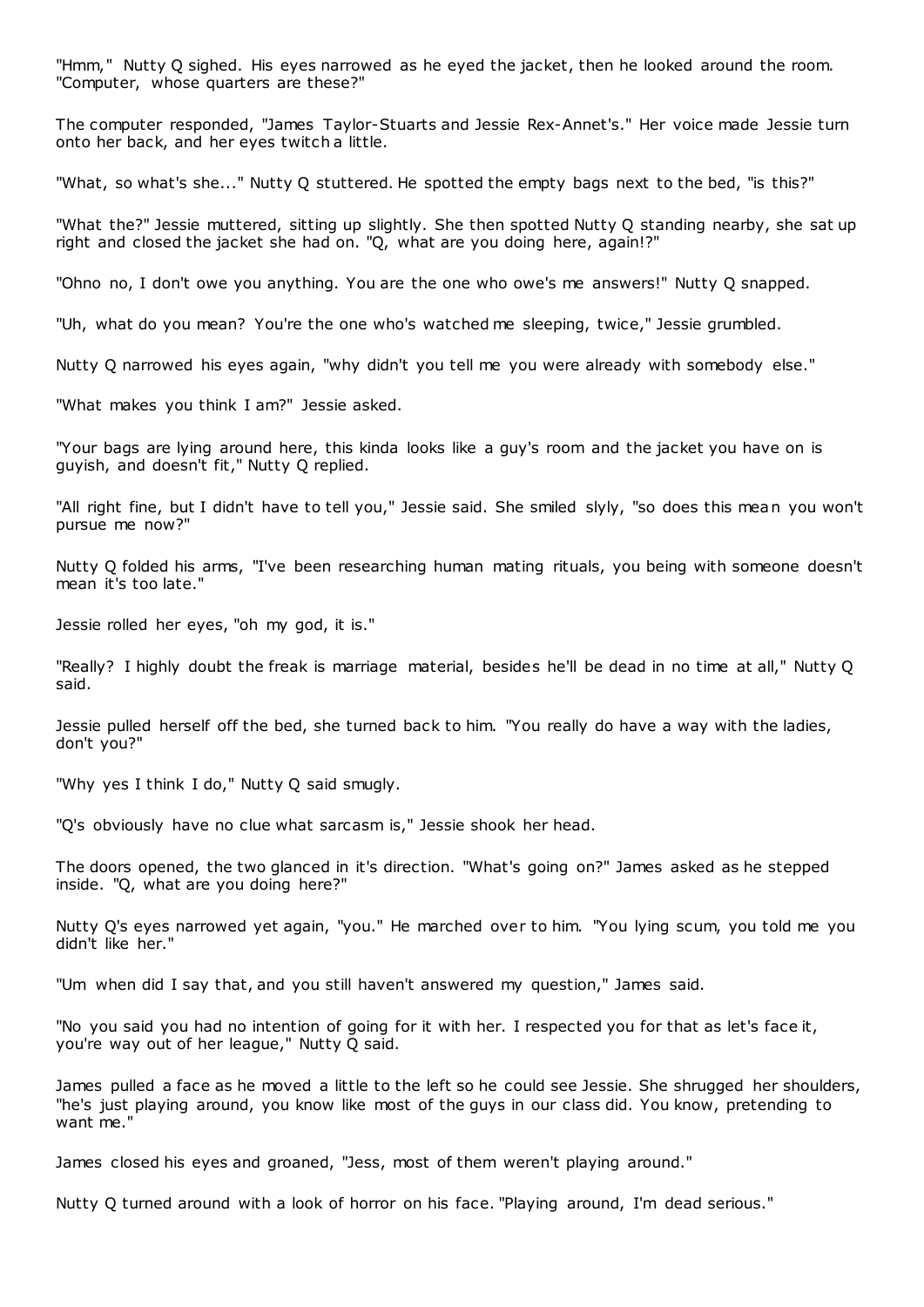"Well that's too bad," James muttered.

"You, how could you? She should be with the best, and you're not it," Nutty Q said.

"And you think you are? You're the weakest Q there is," James said.

"Fine but you are only human," Nutty Q snapped.

Jessie put one hand on her hip, "oh I see, I'm only human too."

"Yes but you're the best of the lot of them, way too good to be human," Nutty Q said.

"Ok but James isn't exactly a run of the mill human, so doesn't that mean..." Jessie said.

"Oh right, he is born with extra strength just because he happened to be born on a certain day. Yes that makes him worthy," Nutty Q muttered.

"I doubt that's how it works," Jessie groaned.

"Ok that's enough," James muttered. He turned back to Nutty Q, "FYI Q, I never said I wasn't interested in her. We were already together when you and I met anyway."

Nutty Q gasped, "is this true?"

"Yep," Jessie replied.

"No matter, this isn't over. Jessie is my one true love, and I'll make her mine. I won't let some lying scum of a human stand in my way," Nutty Q grumbled. He disappeared.

"Well that's just great," Jessie sighed.

James made his way over to her. "That was interesting."

"For you maybe, but it's just been one disturbing night," Jessie muttered.

"Sorry it's just he said I was scum, and I held back and everything," James said.

Jessie smiled, "he's just jealous of you."

"It's too early in the morning to make jokes Jess," James said with a smirk on his face.

"He's going to come back, what on earth are we going to do?" Jessie asked as she sat down on the bed.

James sat down beside her, he slipped an arm around her. "He's done this before, by tomorrow he'll be gone."

"Or maybe he'll swap me for someone else," Jessie said with a smile.

"That'll be more proof that he's mad," James said. Jessie shook her head before resting it on his shoulder, he rested his own head on hers.

#### **The Ready Room:**

Kathryn yawned into her hand, while the other hand steadily held a coffee cup. The door chimed. "Come in," she yawned.

Chakotay strolled inside, he stopped in front of her desk. "I've got all the data from the supernova," he said, handing over a PADD. She took it off him.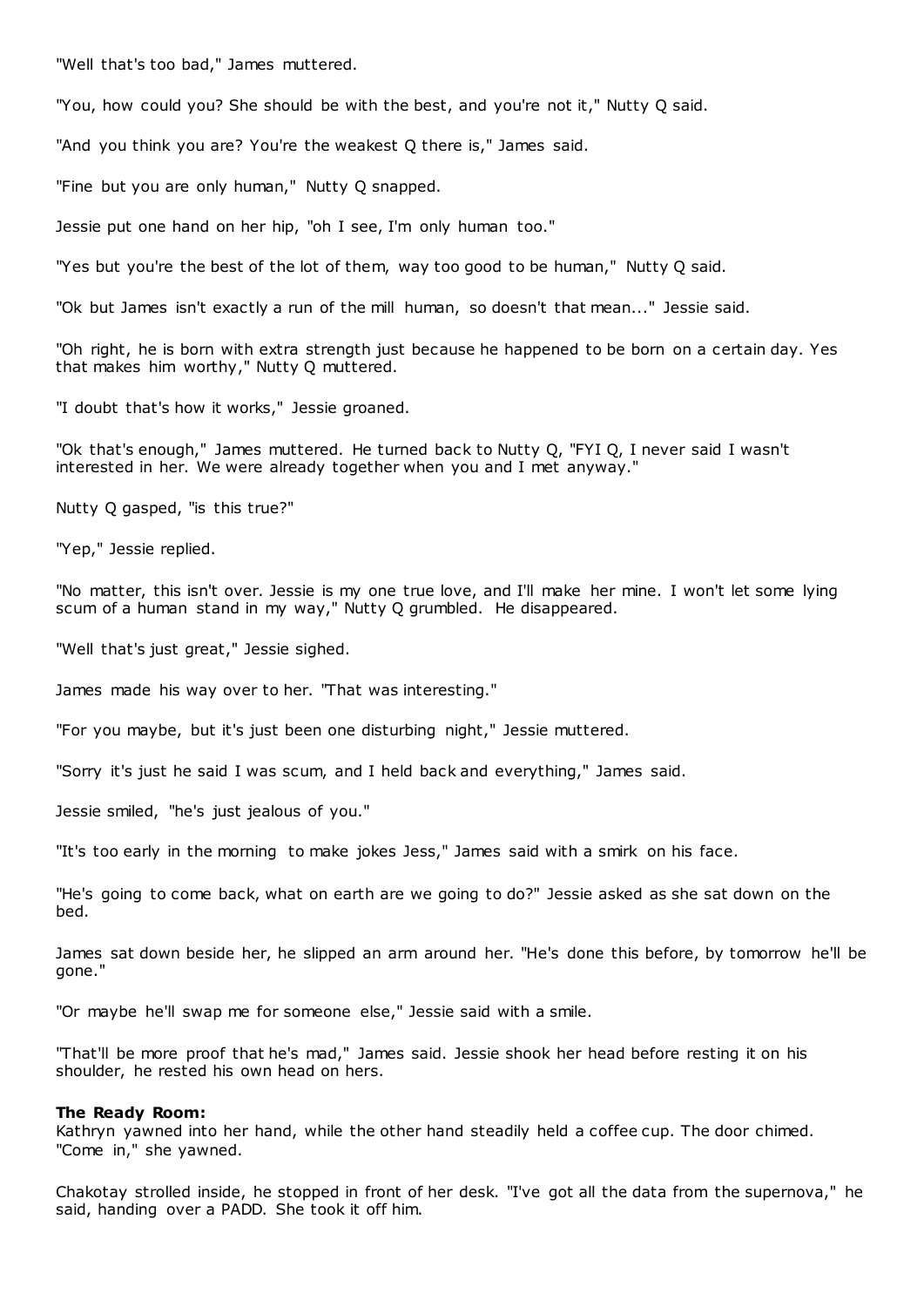Kathryn kept her focus on the PADD she had already. In the corner of her eye she noticed Chakotay was still standing where he was before. She finally glanced at him, "is there something else?"

"Have you had anymore visits from Q?" he asked.

"No, there was just one," Kathryn replied.

"What exactly did he want? You said it was a personal request," Chakotay questioned.

Kathryn sighed as she put down the PADD. "He wants to mate with me."

Chakotay's face turned a shade paler, his eyes moved to the right as he tilted his head down. "I see."

"Of course it's out of the question. He obviously has some sort of hidden agenda, it won't be long until he gives it up," Kathryn said.

Chakotay's shoulders raised, eyes rolled a little. "Perhaps."

Kathryn looked up at him with concern in her eyes. She pulled herself out of the chair, placed a hand on the desk while resting the other one on his shoulder. "Oh Chakotay."

"I know I don't have any right to feel this way, but this bothers the hell out of me," Chakotay muttered quietly.

"I do believe you're jealous," a familiar voice said. Kathryn turned her head to the left, Chakotay to the right. "Why didn't you tell me there was another man," Q growled.

Kathryn backed away from Chakotay and the desk, both of them turned to face Q.

"There isn't, I'm just not interested in you," Kathryn said icily.

Chakotay smiled slightly and took one step forward, "any questions?"

"Yes I have one. Would you be capable of raising a child, Chuckles?" Q questioned.

"Q," Kathryn said in a warning tone of voice.

"I don't think you would, the way you've treated Kathy's is proof enough," Q said.

Kathryn and Chakotay glanced at each other with wide eyes. Kathryn quickly shook it off as she looked back at Q. "And I have no doubt in my mind that you'd be an excellent father," Kathryn sarcastically said. She walked around her desk and made her way out of the room.

Chakotay stared at Q with a smirk on his face. He turned to follow her. Q remained where he was, managing to fume slightly.

### **The FVDA quarters:**

Damien stepped out of the bathroom only to come face to face with Tim, stopping him in his tracks. "I wasn't in there that long," he snapped.

"I know what you're up to Damien. I overheard everything," Tim said coldly.

Damien's eyes shifted nervously, "what are you talking about?"

"I know all of your plans, and I'm going to share them with the rest of our crew," Tim said. "Unless you convince me otherwise."

Damien raised an eyebrow, "ok then, don't tell them what you think you know."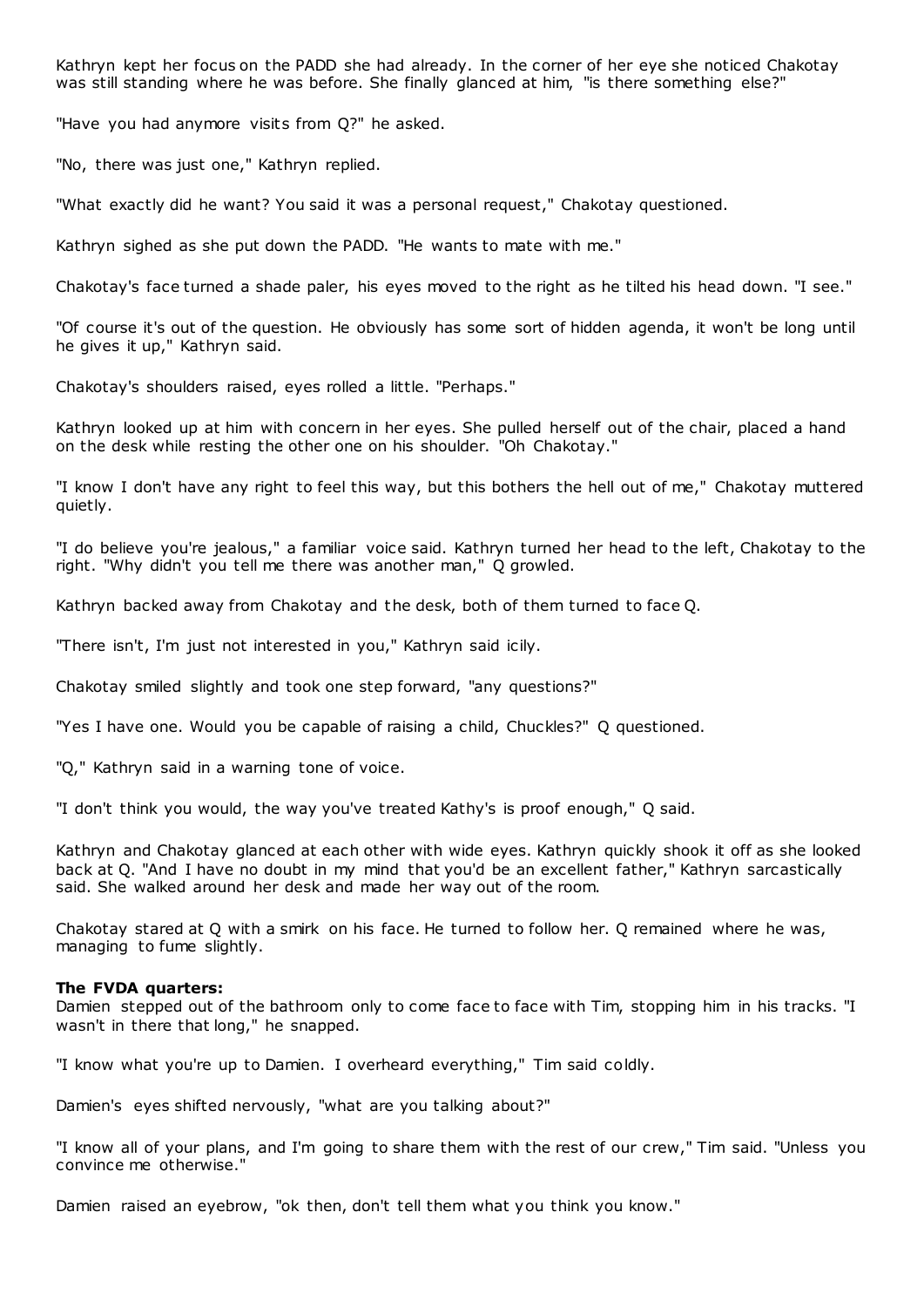"That's not what I meant," Tim said.

"What, do you want money?" Damien asked, smirking.

"You know what I want," Tim replied.

"I'm hoping I don't," Damien muttered, looking disgusted.

Tim smiled, "Johnny burned the contract, I need a new..."

"I'd rather go to a strip club that has clones of Neelix working there, than do that," Damien grumbled.

"Ok fine, I'll uh tell the crew what I know," Tim said.

"Which is what exactly?" Damien asked.

"That you were um, up to something," Tim replied nervously.

Damien rolled his eyes as he walked around him.

#### **Deck Three:**

James stepped out of the turbolift looking slightly annoyed. "I have to do everything myself," he muttered.

Half way down the corridor Nutty Q appeared right in front of him.

"What do you want now?" James groaned.

"I challenge you," Nutty Q snarled. He raised a white glove and slapped him with it, "to a duel."

He stared at him with wide eyes. "My god, is this why you're known as Nutty Q?"

"Yes, I'm nuts about that woman, I bet you can't say the same," Nutty Q replied.

James shook his head, "no I meant that you're just crazy."

Nutty Q backed off a few steps, a gun appeared in both of his hands. "The winner will get Jessie."

"Look she doesn't like you. Even if you did win it wouldn't make a difference," James muttered.

Nutty Q smiled smugly, "are you afraid to lose." He held out one of the guns. "This is a human ritual, surely you will know it."

"Ok one, it's not a ritual, two I doubt this has been done in centuries," James said. "And it doesn't matter."

Nutty Q shoved the gun into his hands. "First one to draw wins."

"All right, I'll humour you," James groaned. "Wait, how do we know who's the winner?"

"The loser will of gotten shot, obviously," Nutty Q said.

"Oh I see, you just want to kill me. If you win, I'm dead. If I win then nothing's changed," James said.

"Nonsense, I am no killer. I'll just shoot an arm or something," Nutty Q said.

"Ookay," James muttered.

Nutty Q turned away and walked down the corridor. He stopped about six metres dow n.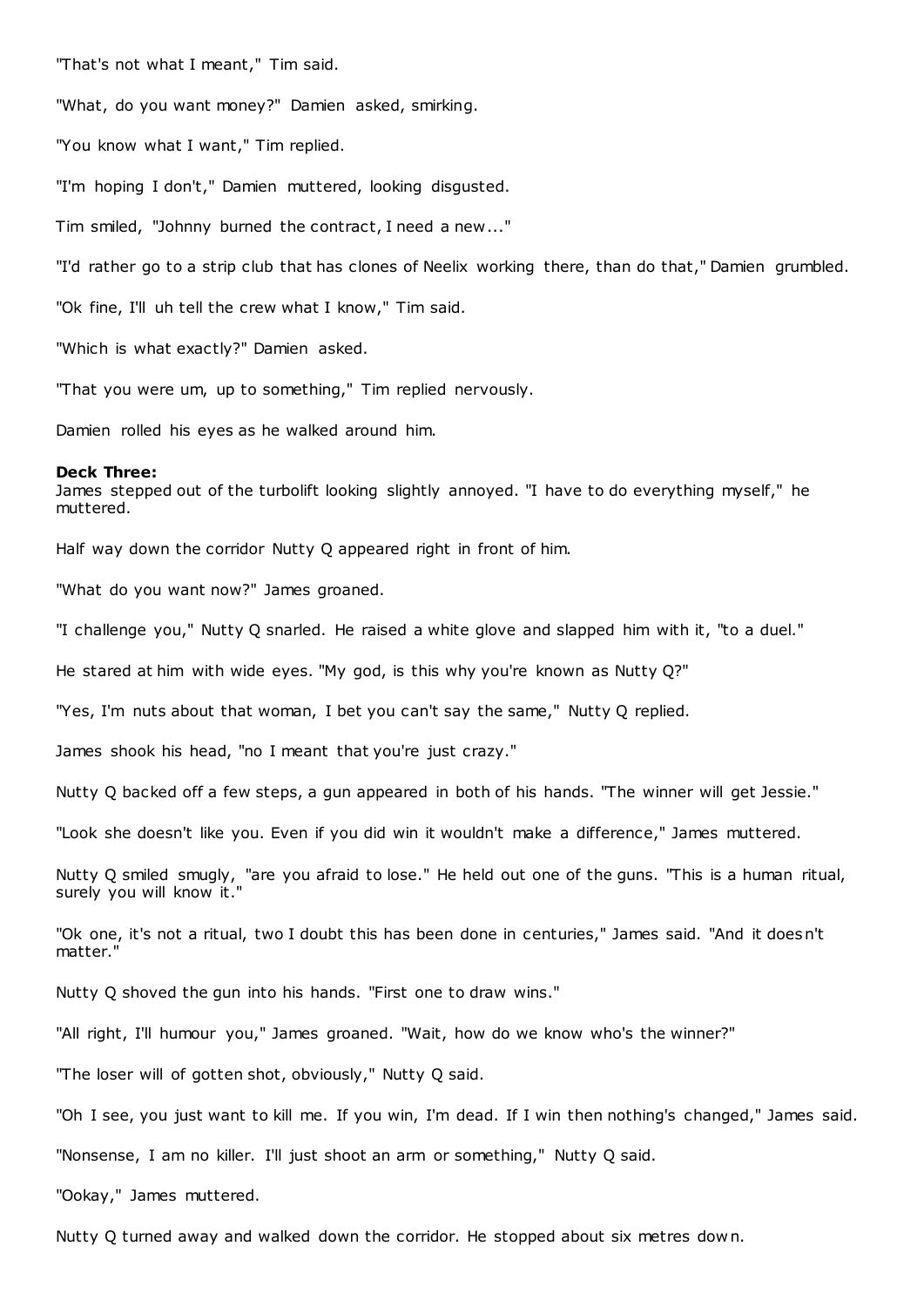James sighed as he placed one hand on his hip. "Wouldn't it be easier to face off?"

"Oh right," Nutty Q muttered. He turned around while putting his gun into a gun pocket by his waist.

James put his behind his back and folded his arms. "Mine better not be blank."

"Cheat, me? Never, it isn't an honourable way. I want to do this properly," Nutty Q gasped.

"All right," James said. They stood in silence and still. Nutty Q grabbed his gun first, James a second later. They both aimed and fired. A clang of metal sounded, two bullets fell to the ground.

"What, how did you do that?" Nutty Q stuttered.

"I had a little target practise with these recently," James said as he re-folded his arms.

"No need for smugness, that makes it a tie," Nutty Q grumbled before disappearing.

#### **The Ready Room:**

Kathryn was busy working on another cup of coffee, reading the PADD Chakotay had given her.

In: "Bridge to Captain."

Kathryn tapped her commbadge, "yes?"

In: "You'd better come see this Captain."

Kathryn sighed as she stood up.

#### **The Bridge:**

"Careful not to touch anything," Chakotay said as he circled the now rose filled bridge.

"Ow," Tom grunted, jumping out of his chair.

"What did I just say," Chakotay smirked.

"No, I was sitting on some and I moved," Tom muttered while rubbing his butt.

Kathryn stepped out of her Ready Room, her eyes went wide. "What on earth!"

"They just appeared," Chakotay muttered.

Kathryn slowly made her way to the centre of the bridge. "Great, Q?"

Q appeared in front of her. "What do you think my darling? I think it brings that touch of colour this room desperately needs."

"Q, this is a bridge, get rid of them," Kathryn grumbled.

Q's face fell, "don't tell me you're a blue kind of girl." He clicked his fingers, all of the roses changed from red to blue. "What about white?"

"Q!" Kathryn snapped, using her infamous death glare on him.

"But girls love flowers," Q said with a pout. "Oh fine," he clicked his fingers again, the bridge turned back to normal and he disappeared.

Kathryn relaxed her shoulders and sighed, "has he been appearing anywhere else Commander?"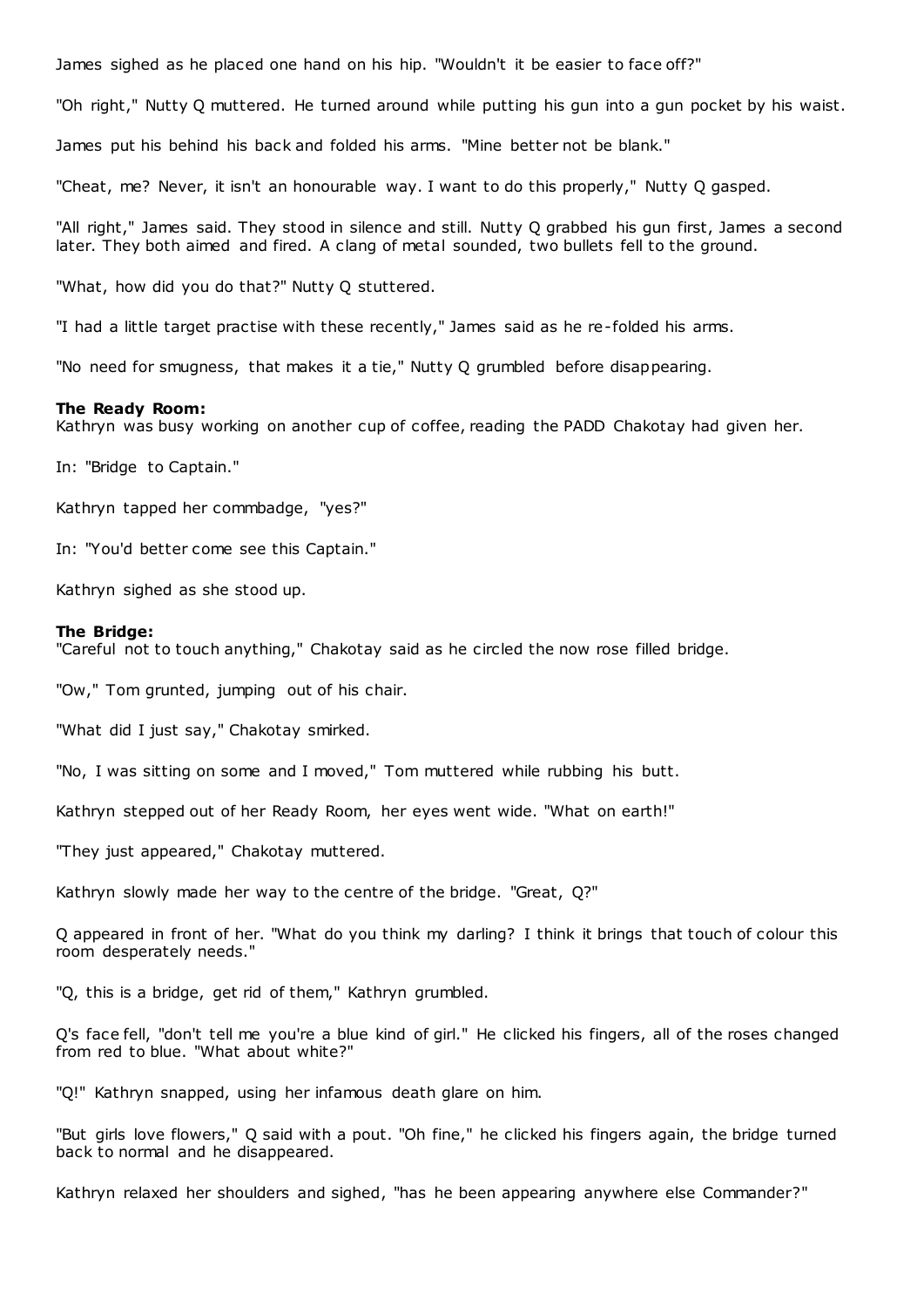Chakotay was about to answer when Jessie stepped out of the turbolift, pursued by Nutty Q. "Eeew no, turbolifts are not aphrodisiac nests or whatever you called it, and again no!"

"But those other inferior humans act like that it is," Nutty Q said.

Jessie turned around to point a finger in his face, "listen mister, if you try to kiss me again you won't be able to mate at all. And don't say you're Q, you don't have one."

"I do in this form, remember I can be anything for you," Nutty Q said. He took a hold of her finger, he quickly kissed it briefly.

"Eeew stop that!" Jessie snapped, she stormed away. Nutty Q was in pursuit again.

"That one's dicing with death," Tom commented.

"Just tell me what you want me to be, and I'll be. I'd do anything for you my love," Nutty Q sighed.

"Fine ok, I want you to be gone," Jessie grumbled.

"Sure beautiful," Nutty Q said. He disappeared again. She sighed in relief but he reappeared very quickly. "I'm sorry my sweet, I missed you."

"Look accept the fact that I'll never like you," Jessie muttered. "I'm with James, we're happy and it's serious, he is the only one for me," she whispered.

"But I can give you anything you desire, that would make you happy. I could make a gorgeous creature like yourself immortal, it would be a waste otherwise," Nutty Q said.

"I already have everything I want at this point, please just leave me alone," Jessie muttered.

"All right," Nutty Q shrugged his shoulders. "I'll see you later. I miss you already." He finally left.

"Wow, it must be Q mating season," Tom commented.

Kathryn turned to him, again using her death glare.

Nutty Q appeared behind Q, he rolled his eyes and turned to him. "Why must you always try to butt in with everything I do?" Nutty Q grumbled.

"Because everything you do causes chaos," Q replied. He folded his arms, "what do you think you're doing anyway. Don't you remember what happened the last time you tried this?"

"What are you talking about, I wouldn't," Nutty Q stuttered, eyes shifting nervously.

"You're pursuing a girl exactly like you did before," Q said.

"That is ridiculous," Nutty Q gasped.

"No it's not, you are following a girl. Who is it?" Q asked.

"If you're so *all knowing* then you should be able to tell me," Nutty Q replied.

Q shook his head, "you'd think you would have learned from your earlier mistake."

"I have, and how is this different from what you're doing with Janeway?" Nutty Q muttered.

"I could give you a list," Q grumbled.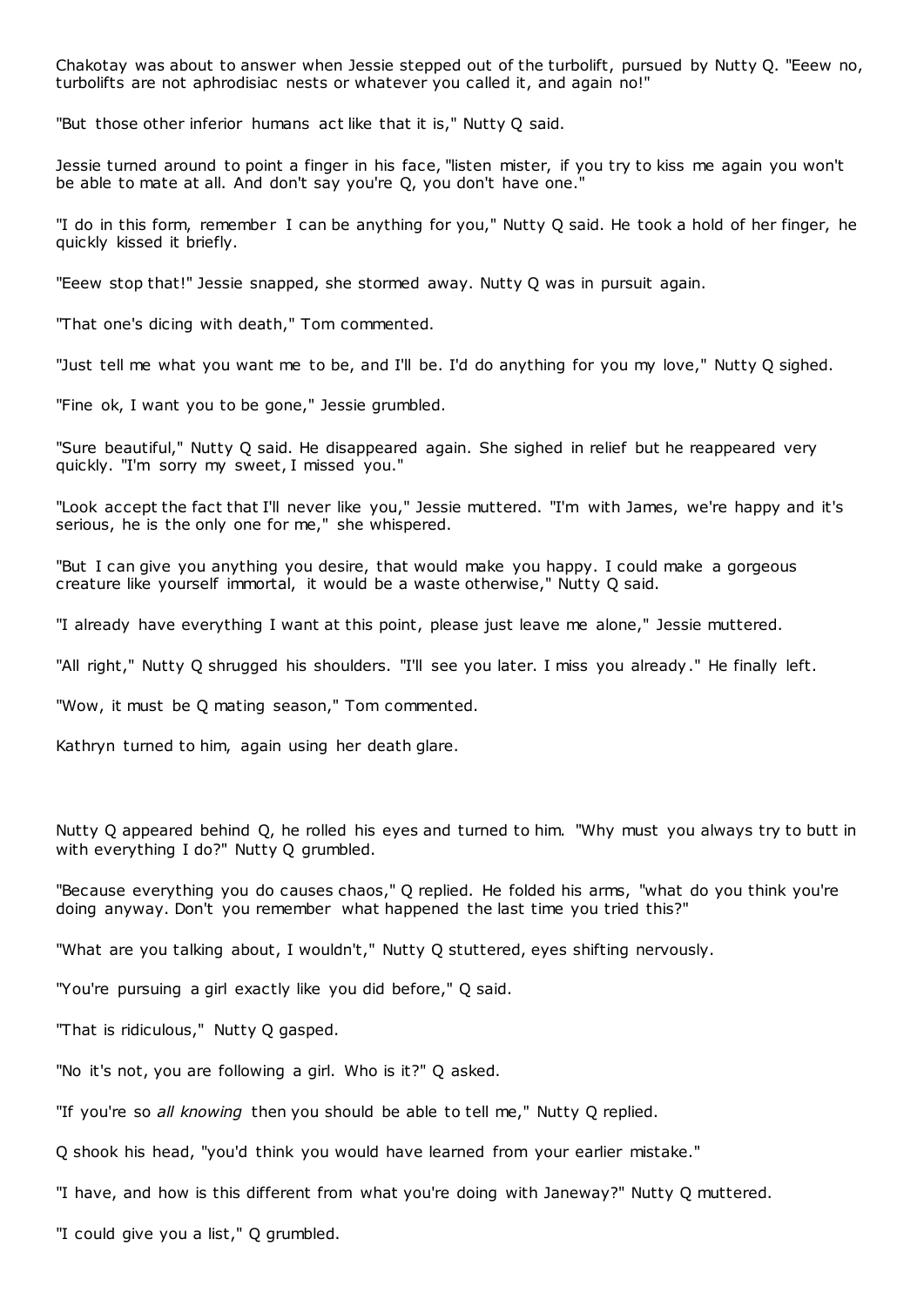"No, I don't see why my baby can't be the one. You can't stand the fact that my DNA could save the Q continuum," Nutty Q said.

"How is that fact? It is only fact if the sentence made sense and it was true. Yours and hers would only cause chaos," Q said.

"I realise I made the wrong choice now, why do you think I'm here," Nutty Q said, eyes shifting nervously.

"Ah, we're getting somewhere, unlike somebody," Q said smugly.

Nutty Q folded his arms and narrowed his eyes. "And you think you are with that Captain? I must admit, watching you for the last few hours has been amusing."

"I could say the same," Q said.

"You don't even know who I'm in love with, so ha! You haven't seen a thing," Nutty Q said.

"I don't need to," Q muttered. "You do remember what you have to do when all of this is sorted, don't you?"

"Get all my powers back?" Nutty Q questioned.

Q laughed, "you wish." His face turned serious, "you've got to sort out your mess."

Nutty Q folded his arms, "all right fine, but I do have more important matters to take care of first."

"What, getting rejected?" Q sniggered.

"Well you're doing enough of that for the two of us," Nutty Q said smugly.

"Such maturity. No wonder you keep getting rejected by humans," Q said.

Nutty Q narrowed his eyes, "you know I'm going to win her heart eventually." Q continued sniggering. "If I do you're going to be so sorry."

"Why would I?" Q questioned.

"Cos if I win, I'm going to choose your girl to be the carrier," Nutty Q replied.

"You can't do that," Q muttered.

"Why not? It stays in the family then," Nutty Q said, smiling evily.

"What am I worried about? You won't ever win," Q said, rolling his eyes. "Fine it's a deal, but if I win your girl is the carrier."

"Yes, deal," Nutty Q said.

Q sighed, "great, now who is she?"

Nutty Q smiled and sighed, "she's the most gorgeous creature in the cosmos. It's a shame she's human." He started to get tears in his eyes, "in about eighty years or so, she'll be gone."

"I don't think this'll work if you're trying to get the same woman I am," Q said.

Nutty Q shook it off, he put both hands on his hips. "No, Jessie is far superior to your coffee obsessed Captain."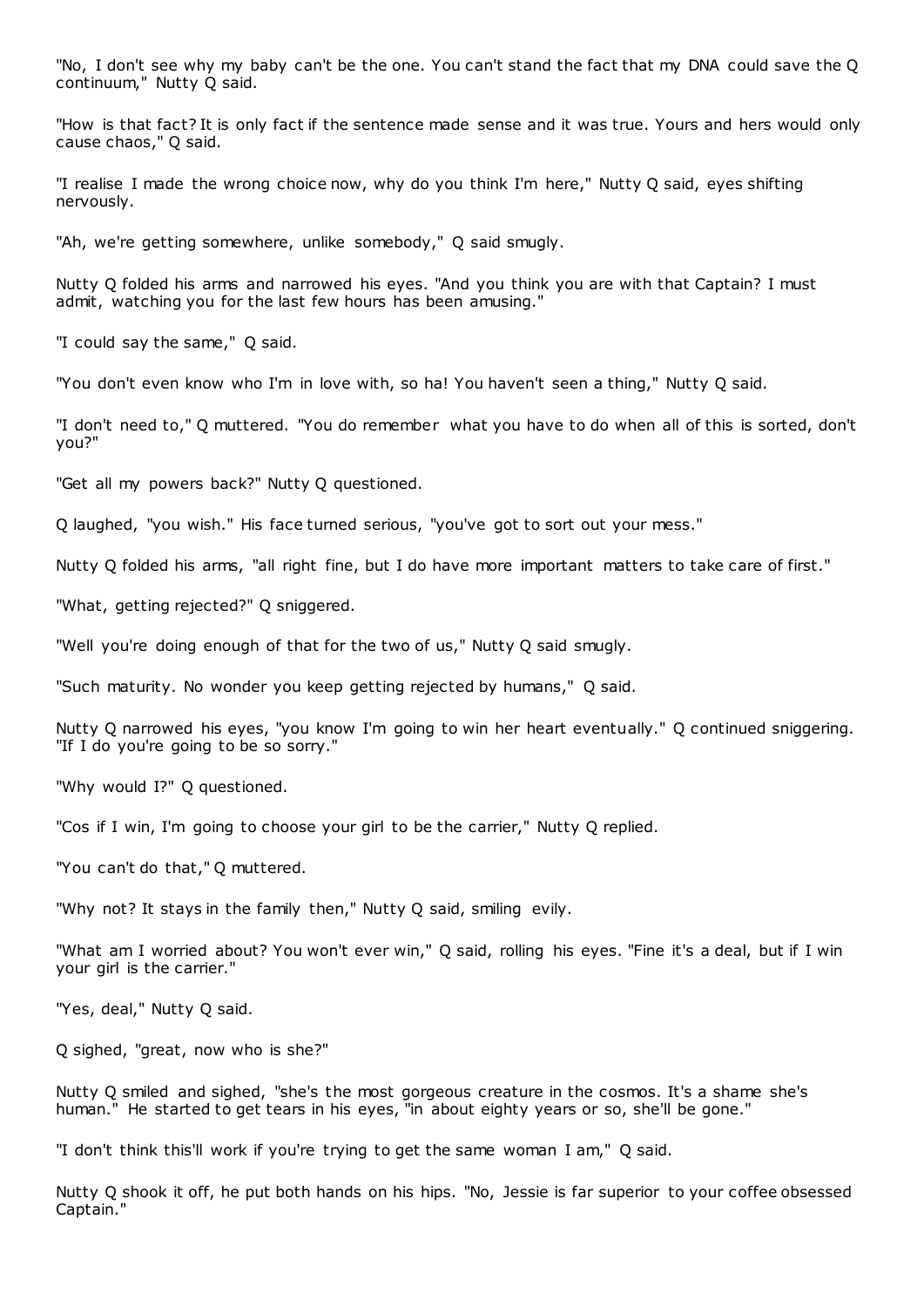"In your inferior opinion, Kath..." Q said. He raised his eyebrow, "wait, Jessie who?"

"It's either Rex or Annet, maybe both," Nutty Q replied.

Q groaned, "well our deal's off."

"Why, you're scared I'm going to win or are you forfeiting all together?" Nutty Q asked.

"You should, not me," Q muttered.

"What, why? Oh you know she's with the freakazoid, don't worry about him," Nutty Q said.

"I won't, but you should be. Maybe you should have tried this a few months ago," Q said.

"Why exactly?" Nutty Q questioned.

"Because what you're trying to do with her, he's already beaten you to it," Q said. "And in the other reality he managed it about three times, I doubt this reality will be any different."

Nutty Q stared at him with wide eyes, "but, but, you're just trying to put me off. I don't believe you." He disappeared leaving the other Q to smile smugly, but it didn't last long.

"Oh great, who's going to be the carrier now," he muttered.

### **The Ready Room:**

"I don't know. He tried to hit on me before, but he gave up quickly," Jessie said.

Kathryn shook her head, then covered her face with her hands. "A different Q paid me a visit as well. It can't be a coincidence."

Jessie frowned as she sat down opposite her. "You think they're up to something?"

Kathryn folded her arms on the desk, "I do now."

"Since yesterday, well this morning technically?" Jessie questioned.

"Yes last night," Kathryn replied. She keyed in a few commands on her computer.

"It's just so typical. The first person to say they loved me had to be him, and he probably was lying," Jessie muttered to herself.

"Shush, I'm going to send a message to the crew," Kathryn snapped.

"I'm sorry," Jessie sarcastically said with a raised eyebrow.

Kathryn cleared her throat, she pressed one more button. "Janeway to all hands. Last night we had a visit by two Q's. If you encounter either of them, do anything you can to find out what they're up to. Janeway out."

She fiddled with the computer again, "Captains Log Supple..." She pressed another button and turned her attention back to Jessie. "What did you say before?"

"Um, I'm sorry in a sarcastic tone," Jessie replied.

"No, before that," Kathryn said. "That Q said he loved you?"

"Yeah, I'm still clinging to the hope that he was lying," Jessie replied.

"You said that he was the first person," Kathryn muttered.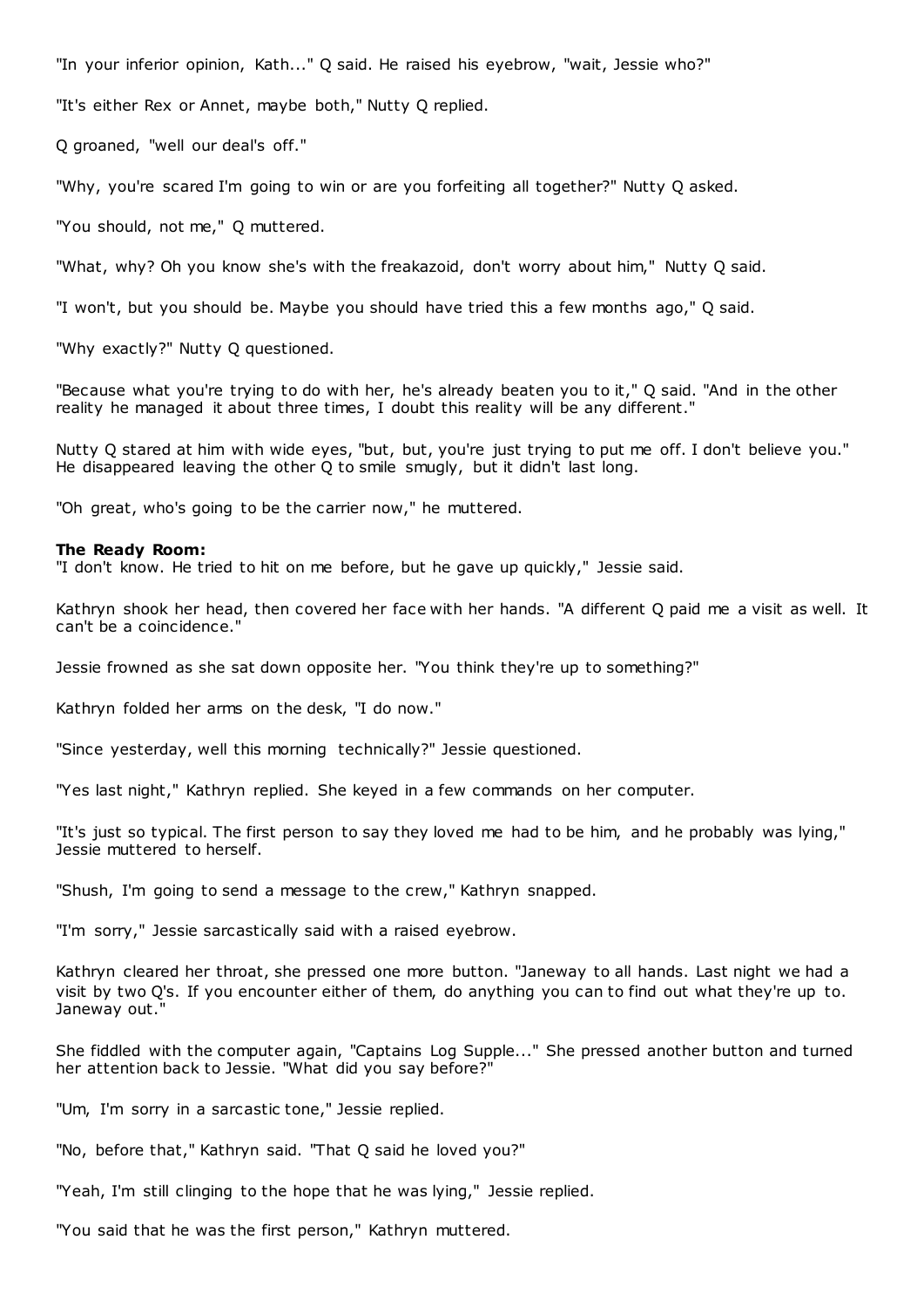"Uh huh, what's the problem?" Jessie questioned.

"It sounded to me like you had something else to say," Kathryn replied.

"Doesn't matter, you told me to be quiet," Jessie said as she got back up. "I'd better find James just in case, Q probably sees him as a rival now."

"Yes, that's probably a good idea," Kathryn said.

Jessie turned to leave. Kathryn turned back to her computer.

# **Meanwhile**

# **The Mess Hall:**

Tom and Harry were busy working on a couple of PADDs while sitting at a table.

Tom sipped at his coffee, "you know, we need a better place to do these."

"You're complaining already, you've only been doing this for a minute," Harry said, raising an eyebrow.

"What can I say, I'd rather be at the helm all day," Tom muttered while rubbing his left shoulder.

Q appeared beside their table, making them jump and spill their coffee a little. He sat down in the chair in between them. "Hi guys, can I join you?"

"Um yeah I guess," Tom muttered.

Q grabbed Harry's cup of coffee and drank some of it. He pulled a face as he put it back down. "Seriously, how can you people drink this stuff?"

"No wonder you're having problems with the Captain," Harry said with a smirk.

Tom smiled, "ok Q, what do you want?"

"Well I was wondering if you guys know the deal with your Captain. I've done everything for this woman," Q replied.

"I doubt that, what have you done?" Tom asked.

"Let's see, I've tried filling the bridge with roses, writing Vogon love sonnets, serenading her in her bath," Q replied.

"Uh huh, you should have tried filling the bridge with coffee," Tom commented.

"I did fill her bath with warm coffee, and I promised an infinite supply," Q said. "But no matter what lengths I go through to win her heart, she rejects me. Me, how is that possible? Come on guys, you should know all the reasons for rejection."

Tom and Harry glanced at each other, not looking very happy. "I'll have you know we're..." Tom said, sniggering a little. "Sorry I'm, very popular with some of the girls around here."

"I didn't come here to see a comic, I want the news," Q said.

Tom pouted, Harry shook his head. "Have you ever thought that she just doesn't like you."

"No," Q replied sarcastically.

"All right. We know about your little visits on the Enterprise. We know your little visits usually turn out to be more than meet the eye, so..." Tom said.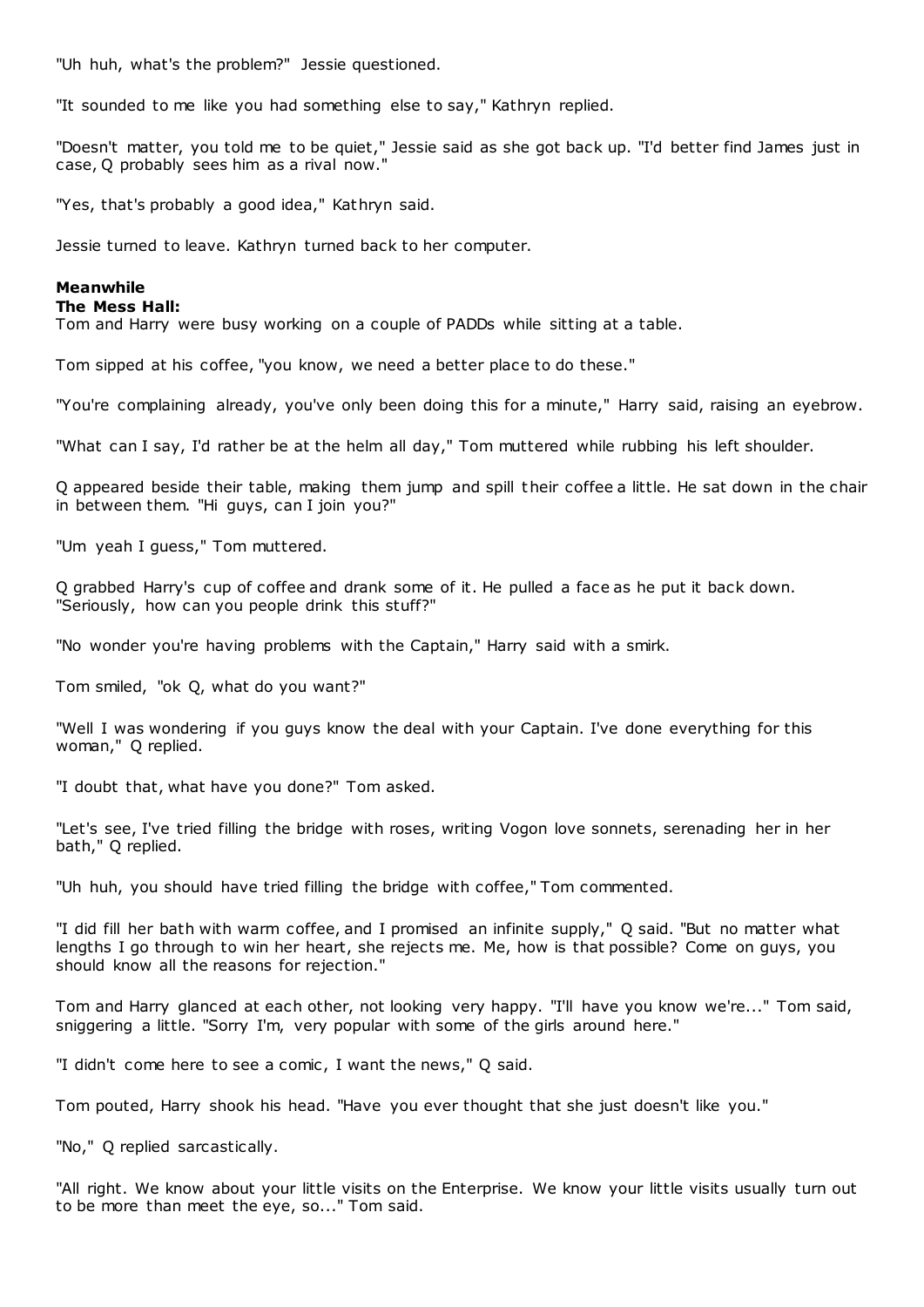Q climbed out of his chair, "thanks guys." He walked away, leaving the two staring blankly at where he once sat. He made his way over to the kitchen. "You, kitchen rodent."

Neelix turned to him looking insulted, "the name is Neelix."

"Whatever, get me one of those coffee's," Q said.

"No, not until I know why you're bothering the Captain," Neelix muttered.

"Captain Janeway. Now that's a subject I wanted to discuss," Q cheerfully said. "Tell me, what are some of her favorite things? Chocolate truffles? Stuffed animals? Erotic art?"

"You can't bribe Captain Janeway!" Neelix snapped.

"Oh no? Isn't that what you do," Q said.

"What are you talking about?" Neelix grumbled.

"I understand that you acquire things for her. Create little interesting diversions. Prepare little tasty treats. After all, why else would she be so fond of your fur-lined face," Q said. He reached over and plucked a hair from his face.

"You want to know why Captain Janeway likes me, well I'll tell you," Neelix muttered angrily. "I'm respectful, loyal, and most of all sincere. And those are qualities someone like you could never hope to possess." He stormed further into the kitchen.

Q turned around with a devious smile on his face.

# **Meanwhile**

Jessie stepped out of the turbolift and made her way down the corridor. She turned to the corner only to find Nutty Q standing there, like he was waiting for her.

"Q not again, I told you to leave me alone," she groaned.

"A little annoying birdy told me something about you, but it's not true is it?" he said.

"What was it?" Jessie asked with a sigh.

Nutty Q quickly put an arm around her to pull her closer, he placed his right hand just below her stomach.

She pushed him away. "What are you doing!?"

His face was now as pale as the walls, his right hand shook as he stared at where it was before. "Oh my god it is."

"Ok I've had enough of this. You don't just assume that a girl you like will like you back, you can't just..." Jessie grumbled.

"It's true, he's already..." Q stuttered, interrupting her. He finally made eye contact with her. "You've already mated, with him."

"I wish you'd stop speaking like that too, humans don't talk like that," Jessie muttered. She glanced around to see if anyone was around, there wasn't. "And yes I have."

"And to think I helped him," Nutty Q grumbled. Colour was now returning to his face. "How could he do this to me, he knew I liked you. He now claims you were already together, I don't think so, unless he lied to me. He doesn't deserve you," he muttered, face now a deep pink colour. "I'll see to this." He disappeared.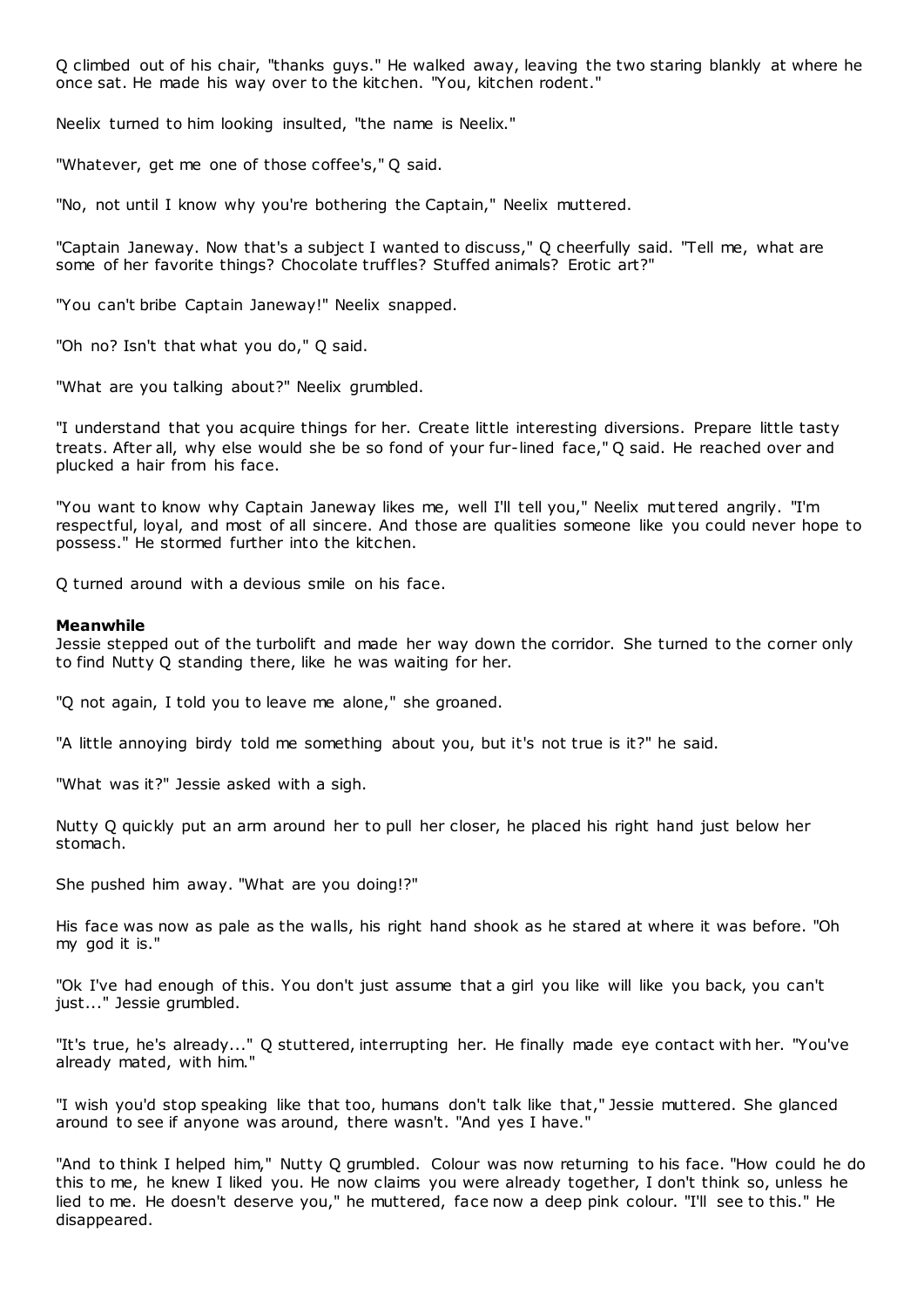"Oh great," Jessie groaned. She continued down the corridor, quicker than she was walking before.

# **The Security Office:**

Tuvok walked in with his arms behind his back. James looked up from his desk, he gave him a quick roll of the eyes before turning back to the computer.

"It's not my fault they don't listen to me, so don't even bother," he muttered.

"I am aware of the situation. I've already talked to the team," Tuvok said.

"And?" James questioned.

"They said they wouldn't take orders from you, and that a lot of teams feel the same," Tuvok replied.

James shrugged, "I expected that."

"It is under control however," Tuvok said.

"Good, I don't like having to break up cat fights," James said.

Tuvok raised an eyebrow, "indeed, where is the report for that incident?"

James handed him one of the PADDs on the desk. Tuvok's eyebrow went higher as he read it. "What? I haven't had time to write a good one, have I? Most of the stuff that's happened, I've had to deal with."

"Very well," Tuvok said, handing the PADD back. "Please send the reports once you've finished them." He turned to leave.

"Aye aye sir," James muttered as he turned back to the computer.

A brief flash of light made him glance away again though. Nutty Q was standing in front of the desk, face now red, his arms folded.

"I haven't got time for another challenge, go away," James said.

"How could you, don't you have any respect," Nutty Q snapped.

"What are you talking about?" James asked, not sounding at all bothered.

Nutty Q slammed his hands down onto the desk, "Jessie. She is a wonderful girl, guys like you she should just spit on and look at in disgust. What did you do, is it mind control or a spell?"

"I didn't and wouldn't do anything to her," James said.

"Oh, I beg to differ," Nutty Q grumbled. "You obviously don't care about her, if you did you wouldn't have just mindlessly mated with her."

"No offense, but isn't that what you're trying to do?" James muttered.

"At least I know where I stand with her, I'm just worthy, only just," Nutty Q said.

"No you're not, and it doesn't work like that," James said. He pulled himself to his feet. "You're seriously telling me you think you have a chance with her. She can't stand the sight of you, can't you see that?"

"That's because you've done something to her!" Nutty Q snapped. "Also you've infected her. I love that girl and I won't let you get away with it."

"You say that like she's got an illness, she doesn't," James muttered.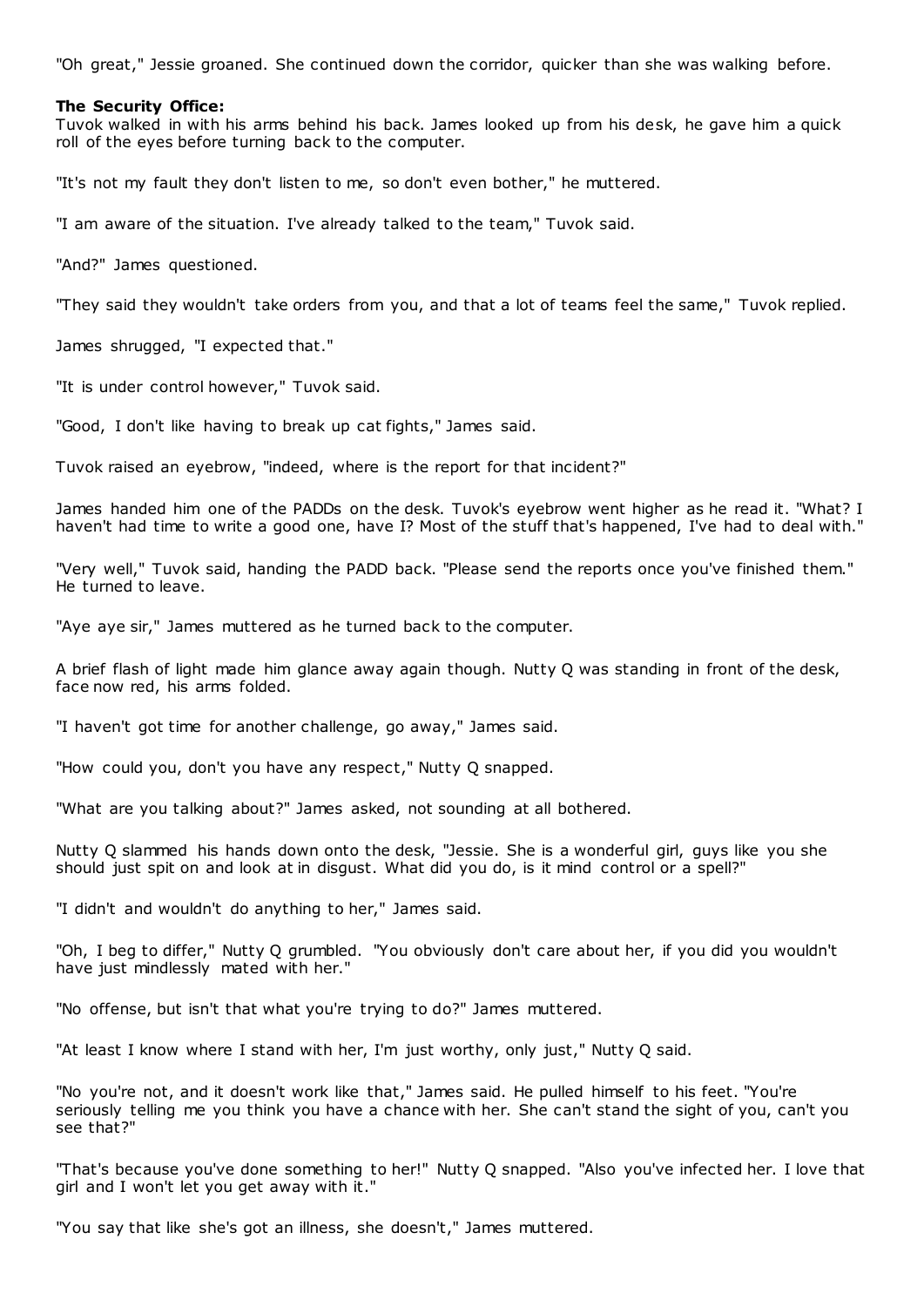"She kinda does. That thing inside her is half you, and that to me is an illness," Nutty Q said.

James just shook his head, "you really can't stand it, can you? It wouldn't matter if she was pregnant or not. It wouldn't matter if she was single and I wasn't around. You never had a chance in hell. You being a Q doesn't mean you're instantly good enough for her."

"I had to try didn't I, besides you're wrong. You managed, how hard can it be?" Nutty Q muttered.

"Now you're insulting her, now I'm convinced that it's true love," James muttered.

Nutty Q straightened up, "I wasn't."

"You basically said that she's easy," James said.

Nutty Q's eyes narrowed, "you tricked me into saying that."

"My god," James muttered to himself, turning away.

"I would never have a bad thing to say about her. I was just joking," Nutty Q stuttered.

"Didn't sound like you were," James said.

"I know what you're doing," Nutty Q said. He leaned on the desk again. "You're just trying to get me mad."

"That's what you were doing to me, right?" James said.

"You had no right!" Nutty Q snapped. "We're meant to be, I love her and she's just been brainwashed by you."

James shook his head as he made his way around the table. "Look, just because you love her doesn't mean you're in with her. Trust me on this."

"Right," Nutty Q laughed. "You Slayers are incapable of loving anyone, that's the whole point. Don't give me that."

"Ok you saw her from a distance and decided you liked her, that's not love, that's called a crush," James muttered.

"You can't start telling me what I'm feeling!" Nutty Q bellowed.

"I know what you're feeling all right, I had one too many crushes in my teens, that's all it is," James said. "I've loved her for years, way before you even knew she existed. So cut the jealous heartbroken rejection crap, and get over yourself."

"This is not a crush. If you loved her you would get that," Nutty Q muttered.

"For crying out loud. You barely know her so how can you love her as much as you claim?" James said.

"Hmm sounds like someone didn't fall for her charm at first sight. Somebody had to work hard to like her," Nutty Q said smugly.

"Don't be stupid. Now get out of here before you get hurt," James muttered.

Nutty Q smiled, eyebrow raised slightly. "Ouch, I got a nerve."

"Do you have a death wish or something?" James asked.

"I cannot die remember freak," Nutty Q said.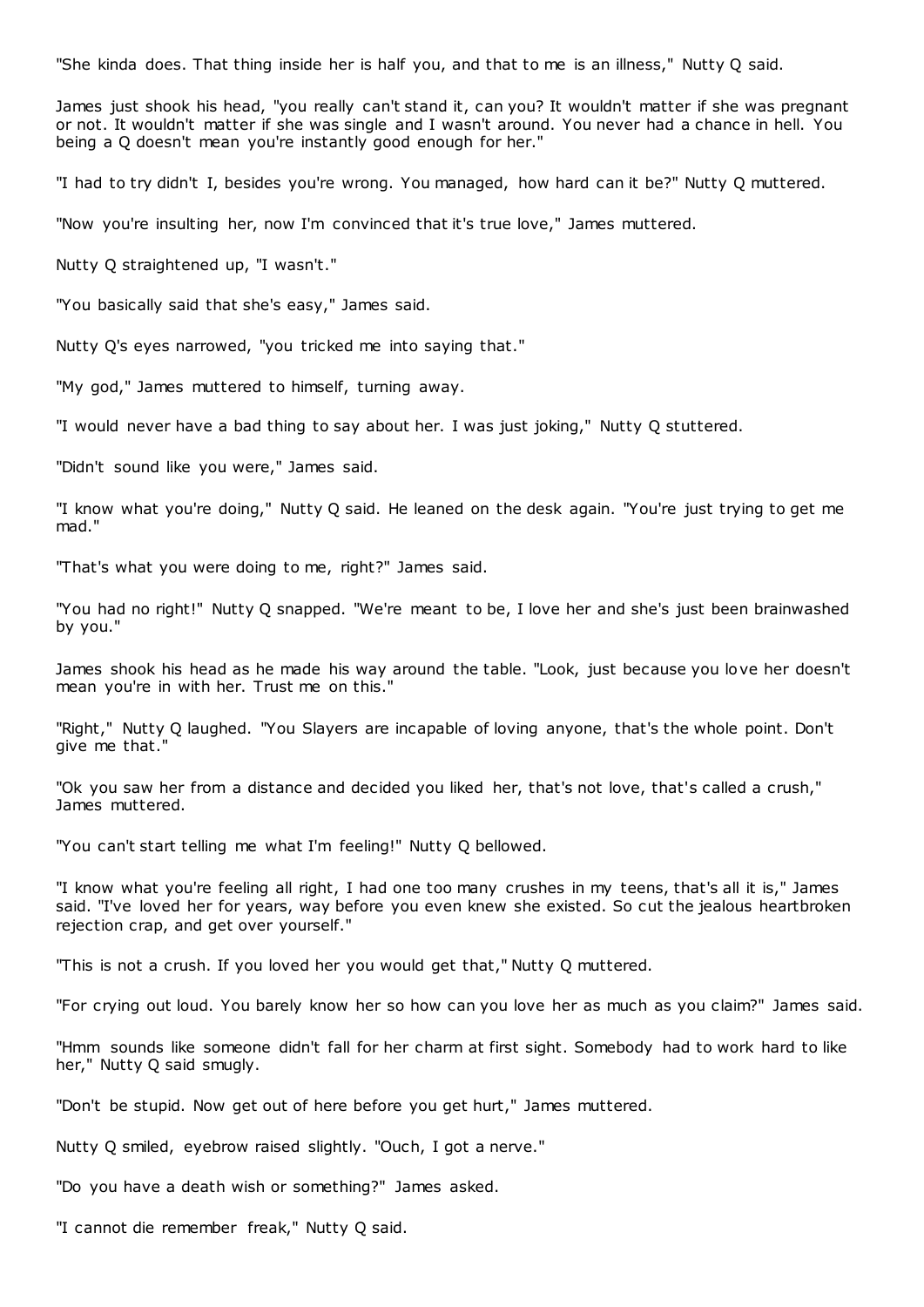"You're calling me a freak? You're a Q, but you can get hurt and can't do as much as the others," James said.

"You know what I still can do. One little snap of the fingers will make that virus inside of Jessie, disappear in an instant," Nutty Q said.

The door opened, Jessie rushed in just in time to witness Nutty Q receive a hard punch in the face. He fell backwards onto the ground, but didn't move afterwards.

"Oh for god's sake," she groaned as she made her way over. "You didn't need to do that."

"I really did, you haven't listened to him for the last five minutes," James said.

"So is that your answer to everything now? Something annoys you, you hit it," Jessie questioned.

"No but... I had to, he said..." James stuttered.

"I don't care what he said, I've probably heard it already," Jessie snapped. "Yeah I don't like him, but you shouldn't have hit him."

"I didn't just hit him when he started annoying me, it wasn't like I just.." James said.

"That's not the point is it? I thought you'd trust me enough to not get jealous or angry with somebody who likes me," Jessie said.

"Ok, what about Zare?" James asked.

"What about her? When she kissed you I didn't go off and have a fight with her," Jessie muttered. "Q's not a threat to us, same with Zare. At least with her I admitted how I felt about it all."

"Jess, I haven't. Zare wasn't really trying, he is," James said.

"So? Don't you trust me, haven't I proved to you enough that I want to be with you. Some annoying Q that likes me doesn't change a bloody thing," Jessie grumbled.

"I know that but he isn't giving up so easily, I had..." James said.

"You're totally missing my point. Maybe you should come back to me when you get it," Jessie muttered. She turned back and walked out.

Nutty Q sat up, "hmm, trouble in paradise ey?" He disappeared.

# **Later**

#### **The Ready Room:**

Kathryn was sitting behind her desk, drinking coffee. The door chimed.

"Come in," Kathryn said.

Jessie stormed into the room. "Captain, can I kill that damn Q?" she asked angrily.

"Which Q?" Kathryn asked.

"Well the one that's been stalking me all day," Jessie replied.

"Oh I see, I'm having similar problems with another Q. I know how you feel," Kathryn said.

"Really? Has that Q been following you around every second of the day?" Jessie asked.

"Not every second," Kathryn replied.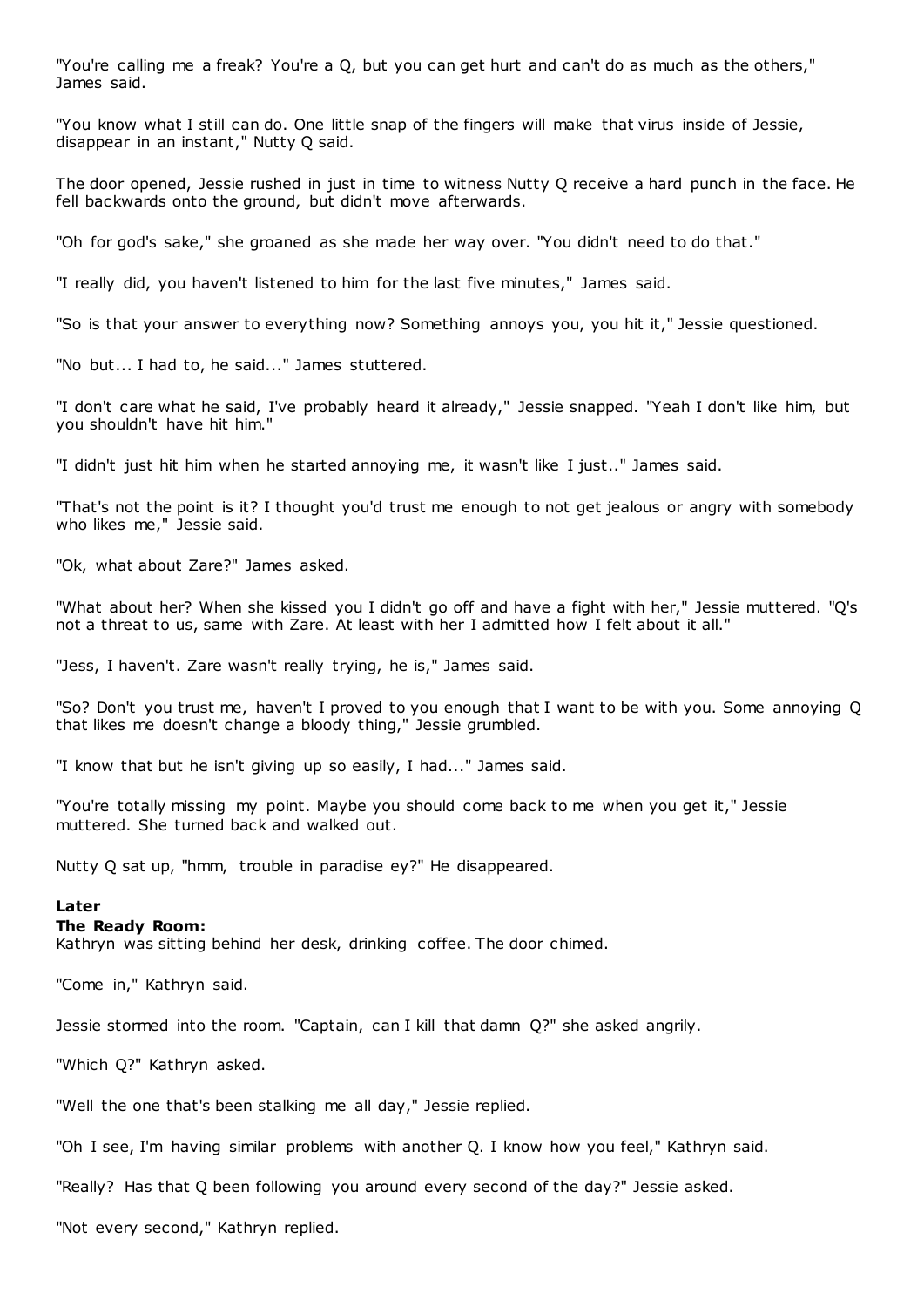"And, has he picked at least two fights with Chakotay?" Jessie asked.

"He did have a brief run in with him this morning," Kathryn replied.

"Did it include punches?" Jessie asked.

"No. But if you think about it, Chakotay is just a friend of mine, I'm not pregnant with his child. Maybe that Q who's following you thinks that he's comp..." Kathryn replied.

"I've guessed that already," Jessie muttered. "It's just James, he's jealous and he shouldn't be."

"I doubt he can help that, and I can't really blame him," Kathryn said. She climbed out of her chair, then made her way over to the sofa.

"But he doesn't need to fight with Q. I can't stand that guy, he has nothing to worry about. He knows better than anyone that 99% of guys, I wouldn't even look at twice. The other 0 point something would be lucky to get a *meh* out of me," Jessie said. "He's really the only one that I've liked, at the very least."

"Jessie, Chakotay told me about an incident on the bridge about a month ago," Kathryn said as she sat down. "You were obviously jealous of that Zare girl, and were arguing like crazy."

"Don't remind me about that!" Jessie yelled.

"Calm down, yelling at me isn't going to get you anywhere. Maybe if you ignore that Q, he'll leave you alone," Kathryn said calmly.

"Try telling that to James," Jessie muttered.

"I think only you can tell him that," Kathryn said.

"He wouldn't listen to me. Q must have really got to him," Jessie said.

"I'll tell you what, I'll talk to the other Q for you. He might be able to persuade him to leave you alone," Kathryn said.

"He'd better, or I'll hurt him a few more times myself," Jessie said. She walked out.

Kathryn shook her head before taking a sip of her coffee. She heard what sounded like a muffled moan come from her desk. She gently put down her coffee and made her way back over to the desk. Underneath the desk lay an adorable brown Labrador puppy.

Kathryn gasped as her face lit up, she knelt down to gather the puppy into her arms. Her face quickly stiffened, "this isn't going to work Q."

"How could you ignore that face," Q, who was now sitting on the side of her desk, said softly.

"He's adorable," Kathryn muttered, handing over the puppy to him. "But this has to stop, and that's the same with your friend."

"Please, accept him as a small token of my affection," Q said.

"No," Kathryn said.

Q glanced down at the puppy in his arms, he was looking at him. "Suit yourself. Can we talk? Just talk." He walked over to sit down on the sofa. Kathryn raised a finger before making her way over.

"I'm afraid that I haven't been sincere," he said as she sat down. She turned her head towards him, surprised. "When you first asked why I wanted to have a child with you, I made jokes, bragged about my prowess, engaged in sexual innuendo. I was using all that to cover up my true feelings."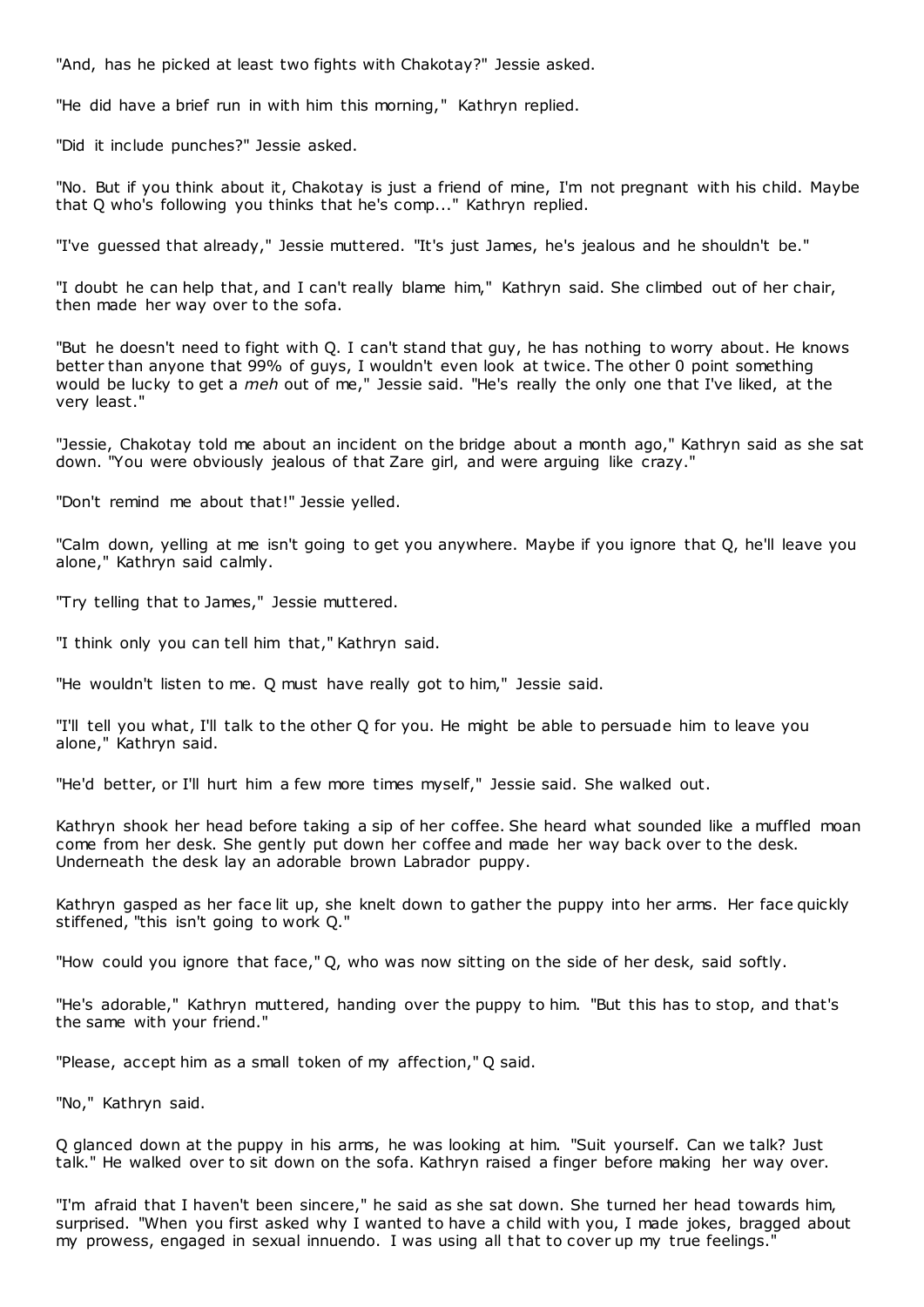"And I suppose you're going to share your true feelings with me now," Kathryn said.

Q turned his head to her, "I'm lonely."

"Lonely?" she repeated, even more surprised than before.

### **Meanwhile:**

James had sat back down behind the desk, staring at nothing in particular like he was thinking. Nutty Q reappeared, further away from the desk than the last time.

"Are you happy now?" James asked without even looking at him.

"Kind of. I didn't want to see her mad, and don't say that like it was my fault," Nutty Q said.

"I didn't mean it to sound like that," James said. He finally turned his head to look at him, "what do you want now?"

"We still have this matter to resolve," Nutty Q replied.

"Thanks, but I think it looks better if I talk to her on my own," James said.

"Oh funny," Nutty Q sarcastically muttered.

"What's your *challenge* this time, a coin toss?" James questioned.

"Personally, I don't know what she sees in you," Nutty Q muttered.

"Just answer the question," James said.

"You made me think of something. While you're around, I have no chance. So let's settle this like human men used to," Nutty Q said.

"You've already done the gun one," James said.

"I know. I challenge you to a fight to the death," Nutty Q said.

James tried not to laugh, "right, I don't know where to start on that one."

"You can start by facing me instead of joking around like a coward," Nutty Q grumbled.

James' face quickly stiffened. "Why would I ever be afraid of you?"

"One, I'm more powerful than you'll ever be," Nutty Q said. "Two if you lose, which you will, I get Jessie."

"You really won't. She'll probably hate you more than she does now," James said.

"Wow, you're full of yourself aren't you?" Nutty Q said.

"No, I just know Jessie. Something else I know is that you're immortal, that's not really fair," James said.

"Fine," Nutty Q groaned. Two swords appeared, one in each hand. "I've always wanted to try these out. Anyway the winner is the one who's in a killing position."

"That kinda beats the idea but whatever," James said as he made his way around the desk again.

Nutty Q handed him the sword that was in his left hand. "Enough games, I'm going to prove my love to her and she's going to be mine."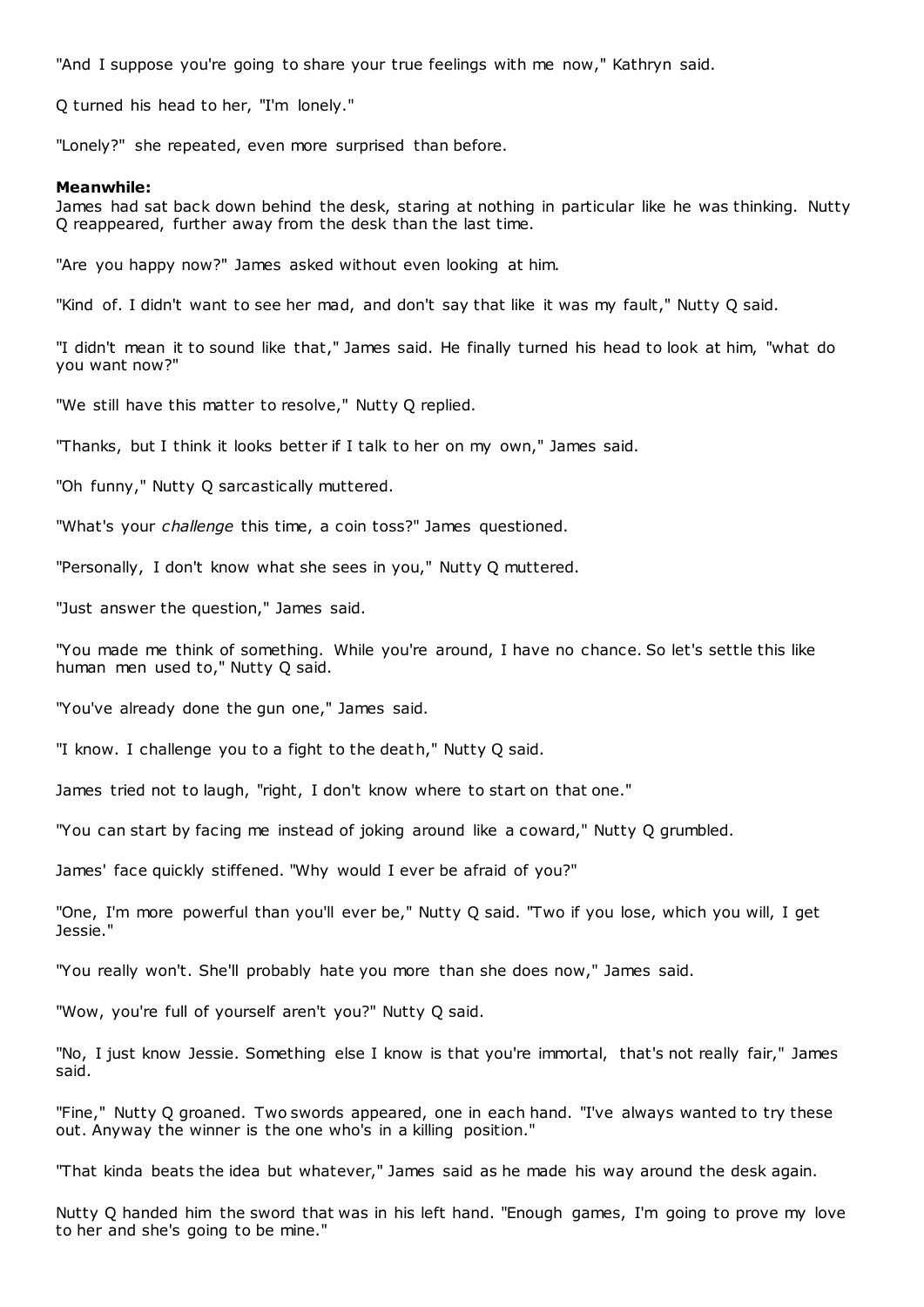James stared at him blankly. Just as Q raised the sword he had, James used his to knock it clean out of his hand with just one gentle nudge.

"What are you doing?" he asked. James just smiled at him in a way that creeped him out, he walked right passed him and stepped out of the room. "But, we didn't, that didn't count!"

# **Meanwhile:**

Everything was calm and eerily peaceful on the bridge.

"Anybody fearing the worst?" Tom broke the silence.

Harry glanced around, his nervous gaze stopped on Jessie who was standing at the console behind the command chairs. "Think she'll blow or something?"

Tom nodded his head, "she'll crack any minute now."

"What are you two girls mumbling about?" Jessie grumbled without looking up from the console.

"Um, no girls are talking, it's just us," Harry said.

Tom groaned into his hand, "ugh Harry, don't give her more ammo."

The turbolift doors opened, James stepped out and made his way over to Jessie.

"Any second he's going to get his head bitten off," Tom said quietly.

"Hey," James said.

Jessie glanced at him briefly, "hey."

"Look um, I just came to apologise," James said. "You were right. He wasn't worth it and there really was no reason for me to be acting like that. So I'm sorry."

Jessie smiled as she turned to him, "you are forgiven. It didn't take you long to get what I meant."

"No, in a way I already knew he was no threat to us. I should have kept my temper. So, are we ok?" James questioned, raising his shoulders.

"Of course we are," Jessie replied. She placed a hand on his shoulder, he relaxed them as she did. "It's too bad we're on the bridge, I so want to kiss as we made up."

"Not a problem," James said. He glanced around to see who was around, his attention focused on the viewscreen. "My god, is that a video of B'Elanna showering on the viewscreen?" Everyone's heads turned to the viewscreen, Tom's went the fastest of course.

James and Jessie quickly shared a kiss while everyone was looking at the screen.

Tom cringed. "Ah whiplash," he groaned. "Hey, there's no video."

Tuvok's eyebrow raised, "why do you keep doing that?"

James turned to him, "I've got a better one, why did you even look?"

"Never mind," Tuvok replied.

"Commander," Harry called from opps.

Chakotay looked over, "what is it?"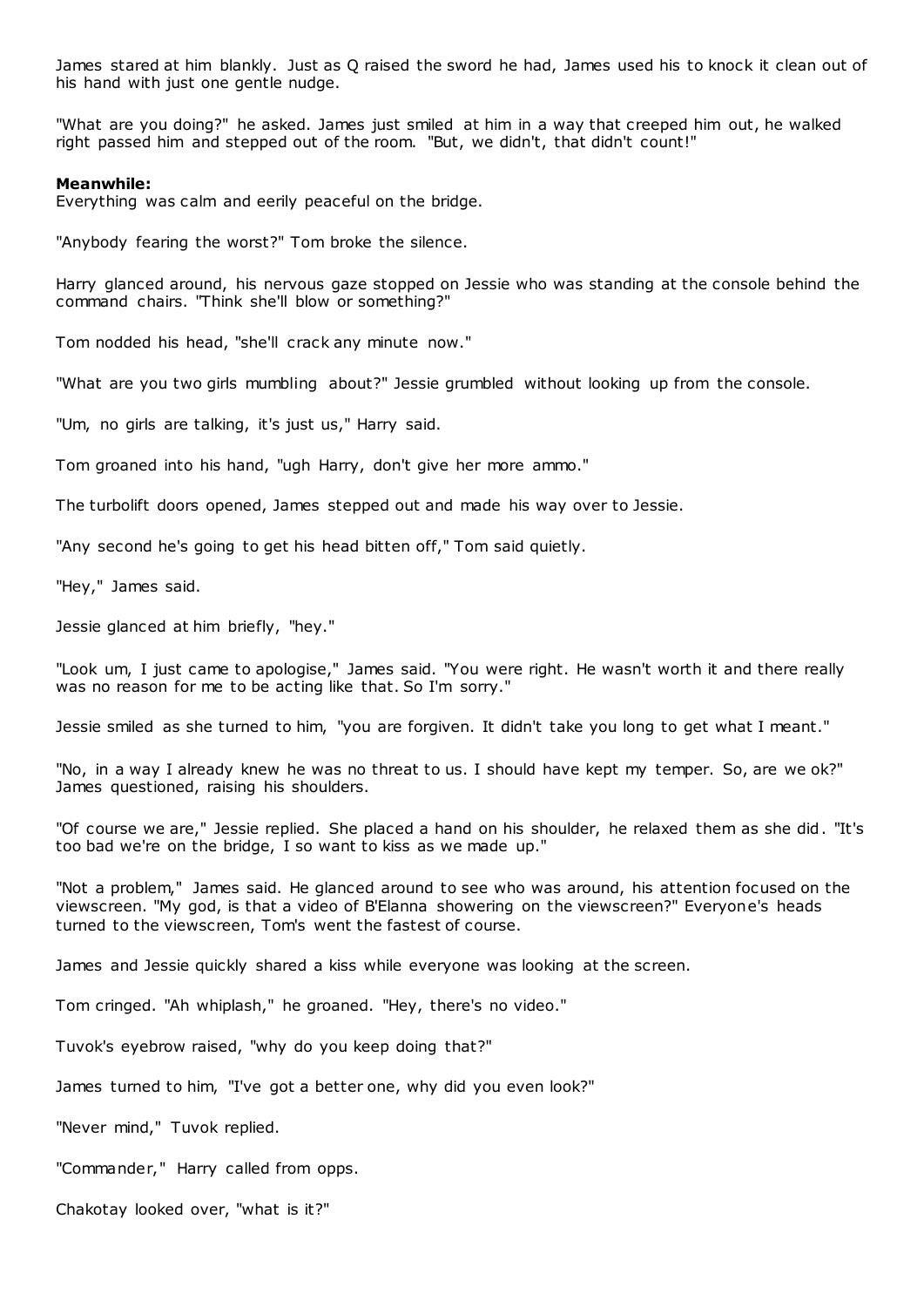"You're not going to believe this. Two stars are going to go supernova. We're way too close to avoid them," Harry replied.

Chakotay climbed out of his chair, he tapped his commbadge. "Bridge to Janeway."

In: "Go ahead."

"You'd better come to the bridge Captain," Chakotay said.

In: "I'll be right there."

Kathryn stepped onto the bridge, followed by the usual Q and a tall woman with red hair. "Report."

"Two stars in the area are about to go supernova," Chakotay said.

"Can't we just jump to warp to escape them?" Tom asked.

"No time, if we try we'll still be caught in the blast," Harry replied.

"If we move to the co-ordinates I've sent to the helm, we would be less affected by any debris," James said, working on the console Jessie was at. Q made his way over to watch what he was doing.

"Got them, setting a course," Tom said.

"Something's not right about all of this," Kathryn muttered to herself. She started to make her way over to where Jessie, James and Q were. "A star going supernova is an event that occurs once every century in this galaxy. We're about to witness our third in the space of two days, in the same area. Why do I think that you had something to do with this." O sighed and looked away.

"She may be a member of an intellectually challenged species, but she's right. Your irresponsible behavior is continuing to have cosmic consequences," the red headed woman said.

"Would you stop overreacting," Q snapped at her. "Always nagging, now you see why I left her."

"Are you causing these supernova's?" Kathryn asked.

"Well not exactly," Q replied.

"What's that supposed to mean?" Kathryn asked.

"Twenty seconds until they both go nova," Harry said just as Nutty Q appeared nearby him.

"Great timing guys," he muttered. "Jessie, I have a wonderful idea my dear."

"Oh for god's sake," Jessie muttered.

Kathryn walked around her and James, Q turned to face her. "Will you do something Q!"

"Well if you insist," he said with a smile. He raised his hand to click his fingers.

"Ah you copycat," Nutty Q grumbled. He quickly clicked his, he and Jessie disappeared. Kathryn and the other Q disappeared right afterwards.

The red headed woman looked in the direction they once were in shock. "That two timing toad," she grumbled. She clicked her fingers and also disappeared.

"Ten seconds," Harry said.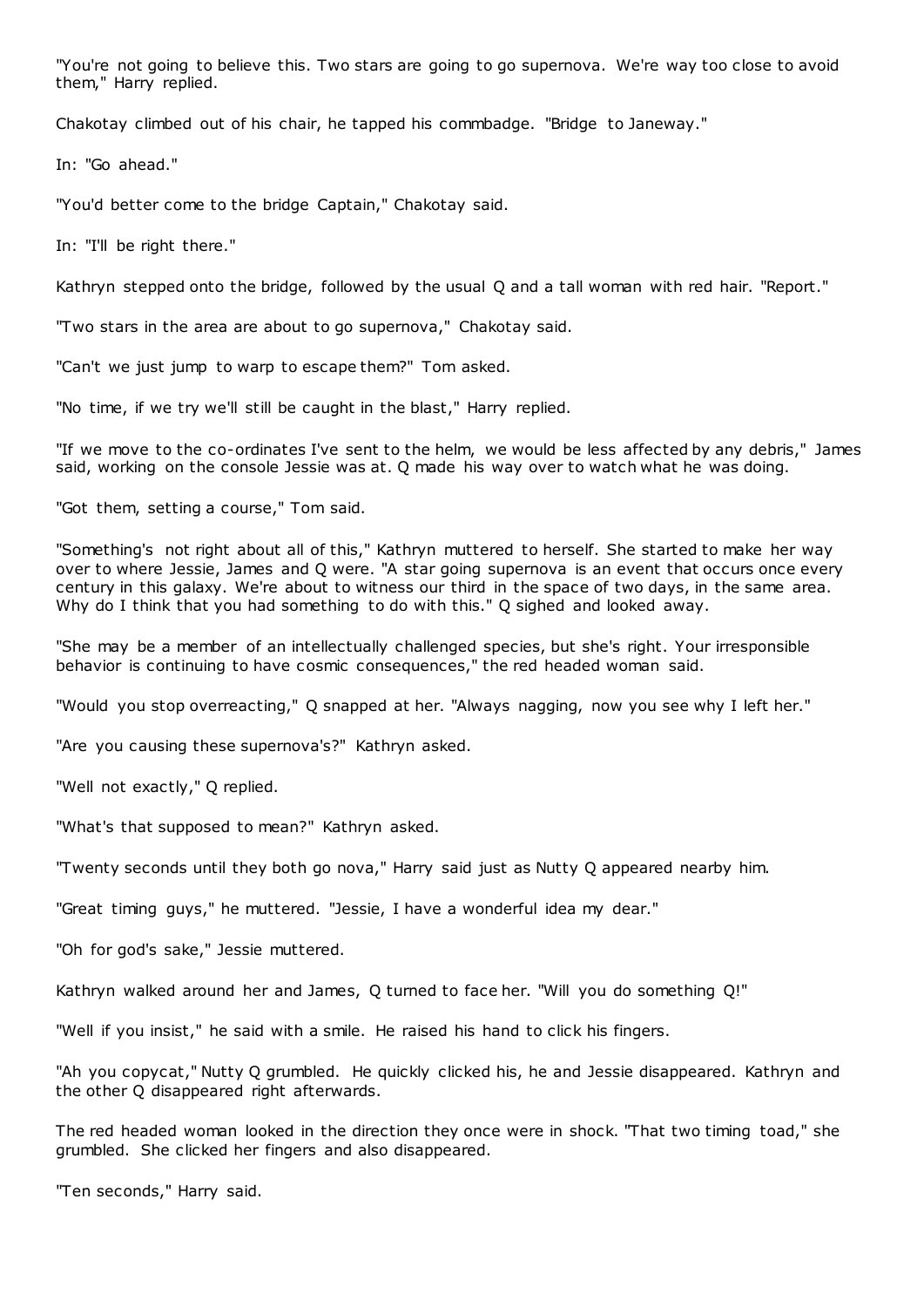Chakotay walked over to helm, and held onto one of the stations. "Bridge to all hands, brace for impact." Seconds later the ship was tossed aside, console exploded.

# **Meanwhile:**

Kathryn reappeared wearing an eighteenth or nineteenth century dress, her hair all tied up. She looked around her new surroundings; an old fashioned but posh looking and large sitting room. "Q? Where have..."

"What the? Why am I wearing this thing!?" Jessie screeched from nearby. She was also wearing an old fashioned dress, her hair was still down but was curly. "What's going on?"

"I don't know," Kathryn replied. She marched over to one of the tall doorways, then tried to open them but they wouldn't budge. The other doors burst open, Q and Nutty Q both emerged wearing uniforms.

"You can't impregnate a girl who's already with child, I see no point in this," Q was muttering.

"You never listen to me, do you?" Nutty Q grumbled. He turned to his left only to get a hard punch in the face by Jessie, he of course fell to the ground.

"Why did you bring me here you creep, look at me. I look like a clown!" she yelled at him.

Q shook his head as he looked Kathryn's way. "I haven't got time for your little fantasies, return us to Voyager," Kathryn said.

"This is no fantasy, you're in the Q continuum now," Q said. He took off the hat he had on as he made his way over to the fireplace.

Nutty Q got his bearings back and pulled himself back up, "well I think you look even more beautiful."

Kathryn ignored him, "the continuum?"

"I don't care where I am, take me back now," Jessie snapped.

"Can't, it's not possible," Nutty Q said.

"Enough," Kathryn hissed in Q's direction. "All I care about is the well being of my ship and crew."

"Well I'm sure your first officer, Chuckles is it? I'm sure he's got everything under control for the moment," Q said.

"I'd like to see that for myself, if you don't mind," Kathryn said.

Nutty Q turned to her, "like I said, we really can't send you back."

"And why not?" Jessie asked. "Can't you at least give me back the clothes I had on before?"

"It's really complicated, and no," Nutty Q replied meekly.

"You shouldn't have brought her here Q, it's not safe. Is that your solution?" Q muttered in his direction.

Nutty Q's mouth dropped open, "how dare you accuse me of that."

"Then why bring her here?" Q asked.

Kathryn rolled her eyes, she walked closer to him. "Tell us what's going on."

"I'll do better than that, I'll show you," Q said. He made his way over to the large window, then opened the shutters. Everyone gathered around.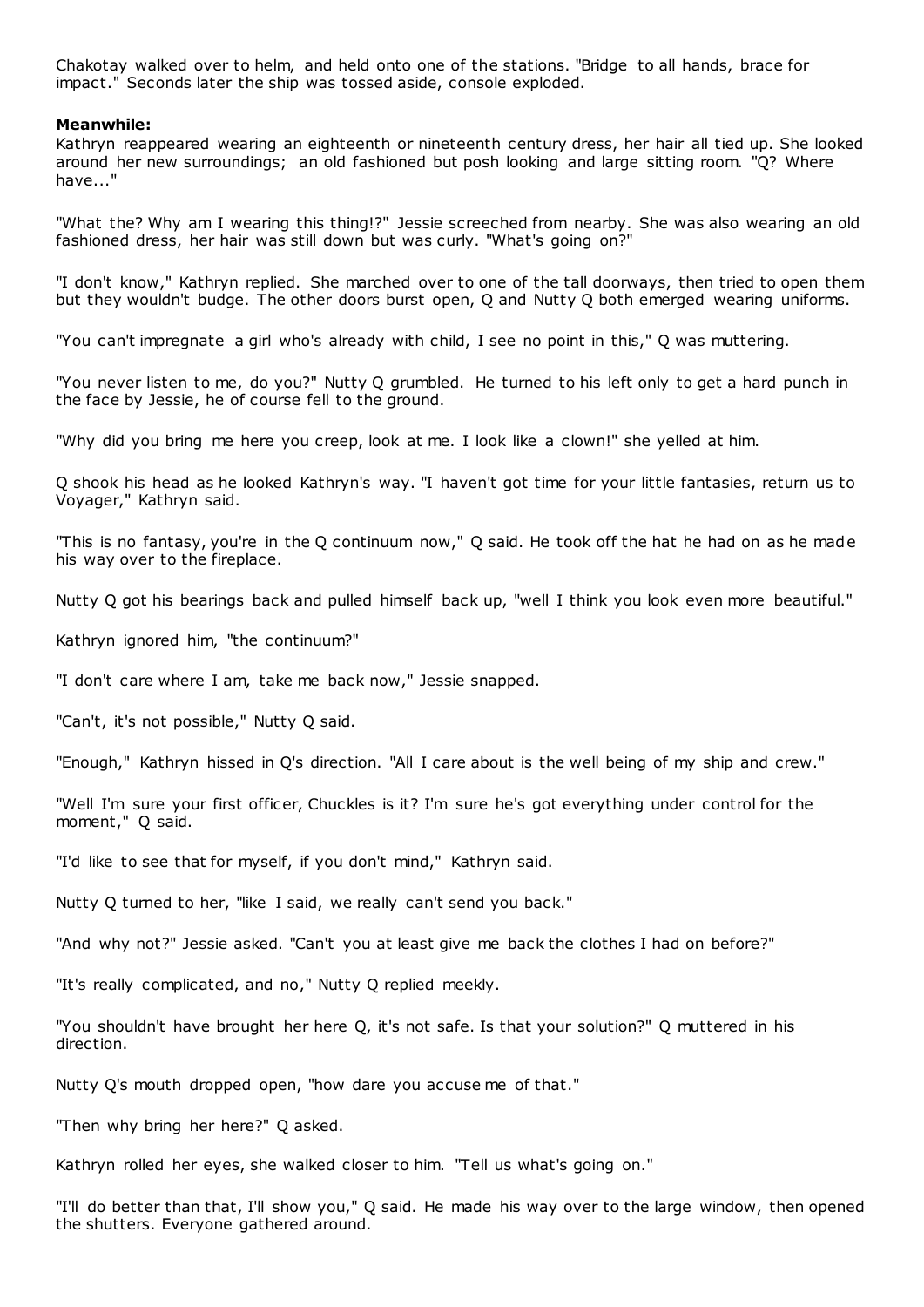On the other side of the window it was mostly black, the only light was a few fires in the distance and brief flashes of light. The silence between them allowed them to hear guns firing.

"The Continuum is burning, the Q are in the middle of a civil war," Q said.

Jessie looked confused, while Kathryn watched the battle outside. "What's the point of that, Q's can't die or anything, and they can have what they want right?" Jessie said.

"I told you it was complicated," Nutty Q said.

"Start explaining," Kathryn said.

"Do you remember our friend Quinn?" Q questioned.

"No," Kathryn replied.

"Oh right, he was just referred to as Q2," Q said.

Nutty Q rolled his eyes, "oh great, he just loves to tell the story of how he lead us all into a freedom war."

"I seem to remember a certain someone telling the same version, with you in instead of me," Q said.

"Freedom war?" Jessie said.

Q was about to say something but Nutty Q butted in, "he made this big thing about Q's being restricted from any freedoms. A lot of us followed him, thinking it was all for the best. But now look at the state of the continuum, and you've already seen what it's doing to the universe."

Kathryn turned her head towards him, "the supernova's."

"They're actually galactic crossfire," Q said.

"Again I ask, what's the point in firing at each other?" Jessie muttered.

"There isn't, this war is pointless," Nutty Q said.

"It maybe terrible but it presents a wonderful opportunity," Q said.

"How is anything about a war wonderful?" Kathryn asked him.

"War is an engine of change, it could pave the way for a greater Q society. Your own civil war brought an end to slavery and oppression," Q replied.

"That civil war was fought at a time before humans had learned to solve their disputes without bloodshed. Surely the Q can find a non violent way to solve a conflict," Kathryn said.

Q's face lit up slightly, "that's where you come in."

"And not me," Jessie muttered in Nutty Q's direction, he pouted.

"What do either of us have to do with any of this, Q?" Kathryn asked.

"I want you to help me transform the Q, like that civil war transformed a nation," Q replied.

"By mating with you?" Kathryn said, even more confused than before.

"I know, it's brilliant isn't it," Q said.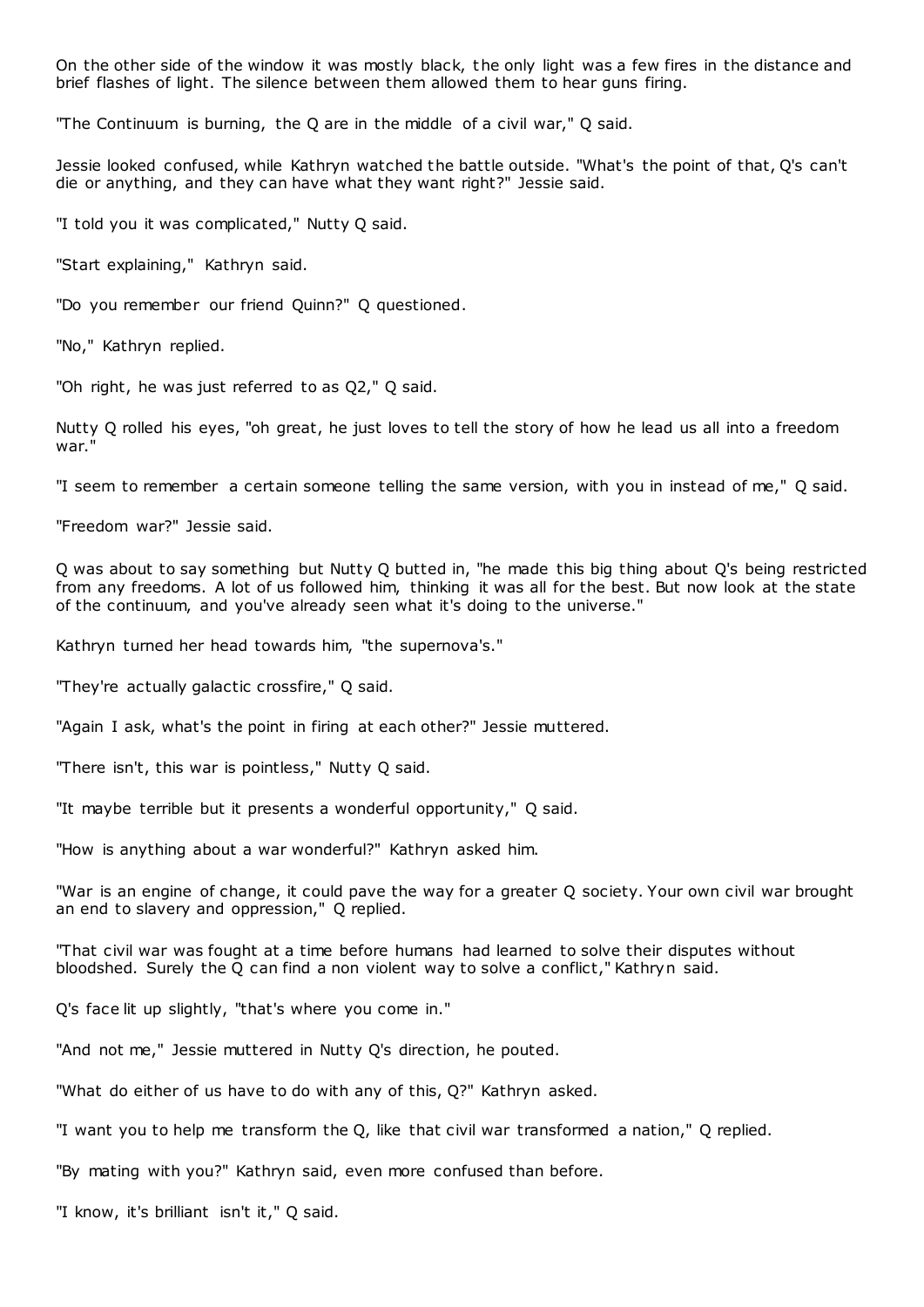"Thanks, it was a good idea," Nutty Q said.

Q shook his head, "it wasn't yours."

"I don't see how a baby would end a war between a race of omnipotent beings," Kathryn said.

"Simple. Mating would create a new breed of Q. Combine the omnipotence of the Q with the best humanity has to offer," Q said.

Jessie struggled to keep a straight face, "her, really? No offense but she'd start a war over coffee, and she loses her temper a lot."

Nutty Q smiled, "I agree. Her offspring could be very violent. Surely you'd know that already Q."

Q stared at him with narrowed eyes, "I'm sure it was the father's sides that did that."

Kathryn looked confused again, "father's, what are you talking about? And Jessie, you're one to talk."

Something hit the window and exploded, sending glass everywhere. Q pushed Kathryn to the ground and he went with her. Nutty Q grabbed a hold of Jessie, they ended up in the corner of the room.

Q lifted himself up, "well what's it going to be?" He grunted in pain, then collapsed on to his side. Kathryn sat up to look over him. They both spotted a bloody wound on his right arm.

"You're bleeding," she gasped.

Everyone ducked as more bullets were shot into the room.

# **Voyager:**

The bridge was in tatters; almost everyone were lying on the ground, consoles continually sparked or exploded and most of the lights were out.

Chakotay pulled himself to his feet, "damage report."

"Shields are down, minor damage on all decks. Warp is down," Harry said. "We're sixteen billion kilometres from our previous location."

"So much for avoiding debris," Tom muttered, glancing behind him.

"Actually we didn't hit any, we were lucky," Harry said.

"You're welcome really," James muttered.

Chakotay meanwhile had spotted the red head was still around. She pulled herself up and made her way towards the turbolift near Harry. Chakotay quickly marched over to catch up with her. James stepped in her way and took a hold of her arm, Chakotay stopped nearby.

"Get your little pet Slayer boy off me or I will hurl this ship and everything on it into the Thorinian Ice Age," she snapped.

"I don't think you can," Chakotay commented. He nodded at James, he let her go.

"Pet Slayer?" he muttered.

She shook her head while stepping away from them. "Don't be ridiculous." She clicked her fingers, but nothing happened.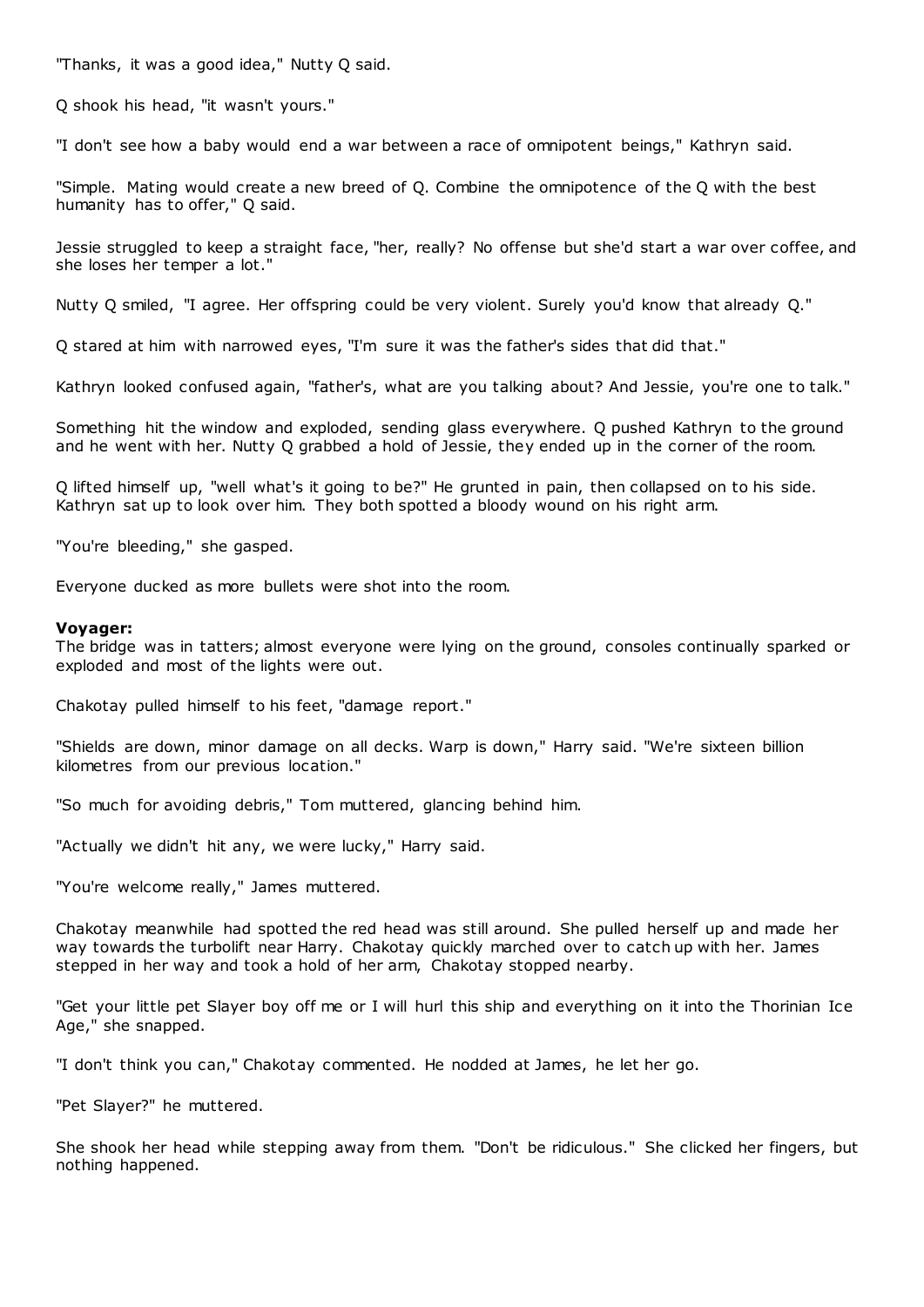"Obviously somehow you've lost your powers, if you had them you wouldn't still be here and you wouldn't have that scratch on your forehead. Now start talking or I'll get our 'little pet Slayer boy' to hurl your ass into the brig," Chakotay muttered.

Tom tried not to laugh, "oh Chakotay, you're walking on hot coal barefooted there."

"And holding a leaking petrol can in his hands," James grumbled.

The female Q sighed and rolled her eyes.

# **Meanwhile in the Continuum:**

The two Q's, Jessie and Kathryn were now taking cover behind a large sofa. Kathryn was using ripped off bits of her dress to put pressure on the bleeding. Nutty Q occasionally fired his own gun at the hole in the window.

"I didn't know a Q could be injured," Kathryn said.

"Like I said, this is only a representation on what is happening," Q said.

"Here's a lesson to you guys then, no representing. What's the right word?" Jessie said.

"I can assure you, those are not mere lead charges being fired at us," Q said.

"Then what, are they some sort of Q weapons?" Kathryn questioned.

"You'd be surprised at the ingenuity of an immortal being bent on destroying another," Q replied.

Everyone heard a voice outside telling the others to hold their fire. Everyone but Q peered over or around the sofa, Nutty Q seemed to recognise the voice and hid again. The voice said, "you're surrounded Q, surrender now, we'll be merciful."

Kathryn turned back to Q, "call a truce, talk to them. Maybe you can resolve this peacefully."

"Put your hands up Q's!" the voice demanded.

Q took out his own gun and pulled himself up slowly. He staggered across the room, leaned on the wall beside the window and peered out of it. "I'll never surrender, you know that!" he yelled as began firing at them.

"Resume fire," the voice commanded. Again the bullets started flying.

Nutty Q pulled Jessie out of sight, she didn't look happy afterwards.

"Q, take the other window. You two there's a rifle on the wall, one of you take it," Q ordered.

"I like it here," Nutty Q said, smiling briefly at Jessie who just rolled her eyes.

Kathryn looked over the sofa, "this is your fight Q, not ours."

"Really? If their weapons can make me bleed, imagine what they'll do to you," Q said. What looked like a grenade was tossed in, it exploded nearby Q knocking him to the ground.

"Jessie go, Q help me out," Kathryn said before rushing over to take a hold of Q by the arms. Nutty Q sighed, he rushed over to get his legs. Jessie meanwhile had gotten to the door, she waited by it until they had dragged Q out.

# **Later, in what looked like a large camp:**

Kathryn was tending to Q's bullet wound nearby a camp fire. Jessie was sitting on the other side, Nutty Q kept edging closer every now and then. Kathryn and Q were busy discussing the situation.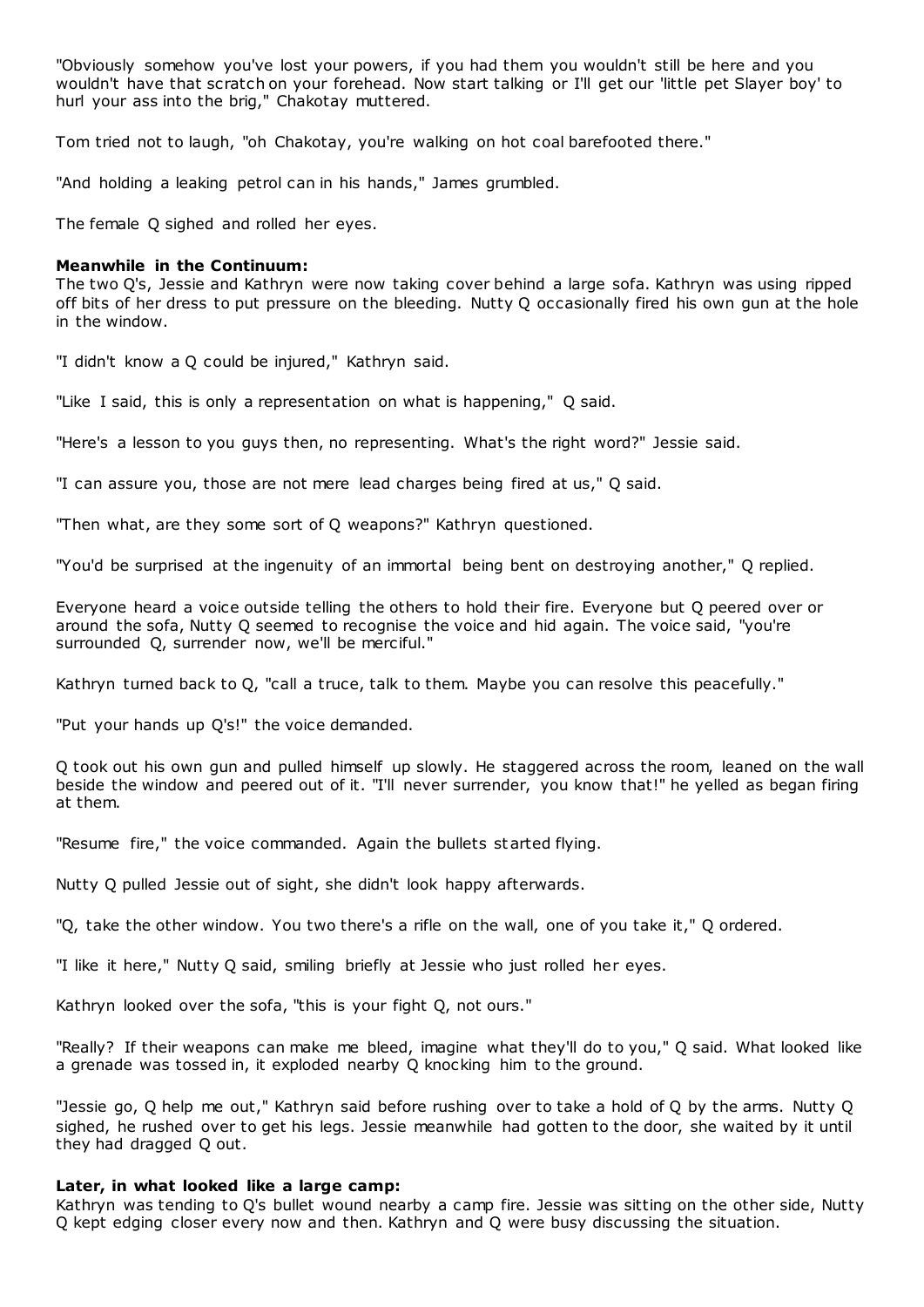"So, did you think I fought bravely or what?" Nutty Q questioned, smiling.

Jessie glanced at him, "yeah sure, if bravely means hiding your head and firing at the window without looking. And then panicking over my shadow on the way here."

Nutty Q pouted, "I thought it was somebody elses."

"I hope you're happy. If a bullet hits me and I die, I'm haunting you," Jessie muttered.

"Do not worry my sweet, I won't let anything happen to you," Nutty Q sighed.

"God, if me being pregnant and in a serious relationship doesn't put you off, what will?" Jessie grumbled.

"I understand now, but it doesn't mean that I can't still love you and protect you from harm," Nutty Q said.

Jessie shook her head, "so you do love me, and that wasn't just some chat up line for your little 'breed a new Q' plan?"

"Ohno, I chose you because I had fallen for you," Nutty Q replied.

Jessie sighed, "that's great, just great." She stood up.

"Where are you going?" Nutty Q asked.

"For a walk around the camp," Jessie replied. "Alone," she said before walking away. Nutty Q sighed.

Kathryn meanwhile was nearly at a loss with Q. "But I don't love you, Q."

"Yes but what does that have to do with it?" Q stuttered.

"Everything, it's the foundation of a family. I couldn't have a child with someone I didn't love," Kathryn replied.

"But what about that blonde kid?" Q asked.

"All right, another child," Kathryn groaned. "I mean he's proof enough that parents have to be in love, care about and trust each other. Because I had him after a drunken one night stand, he was torn between two parents and that wasn't good for him. Giving him up was the hardest thing I had to do in my life, and I couldn't do it again."

"You wouldn't have to give it up, I mean who else would raise the little tike?" Q questioned.

"Oh I see, I'd have to do all the work," Kathryn replied. "You know, you and James' father have something in common."

"You're comparing me to a violent and twisted human male?" Q said in disgust.

"Doesn't matter Q. You already have a candidate and it's not me, you'll have to figure out the rest yourself," Kathryn said. She climbed onto her feet after ripping off a bit of the white on the dress. "Now I'm going to the enemy camp and show this flag so they know you're willing to talk about a cease fire."

"Kathy, don't be a hero," Q muttered.

"I'm going Q. If I were you, I'd get thinking about your part," Kathryn said. She walked away.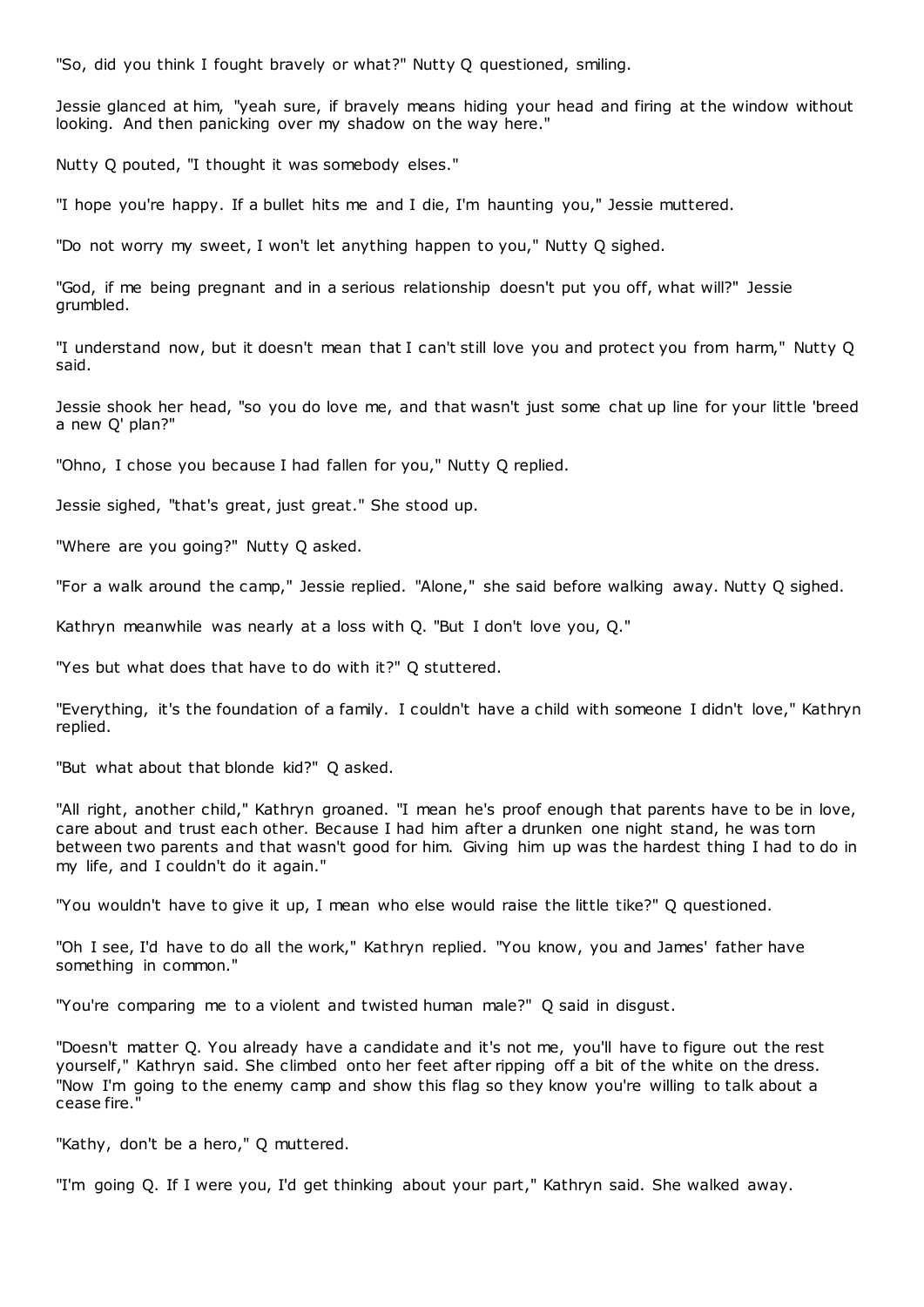On the edge of the camp she found Jessie standing, facing the forest. "Where are you going?" she asked.

"Enemy camp, it's time the fighting stopped," Kathryn replied.

"Won't they shoot at you?" Jessie questioned.

Kathryn raised the white 'flag', "not when I have this. If this is a representation of the civil war then they should know what it means."

"All right, can I come?" Jessie asked.

"Is Q still bothering you?" Kathryn asked.

Jessie nodded, "yeah, so can I?"

"Fine, but be careful," Kathryn replied. They both made their way into the blackness of the forest.

# **Voyager**

# **The Bridge:**

Everyone present were at their usual spots; Tom at the helm, Tuvok at Tactical, Harry at opps, and Chakotay nearby the command chairs. The female Q was sitting in the Captains chair like she owned the place. James was again at the console behind her.

"You, helm boy!" the female Q barked in Tom's direction. Tom looked up with an insulted expression on his face, Harry and James meanwhile developed smirks on their faces. The Q in charge told him where to take the ship, he turned to Chakotay looking for confirmation.

Chakotay nodded his head. Harry's smirk quickly faded as he read the readings on his station. "Commander, that course leads directly into a supernova."

"What?" Chakotay grumbled, lowering the PADD he was working on. He turned to Q2.

She raised her shoulders, "you said you wanted to get into the continuum."

"Yes but in one piece," Chakotay muttered.

"Try to wrap your minuscule little minds around this," Q2 muttered, pulling herself out of the chair. She made her way over to Chakotay. "These supernova's are caused by the war in the continuum. Each time a star goes nova all the matter left behind is sucked into the continuum."

"So Voyager will be pulled in too?" Chakotay questioned.

"If we time it perfectly, or else the explosion will turn you all into micro fragments," Q2 replied, smiling smugly for some reason.

"Commander, close proximity to a star going super nova will cause damage to Voyager, if or not we time it perfectly," Tuvok pointed out.

Q2 sighed, "you're so negative."

"He does have a point," Chakotay said.

Q2 rolled her eyes, "humanoids, Q to Engineering."

In: "Go ahead Q."

Q2 proceeded to send B'Elanna a lot more technobabble.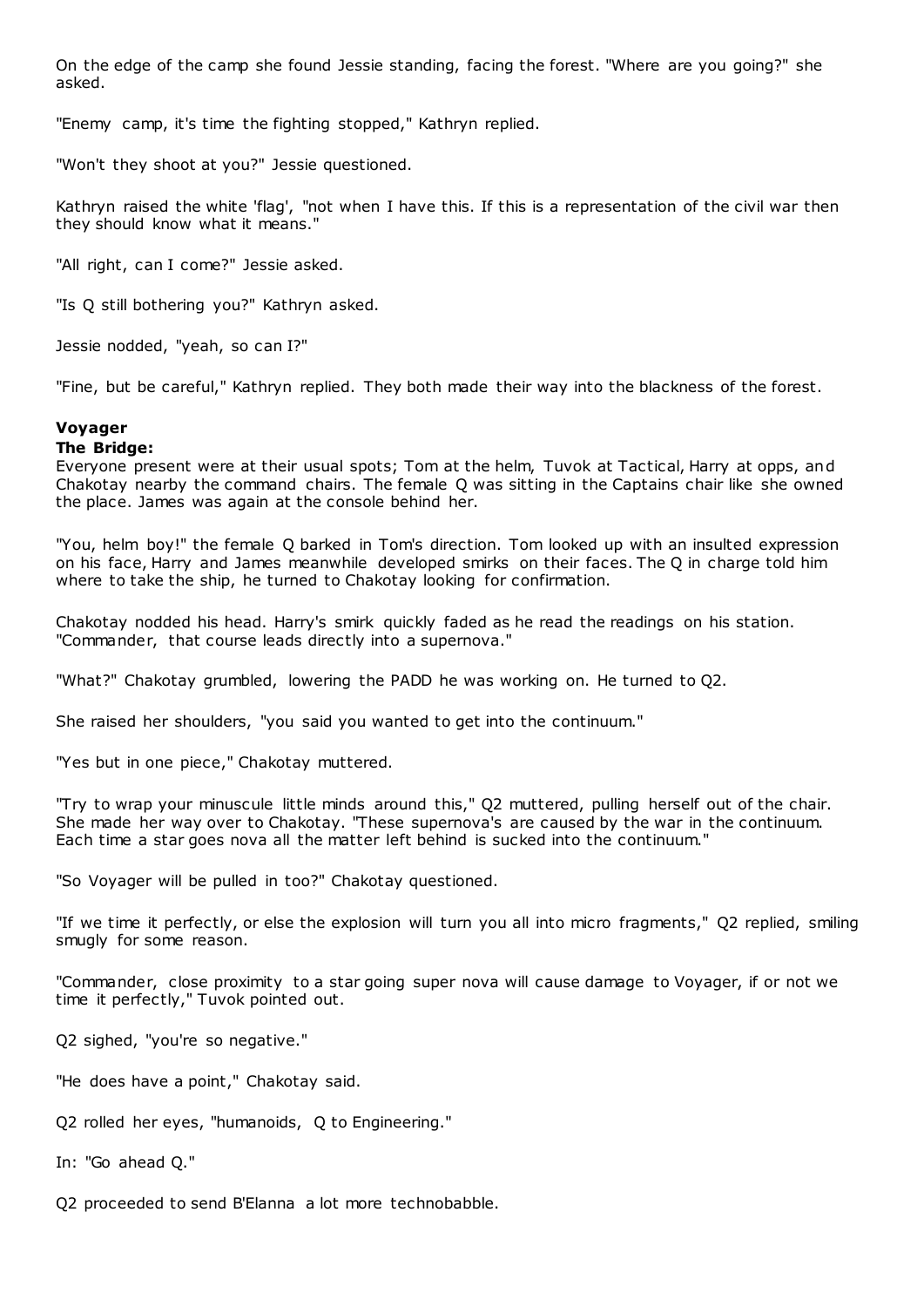"Helm boy. What's that about?" Tom muttered.

"You work at the helm and as far as we know you're a guy," Harry replied with a smirk.

"Yeah relax, she didn't insult you," James said.

"Try not to take it too personally, she probably only called you little cos she's a giant," Harry said.

Q2 finished her technobabble, Chakotay looked lost for words. "Did that make any sense at all to you B'Elanna."

In: "I think so."

"Comforting," Tom said quietly. "We're thirteen seconds away, we can still change course."

"No maintain course," Chakotay ordered.

### **The Continuum:**

Kathryn and Jessie were lead into a small tent by some soldiers. One went inside first to notify the general, he left as they walked inside.

"Ah Captain Janeway I presume," General Q said, standing up. "It's good to finally meet you madam, please sit down."

Kathryn raised her hand and shook her head. Jessie shrugged, she sat down instead and rested a hand on her stomach.

General Q sighed, "I hear you entered our camp unarmed."

"That's right," Kathryn said.

"The Continuum is a dangerous place for all of us now, let alone two human females. I admire your bravery," General Q said.

"I've come to present an offer of truce from Q," Kathryn said.

"With all due respect madam, the time for negotiating has passed," General Q said.

"But do you agree the fighting has to stop?" Kathryn asked.

"Most certainly. This is why we intend to end it in the most expedient way possible," General Q replied.

"I'm relieved to hear you say that," Kathryn said as she sat down beside Jessie. "May I ask how?"

"Well it's simple really. As Q's the leader of this so called freedom faction, we will have to execute him," General Q replied.

"With all due respect sir, there are many dark chapters in our history where neighbours were pitted against each other. Q has an idea that'll bring about a new era of Q, I suggest you listen to what he has to say," Kathryn said.

"I'd be eternally in your debt if you tell me where to find him," General Q said.

"I won't help you do that," Kathryn muttered.

"No, I didn't think you would," General Q said with a smile.

The tent door opened, a soldier pushed Q inside. "Ok this isn't going well," Jessie commented, looking uncomfortable.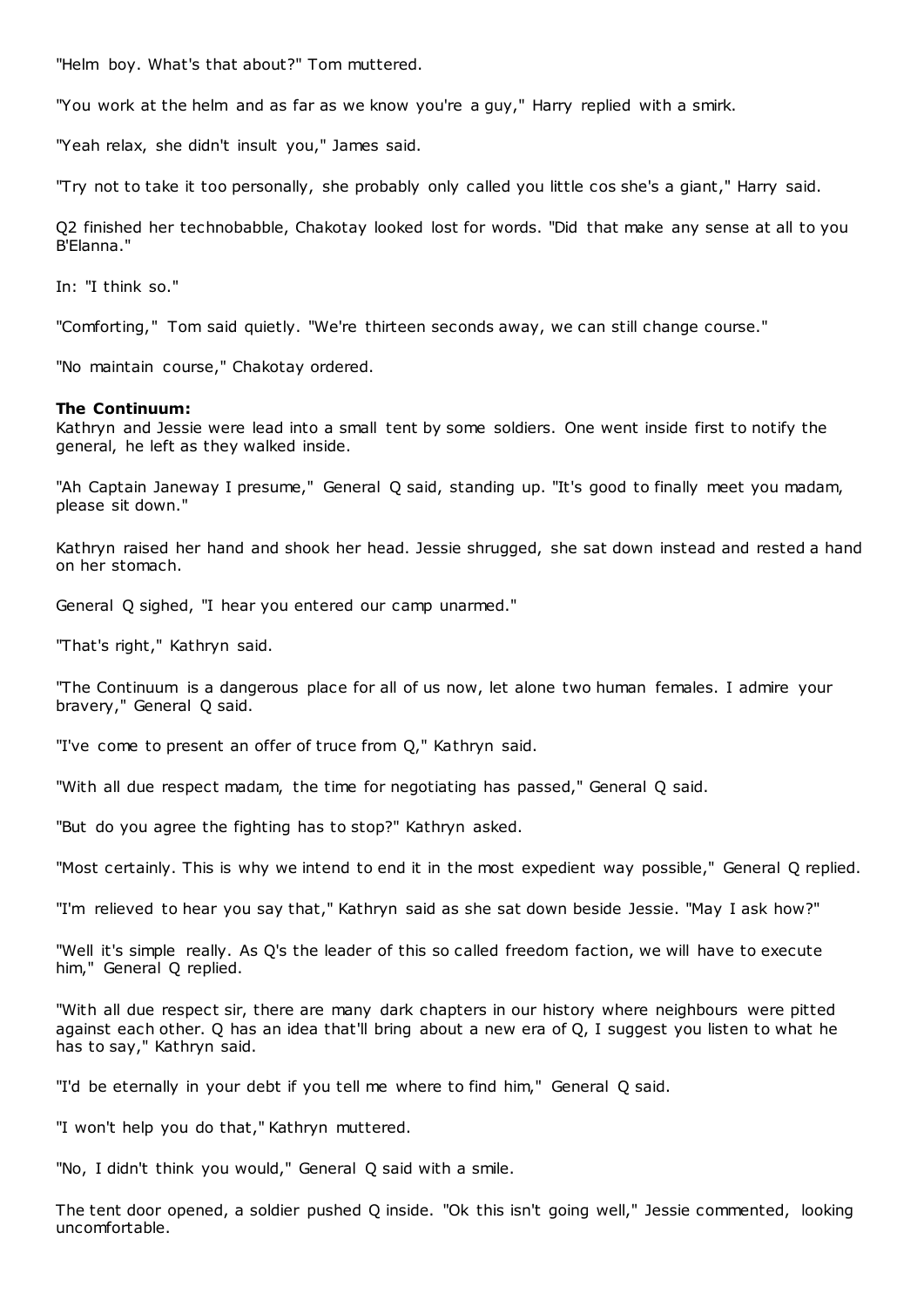"Wait, he isn't interested in fighting anymore, let him go," Kathryn said.

"She's right, I had a change of heart," Q said.

"Grovel all you want Q, I've been waiting for this for an eternity," General Q said. He turned to the soldier. "Put them all in chains."

"Hey what for?" Jessie said.

Kathryn got onto her feet, "what are you charging us with?"

"Collaborating with the enemy. That crime's punishable by death," General Q replied.

"But I only wanted to go for a walk," Jessie muttered as she stood up. More soldiers came in and started attaching chains to them. "Seriously, you're going to execute a pregnant woman?"

General Q didn't answer, he sat back down at his desk.

"Ok that's two people I'm haunting now," Jessie said as she was dragged out of the tent.

Kathryn shook her head as she was too.

# **A little while later:**

The three prisoners were sitting inside another tent, hands chained together.

"I can't believe it, why do they want to kill us?" Jessie questioned.

"I don't get it either," Kathryn replied quietly, passing Q a quick stare.

Jessie shook her head as she rested one arm on her knees, and her chin on the arm. "I can't believe this is happening."

Kathryn turned to her, "it's going to be ok."

"No it's not, in a few minutes we're going to get executed," Jessie snapped. She glanced over at Q, "I thought you guys were supposed to be advanced, no advanced race has the death penalty."

"Jessie, try to stay calm," Kathryn gently said.

"How can I? My baby's going to die just because of some uptight Q," Jessie muttered.

Kathryn closed her eyes, "I know. I should have made you stay behind, I'm sorry."

"No it's my fault, I just wanted to get away from that loved up Q," Jessie said. "You know I've been waiting all my life for somebody to love me, it's typical that it would be some annoying guy who barely even knows me."

"What are you talking about? Surely your parents and family loved you," Kathryn said.

"My dad nicked off before I was born, my mother did a dip to see which of the twins she'd keep and it didn't land on me. My sister, when I did see her she was more worried about herself to notice I was even there," Jessie muttered. "Then there's my foster family. Ali was more of a friend than anything else, my other sisters I barely knew and mum, she couldn't wait to get rid of me."

"Oh," Kathryn sighed.

"And now I've got this baby who hopefully would have loved me, but knowing me I probably wouldn't feel the same," Jessie said.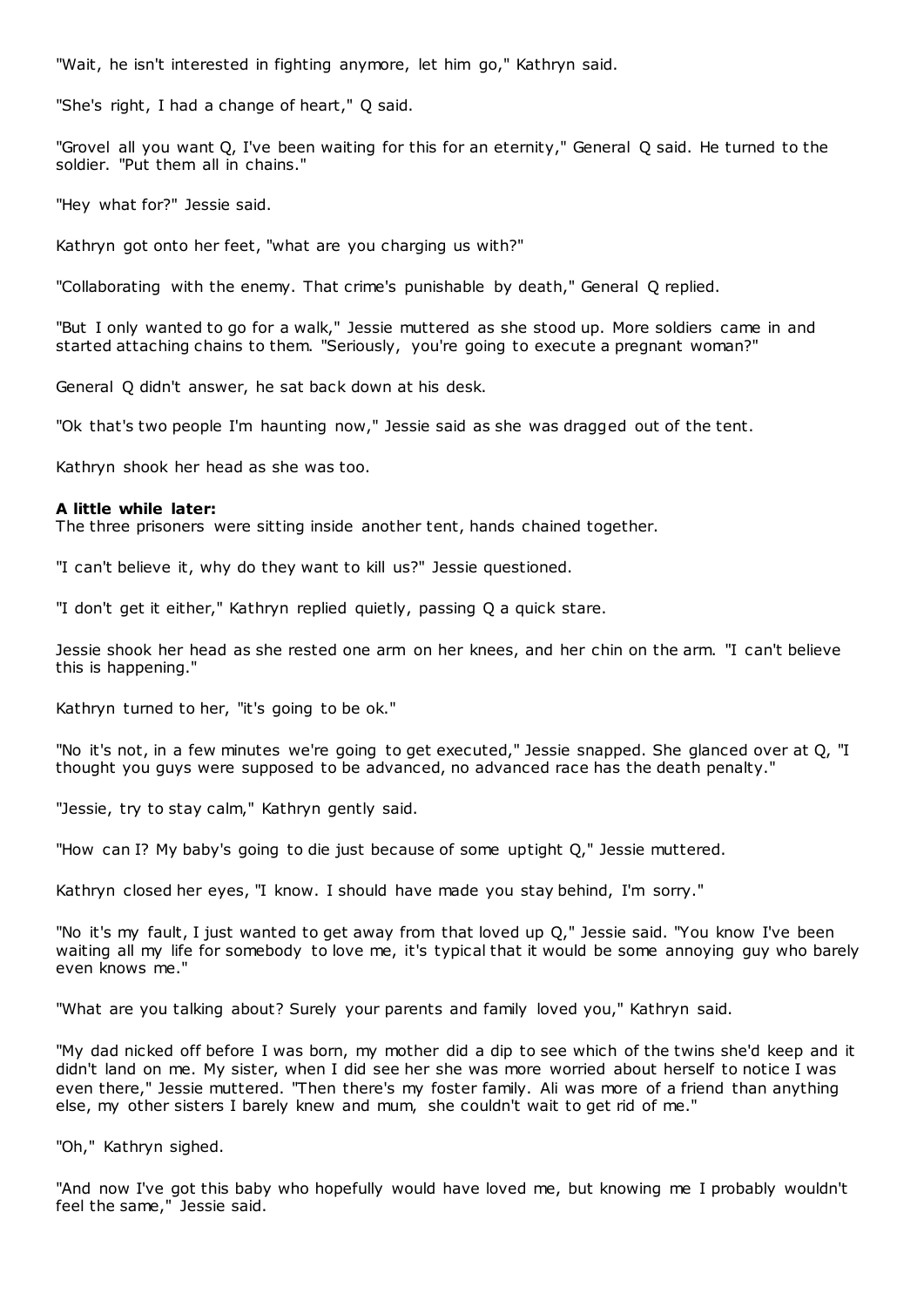"Of course you would," Kathryn said.

"How can you be so sure about that?" Jessie questioned. "I can't even figure out my feelings for James. Everyone keeps saying that if you don't know if you are, then you won't be in love. They're probably right but I don't get it, I'm crazy about him but yet I still haven't figured out what love is. Now I'll never will."

Kathryn sighed, "I don't thi..."

"It's probably for the best you know, I'm probably too cold hearted and dead inside to be capable of it," Jessie said.

"You're not, Jessie," Kathryn said. "If you didn't care, or are incapable of loving somebody you wouldn't be scared right now."

"Right, how do you know that I'm not just worried about my own life," Jessie questioned.

"Because I know you're not, and so do you. I understand why you don't understand it, but I promise you, it'll come to you," Kathryn replied.

"It won't, cos we're going to die," Jessie said.

Right on cue the door opened, several soldiers walked in. They guided the prisoners out into the dim sunlight. They passed the General and a couple of soldiers preparing rifles. The soldiers unchained them, forced their arms behind them to go around separate trees, then were chained up again.

"Do you have any last words?" General Q asked.

"Yeah I do. You're all stupid assholes with your stupid guns, that are over compensating for something I think," Jessie muttered. Kathryn looked on, worried. "I hope you guys can die in this war, that way I'll be able to get back at you in hell." She glanced in the direction of General Q, "and you, stop looking and acting like you've got a tree wedged up your ass, what a  $b***$  ard."

"Are you quite finished yet?" he asked.

"No but whatever, I can't delay your little thrill for the day," Jessie muttered in response.

"All right, Cap..." General Q said.

"Stupid fat General, he has to kill innocent ish women that are carrying babies, and you called us a savaged race," Jessie continued to mutter.

"Captain," General Q repeated.

"I would but she's basically took what I wanted to say, but I wanted to say it in a nicer way. Ok um, don't do this. Don't continue using violence to resolve your differences," Kathryn said.

"Q would you like to add anything to that?" General Q questioned.

Q turned his attention to Kathryn, "today I sacrifice my existence for the principles of freedom and individuality that I've fought for so long. But these women are innocent, and what's more one saved my life. And she tried to save us from each other. Kill me if you must, but let them go."

"Very touching speech Q, but as usual, your rhetoric fails to compensate for your irresponsibility," General Q said. He walked away. The men with the rifles stood in a line, they got ready to fire.

Kathryn heard some whispering come from Jessie's direction, she turned her head around to look at her. "Aim for the head, aim for the neck, just don't aim there," she was whispering. Kathryn stared at her with wide eyes before turning her head back.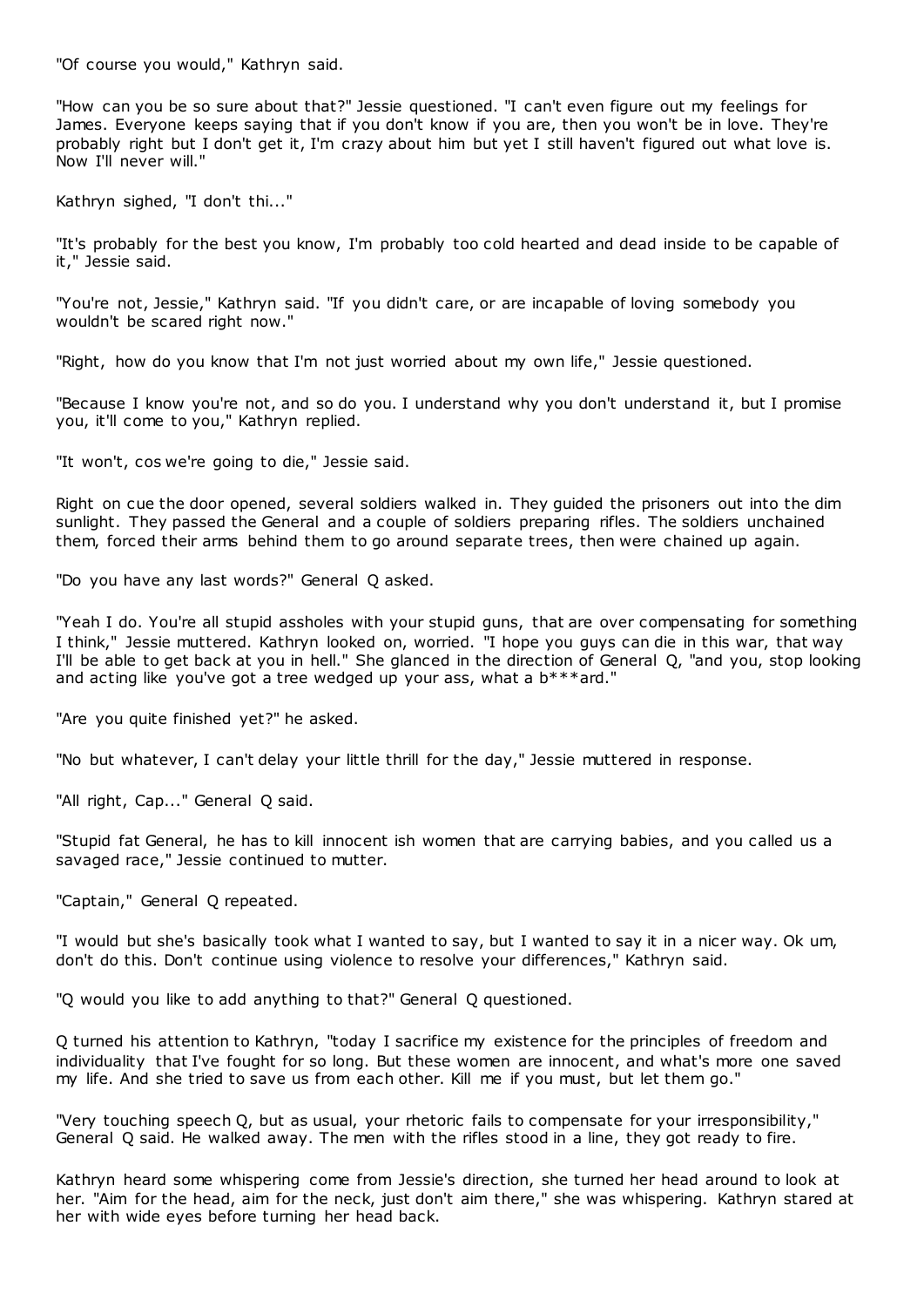"I'm sorry," Q whispered to her.

"I know," Kathryn whispered back.

"Fire!" General Q bellowed. Guns started firing.

Q groaned, "I'm hit!"

Kathryn looked down at herself, at Jessie and then over to Q.

"I'm dying," Q groaned.

"What the?" Jessie said, all confused.

Kathryn raised an eyebrow at Q, "Q, they're not firing at us." All three glanced to the right, all of the men with rifles were firing at something in the distance, and dodging shots.

Not that far away, Chakotay and Tuvok were firing guns at the Q's, of course they were wearing blue uniforms. Not far behind them Faye was hiding behind a tree freaking out.

"Oh my god, it's a nightmare," she whimpered, looking down at the dress she had on.

Tom and Harry, also wearing uniforms, kept moving from tree to tree, firing small guns. "So glad I had practise recently," Tom said to Harry. He shook his head as he ducked behind a tree.

"Tom look," Harry said, smirking. He beckoned his head towards B'Elanna in one of those dresses, beating the snot out of a Q.

"Ugh, I can barely move in this thing," she grunted before pushing the Q's head into a tree. She turned around just in time to see Neelix whiz passed wearing only the uniform pants. Lots of Q's and Voyager crewmembers screamed in the distance.

Moving on. James was using the rifle he had to beat any Q's that came by. The female Q stood nearby a tree watching him with a raised eyebrow.

One Q pointed a gun at him, he ducked and used the rifle to trip the Q over.

"Hmm, omnipotent my ass," he commented.

Chakotay lowered the rifle he had as he spotted Kathryn, Jessie and Q. He looked over to where James was. "James, they're down there!" he yelled, pointing the rifle in their direction.

He looked towards where he was pointing, "ok, ready?" He rushed off towards them, Q2 ran after him but the dress made it difficult to go fast.

"Q for the last time, you didn't get hit," Kathryn grumbled in Q's direction.

Jessie was looking around, ignoring them. She then spotted James and Q2 heading their way. Her face lit up, "James."

"What?" Kathryn said, turning her head. Q's face also lit up when he spotted who was coming.

They both finally got to them. Q2 stood in front of Q, and folded her arms in a sign of protest. James went around the tree to get the chains off Jessie, he moved back around. She threw her arms around him, and buried her head in his shoulder.

"Oh my darling I knew you'd come for me," Q said. "Aren't you going to untie me?"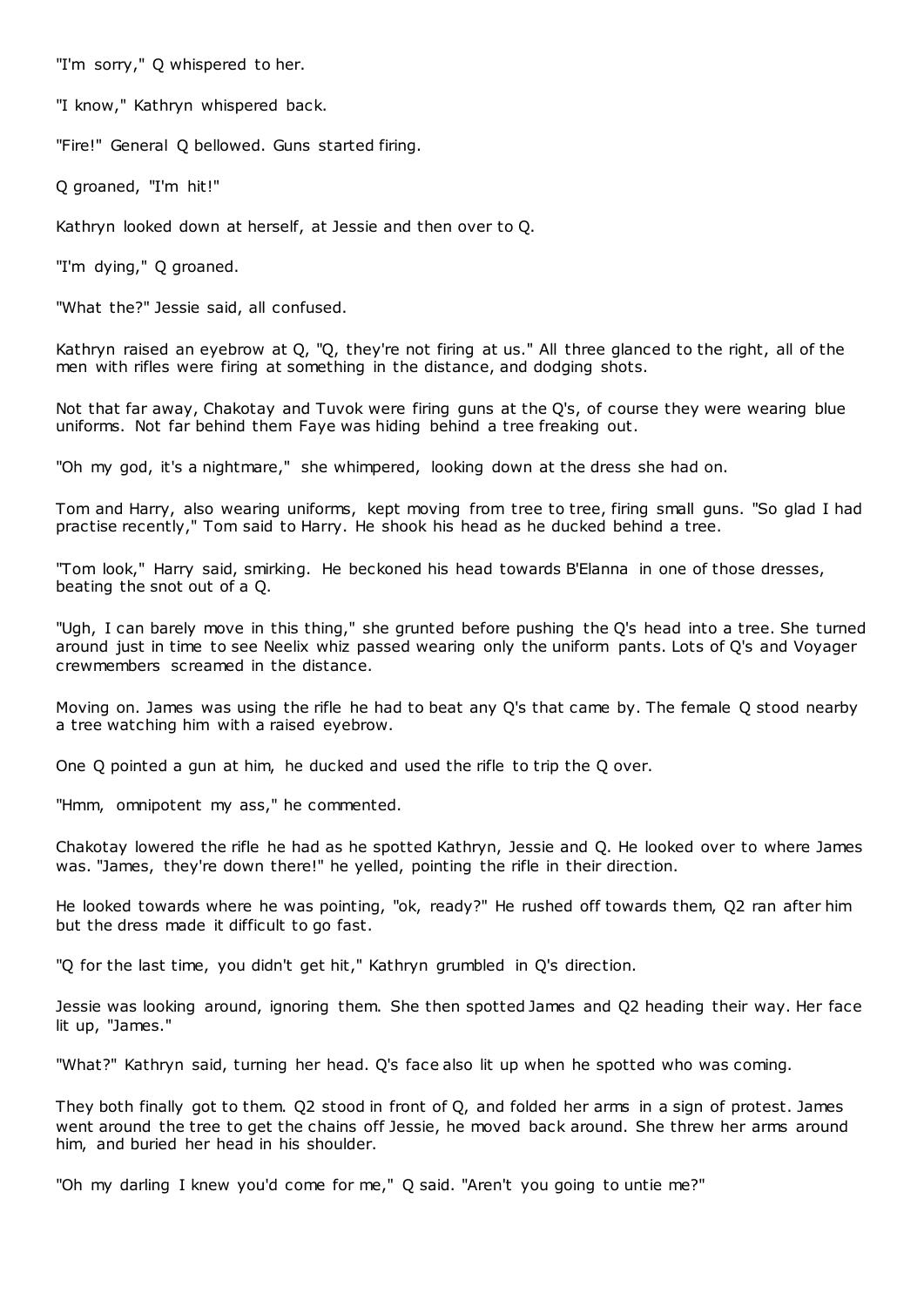"How will I know you won't just go off with the first bipedal female that catches your eye?" Q2 replied harshly.

James and Jessie separated a little. "Are you ok?" he asked as he pushed a strand of her hair behind her ear.

"No I wasn't, I'm ok now," Jessie replied. She caressed his cheek with her right hand, "I'm still wearing a dress though." He smiled then kissed her forehead.

"I hate to interrupt but, can I be unchained too?" Kathryn said impatiently.

"Oh right," James said, he quickly went over to unchain her. Q2 was now unchaining Q, while he talked about his plan.

Tom walked over to the group with General Q. "Captain, what should we do with him?"

"Shoot him, see how he likes it," Jessie replied.

James glanced briefly at her, then the General. "He was the one?"

"He ordered it yeah," Jessie replied.

"Oh, then let me be alone with him for five minutes, it's all I ask," James grumbled. He made his way over, holding the rifle tighter than before. Kathryn and Jessie quickly took a hold of each of his arms to hold him back.

"If I were you Captain, I'd tame your Slayer before he does any damage," General Q muttered.

The two Q's finished their discussion, they made their way over to the group. "Q and I have a plan to end the war, call off your troops," Q2 said.

"Do as she says and I'll call my people off," Kathryn said.

"They may by humanoids but they're using our weapons," Q2 said.

General Q sighed, he turned away. "Cease fire," he bellowed.

"Tell our people to stop shooting," Kathryn said to Tom. He nodded and walked away.

"Well my darling, how do you think we should do this historic act of procreation?" Q questioned.

"I've thought of nothing else since you suggested it," Q2 replied. She whispered a few things in his ear, he blushed and laughed.

Kathryn turned her head away to the left. Jessie giggled as James put an arm around her waist, and continually kissed her on the face.

Kathryn didn't know where to look now, one side there was those two and on the other side of her were the Q's.

"Oh I love it when you talk dirty," Q said. Q2 smiled cheekily.

"So do you think you can get that uniform in another colour?" Jessie asked, glancing briefly at Kathryn with a glint in her eye.

"What really? Please tell me you're joking," James replied, looking worried. His expression quickly changed again as he started playing with a lock of her hair, "do you think you can..."

"No, no dresses, ever," Jessie blurted out.